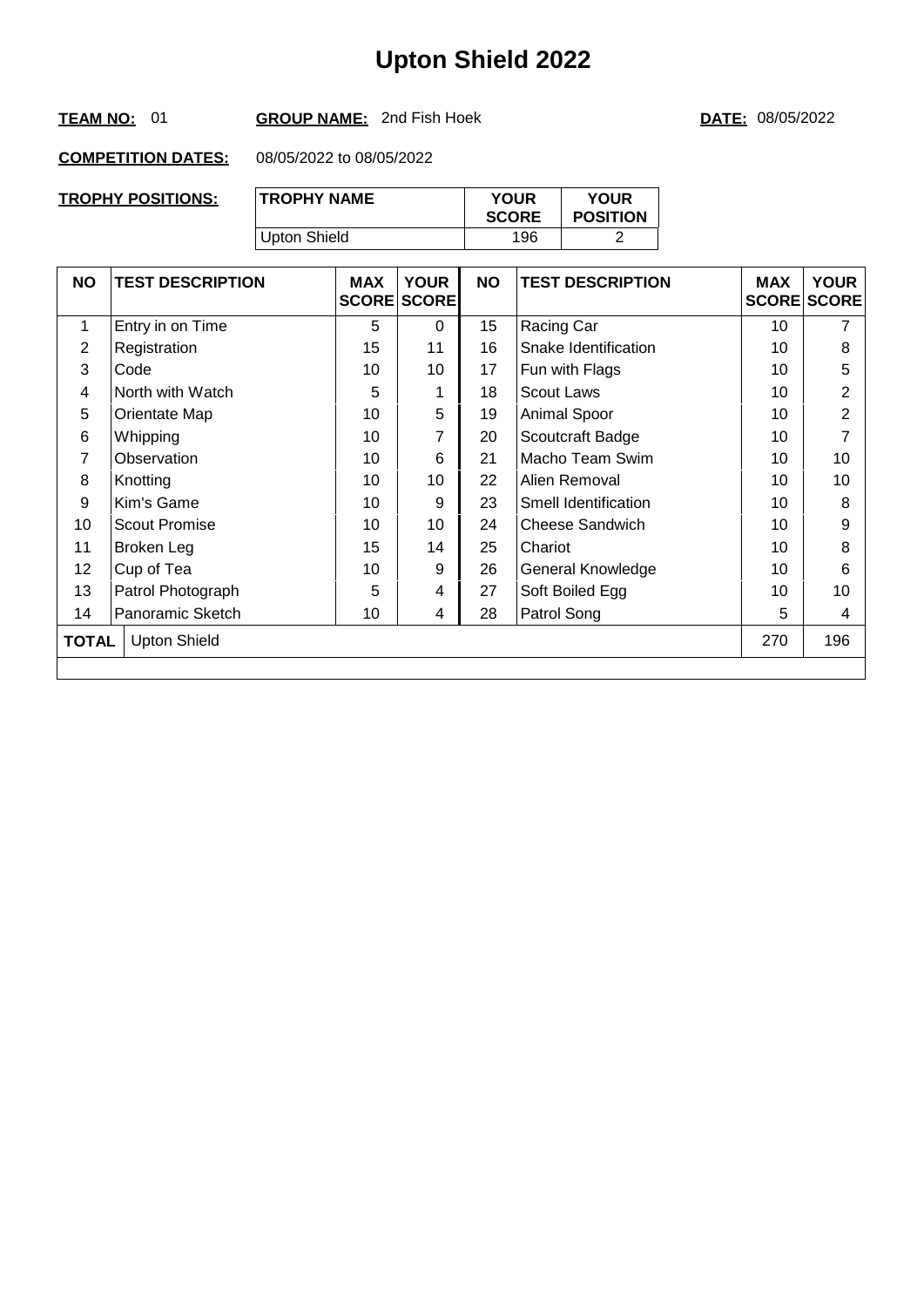#### **TEAM NO:** 02 **GROUP NAME:** Durbanville Kraaifontein A **DATE:** 08/05/2022

| <b>TROPHY POSITIONS:</b> | <b>TROPHY NAME</b> | <b>YOUR</b><br><b>SCORE</b> | <b>YOUR</b><br><b>POSITION</b> |
|--------------------------|--------------------|-----------------------------|--------------------------------|
|                          | Upton Shield       | 155                         | 20                             |

| <b>NO</b>                           | <b>TEST DESCRIPTION</b> | <b>MAX</b> | <b>YOUR</b><br><b>SCORE SCORE</b> | <b>NO</b> | <b>TEST DESCRIPTION</b> | <b>MAX</b> | <b>YOUR</b><br><b>SCORE SCORE</b> |
|-------------------------------------|-------------------------|------------|-----------------------------------|-----------|-------------------------|------------|-----------------------------------|
| 1                                   | Entry in on Time        | 5          | 5                                 | 15        | Racing Car              | 10         | 5                                 |
| 2                                   | Registration            | 15         | 14                                | 16        | Snake Identification    | 10         | 10                                |
| 3                                   | Code                    | 10         | $\overline{2}$                    | 17        | Fun with Flags          | 10         | 6                                 |
| 4                                   | North with Watch        | 5          |                                   | 18        | <b>Scout Laws</b>       | 10         | $\overline{2}$                    |
| 5                                   | Orientate Map           | 10         | 10                                | 19        | Animal Spoor            | 10         | 6                                 |
| 6                                   | Whipping                | 10         |                                   | 20        | Scoutcraft Badge        | 10         | 7                                 |
| 7                                   | Observation             | 10         | 8                                 | 21        | Macho Team Swim         | 10         | 10                                |
| 8                                   | Knotting                | 10         | 5                                 | 22        | Alien Removal           | 10         | 10                                |
| 9                                   | Kim's Game              | 10         | 8                                 | 23        | Smell Identification    | 10         | 6                                 |
| 10                                  | Scout Promise           | 10         | 0                                 | 24        | <b>Cheese Sandwich</b>  | 10         | 5                                 |
| 11                                  | Broken Leg              | 15         | 6                                 | 25        | Chariot                 | 10         | 6                                 |
| 12                                  | Cup of Tea              | 10         | 5                                 | 26        | General Knowledge       | 10         | 4                                 |
| 13                                  | Patrol Photograph       | 5          | 5                                 | 27        | Soft Boiled Egg         | 10         | 3                                 |
| 14                                  | Panoramic Sketch        | 10         | 2                                 | 28        | Patrol Song             | 5          | 3                                 |
| <b>Upton Shield</b><br><b>TOTAL</b> |                         |            |                                   |           |                         | 270        | 155                               |
|                                     |                         |            |                                   |           |                         |            |                                   |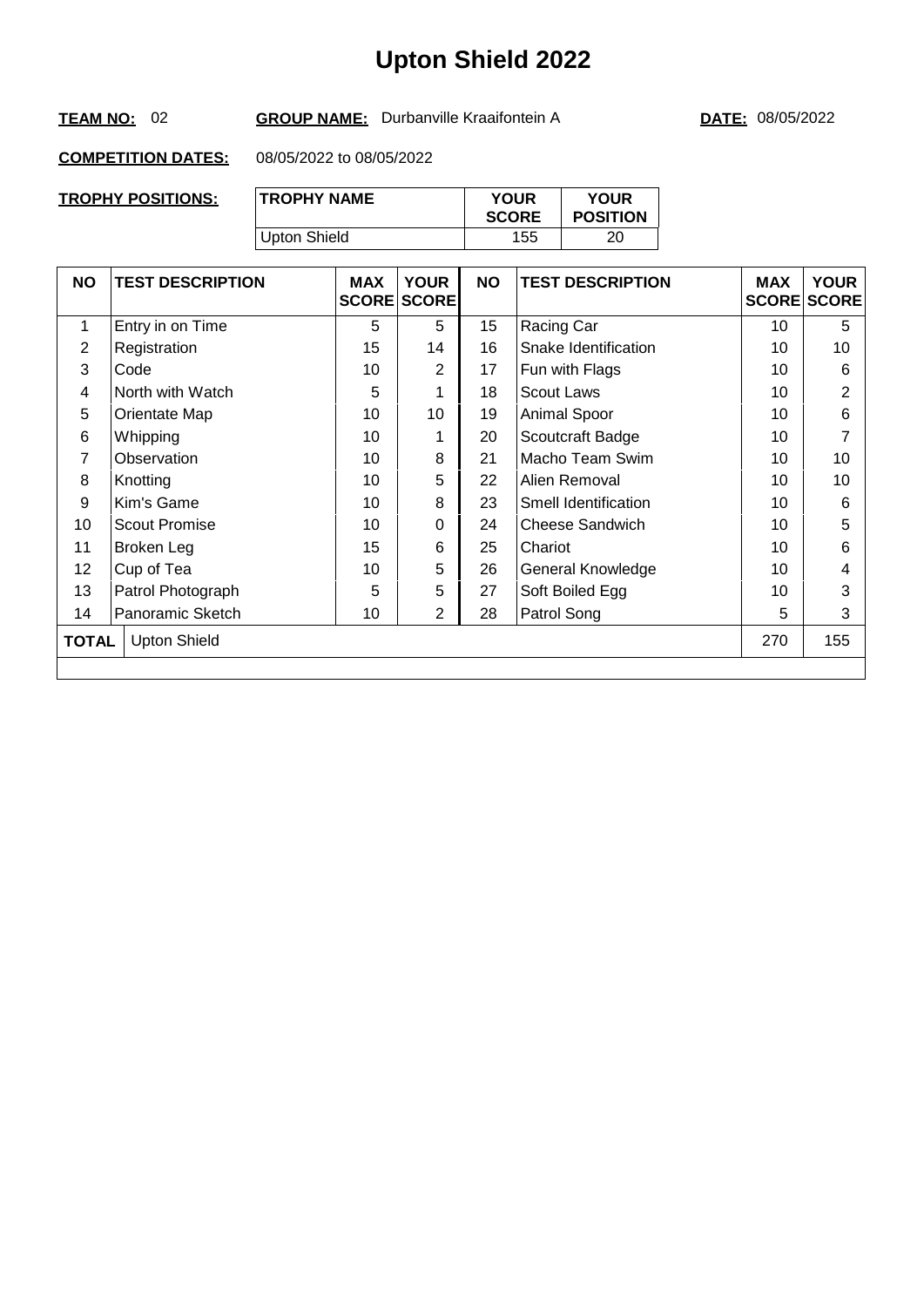#### **TEAM NO:** 03 **GROUP NAME:** 1st Hermanus B **DATE:** 08/05/2022

| TROPHY POSITIONS: | <b>TROPHY NAME</b> | <b>YOUR</b><br><b>SCORE</b> | <b>YOUR</b><br><b>POSITION</b> |
|-------------------|--------------------|-----------------------------|--------------------------------|
|                   | Upton Shield       | 144                         |                                |

| <b>NO</b>      | <b>TEST DESCRIPTION</b> | <b>MAX</b> | <b>YOUR</b><br><b>SCORE SCORE</b> | <b>NO</b> | <b>TEST DESCRIPTION</b> | <b>MAX</b> | <b>YOUR</b><br><b>SCORE SCORE</b> |
|----------------|-------------------------|------------|-----------------------------------|-----------|-------------------------|------------|-----------------------------------|
| 1              | Entry in on Time        | 5          | 5                                 | 15        | Racing Car              | 10         | $\Omega$                          |
| $\overline{2}$ | Registration            | 15         | 12                                | 16        | Snake Identification    | 10         | 8                                 |
| 3              | Code                    | 10         | 10                                | 17        | Fun with Flags          | 10         | 4                                 |
| 4              | North with Watch        | 5          | 3                                 | 18        | <b>Scout Laws</b>       | 10         | 2                                 |
| 5              | Orientate Map           | 10         | 7                                 | 19        | Animal Spoor            | 10         | $\overline{2}$                    |
| 6              | Whipping                | 10         | $\Omega$                          | 20        | Scoutcraft Badge        | 10         | 5                                 |
| 7              | Observation             | 10         | 7                                 | 21        | Macho Team Swim         | 10         | 10                                |
| 8              | Knotting                | 10         | 8                                 | 22        | Alien Removal           | 10         | 10                                |
| 9              | Kim's Game              | 10         | 8                                 | 23        | Smell Identification    | 10         | 4                                 |
| 10             | <b>Scout Promise</b>    | 10         | $\overline{2}$                    | 24        | <b>Cheese Sandwich</b>  | 10         | 4                                 |
| 11             | Broken Leg              | 15         | 9                                 | 25        | Chariot                 | 10         | 5                                 |
| 12             | Cup of Tea              | 10         | 5                                 | 26        | General Knowledge       | 10         | 4                                 |
| 13             | Patrol Photograph       | 5          | 4                                 | 27        | Soft Boiled Egg         | 10         | 0                                 |
| 14             | Panoramic Sketch        | 10         | $\overline{2}$                    | 28        | Patrol Song             | 5          | 4                                 |
| <b>TOTAL</b>   | <b>Upton Shield</b>     |            |                                   |           |                         | 270        | 144                               |
|                |                         |            |                                   |           |                         |            |                                   |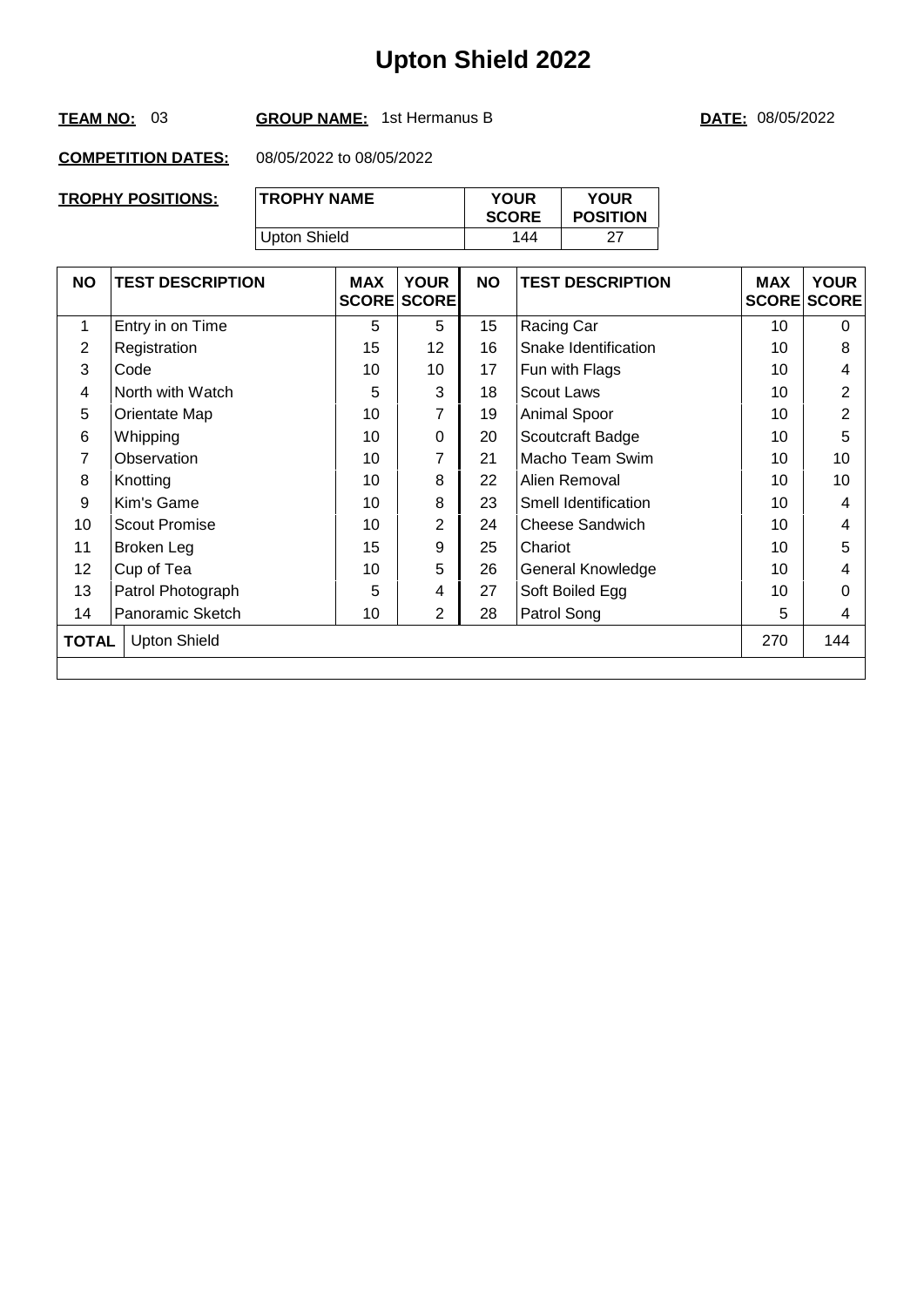#### **TEAM NO:** 04 **GROUP NAME:** Durbanville Kraaifontein B **DATE:** 08/05/2022

| TROPHY POSITIONS: | 'TROPHY NAME | <b>YOUR</b><br><b>SCORE</b> | <b>YOUR</b><br><b>POSITION</b> |
|-------------------|--------------|-----------------------------|--------------------------------|
|                   | Upton Shield | 173                         | a                              |

| <b>NO</b> | <b>TEST DESCRIPTION</b> | <b>MAX</b> | <b>YOUR</b><br><b>SCORE SCORE</b> | <b>NO</b> | <b>TEST DESCRIPTION</b> | <b>MAX</b> | <b>YOUR</b><br><b>SCORE SCORE</b> |
|-----------|-------------------------|------------|-----------------------------------|-----------|-------------------------|------------|-----------------------------------|
| 1         | Entry in on Time        | 5          | 5                                 | 15        | Racing Car              | 10         | 5                                 |
| 2         | Registration            | 15         | 15                                | 16        | Snake Identification    | 10         | 6                                 |
| 3         | Code                    | 10         | $\overline{2}$                    | 17        | Fun with Flags          | 10         | 4                                 |
| 4         | North with Watch        | 5          | $\overline{2}$                    | 18        | <b>Scout Laws</b>       | 10         | 5                                 |
| 5         | Orientate Map           | 10         | 8                                 | 19        | Animal Spoor            | 10         | $\overline{2}$                    |
| 6         | Whipping                | 10         | 9                                 | 20        | Scoutcraft Badge        | 10         | 10                                |
| 7         | Observation             | 10         | 9                                 | 21        | Macho Team Swim         | 10         | 10                                |
| 8         | Knotting                | 10         | 10                                | 22        | Alien Removal           | 10         | 10                                |
| 9         | Kim's Game              | 10         | 9                                 | 23        | Smell Identification    | 10         | 8                                 |
| 10        | <b>Scout Promise</b>    | 10         | 3                                 | 24        | <b>Cheese Sandwich</b>  | 10         | 6                                 |
| 11        | Broken Leg              | 15         | 12                                | 25        | Chariot                 | 10         | 4                                 |
| 12        | Cup of Tea              | 10         | 6                                 | 26        | General Knowledge       | 10         | 5                                 |
| 13        | Patrol Photograph       | 5          | 4                                 | 27        | Soft Boiled Egg         | 10         | 0                                 |
| 14        | Panoramic Sketch        | 10         | $\overline{2}$                    | 28        | Patrol Song             | 5          | $\overline{2}$                    |
| TOTAL     | <b>Upton Shield</b>     |            |                                   |           |                         | 270        | 173                               |
|           |                         |            |                                   |           |                         |            |                                   |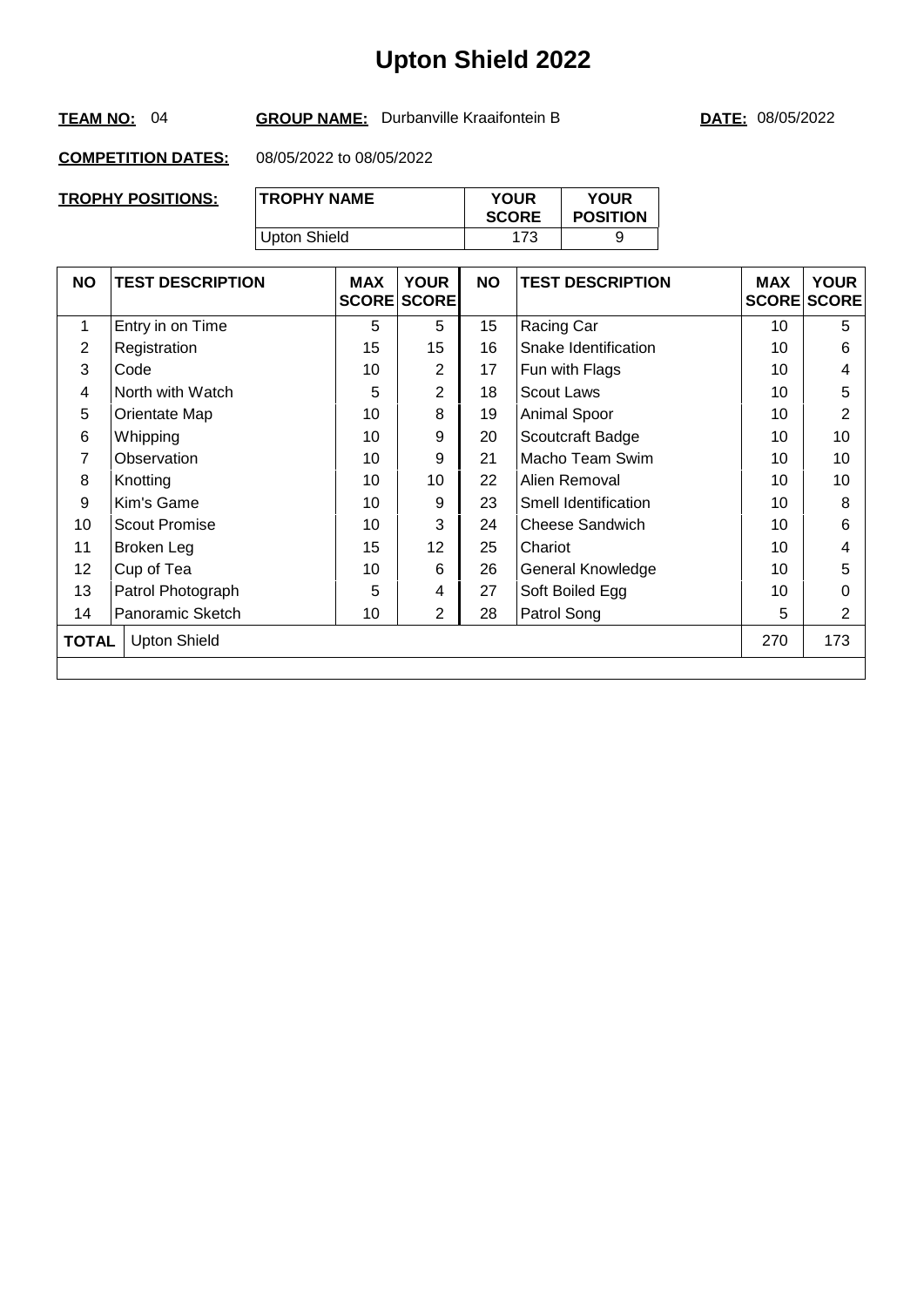#### **TEAM NO:** 05 **GROUP NAME:** Fish Hoek Guides **DATE:** 08/05/2022

| TROPHY POSITIONS: | 'TROPHY NAME | <b>YOUR</b><br><b>SCORE</b><br><b>POSITION</b> |   |  |  |  |
|-------------------|--------------|------------------------------------------------|---|--|--|--|
|                   | Upton Shield | 192                                            | 6 |  |  |  |

| <b>NO</b>                                  | <b>TEST DESCRIPTION</b> | <b>MAX</b> | <b>YOUR</b><br><b>SCORE SCORE</b> | <b>NO</b> | <b>TEST DESCRIPTION</b> | <b>MAX</b> | <b>YOUR</b><br><b>SCORE SCORE</b> |
|--------------------------------------------|-------------------------|------------|-----------------------------------|-----------|-------------------------|------------|-----------------------------------|
| 1                                          | Entry in on Time        | 5          | 5                                 | 15        | Racing Car              | 10         | 8                                 |
| 2                                          | Registration            | 15         | 15                                | 16        | Snake Identification    | 10         | $\overline{2}$                    |
| 3                                          | Code                    | 10         | 8                                 | 17        | Fun with Flags          | 10         | 8                                 |
| 4                                          | North with Watch        | 5          |                                   | 18        | <b>Scout Laws</b>       | 10         | 5                                 |
| 5                                          | Orientate Map           | 10         | 10                                | 19        | Animal Spoor            | 10         | 4                                 |
| 6                                          | Whipping                | 10         | 8                                 | 20        | Scoutcraft Badge        | 10         | 4                                 |
| 7                                          | Observation             | 10         | 9                                 | 21        | Macho Team Swim         | 10         | 10                                |
| 8                                          | Knotting                | 10         | 10                                | 22        | Alien Removal           | 10         | 10                                |
| 9                                          | Kim's Game              | 10         | 9                                 | 23        | Smell Identification    | 10         | 4                                 |
| 10                                         | <b>Scout Promise</b>    | 10         | 5                                 | 24        | <b>Cheese Sandwich</b>  | 10         | 9                                 |
| 11                                         | Broken Leg              | 15         | 10                                | 25        | Chariot                 | 10         | 8                                 |
| 12                                         | Cup of Tea              | 10         | 10                                | 26        | General Knowledge       | 10         | 5                                 |
| 13                                         | Patrol Photograph       | 5          | 4                                 | 27        | Soft Boiled Egg         | 10         | 5                                 |
| 14                                         | Panoramic Sketch        | 10         | 3                                 | 28        | Patrol Song             | 5          | 3                                 |
| 270<br><b>Upton Shield</b><br><b>TOTAL</b> |                         |            |                                   |           |                         | 192        |                                   |
|                                            |                         |            |                                   |           |                         |            |                                   |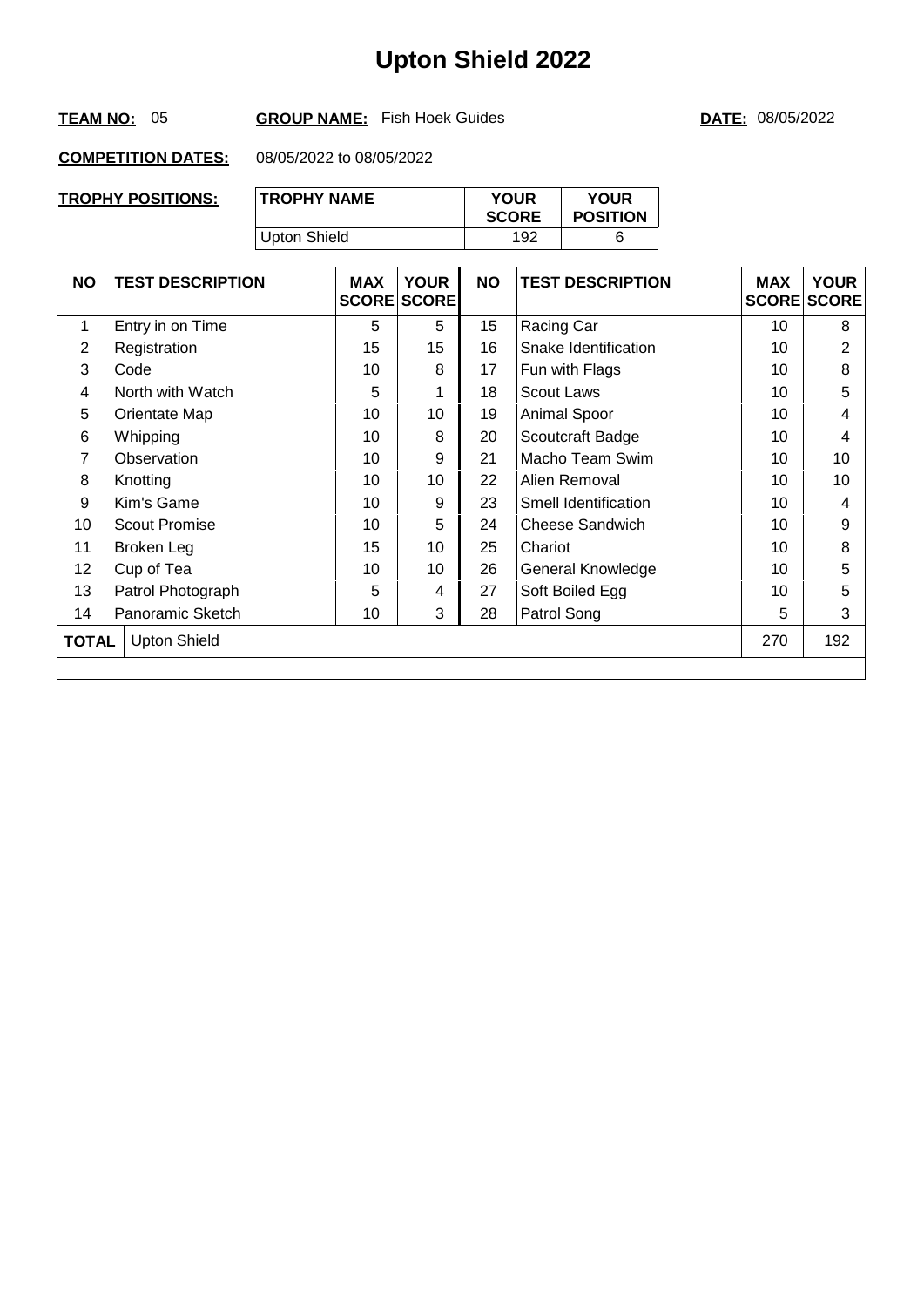#### **TEAM NO:** 06 **GROUP NAME:** Durbanville Kraaifontein C **DATE:** 08/05/2022

| <b>TROPHY POSITIONS:</b> | <b>TROPHY NAME</b> | <b>YOUR</b><br><b>SCORE</b> | <b>YOUR</b><br><b>POSITION</b> |
|--------------------------|--------------------|-----------------------------|--------------------------------|
|                          | Upton Shield       | 141                         | 28                             |

| <b>NO</b> | <b>TEST DESCRIPTION</b> | <b>MAX</b> | <b>YOUR</b><br><b>SCORE SCORE</b> | <b>NO</b> | <b>TEST DESCRIPTION</b> | <b>MAX</b> | <b>YOUR</b><br><b>SCORE SCORE</b> |
|-----------|-------------------------|------------|-----------------------------------|-----------|-------------------------|------------|-----------------------------------|
| 1         | Entry in on Time        | 5          | 5                                 | 15        | Racing Car              | 10         | 3                                 |
| 2         | Registration            | 15         | 15                                | 16        | Snake Identification    | 10         | 8                                 |
| 3         | Code                    | 10         |                                   | 17        | Fun with Flags          | 10         | 4                                 |
| 4         | North with Watch        | 5          | $\Omega$                          | 18        | <b>Scout Laws</b>       | 10         | 0                                 |
| 5         | Orientate Map           | 10         | 10                                | 19        | Animal Spoor            | 10         | 4                                 |
| 6         | Whipping                | 10         | $\Omega$                          | 20        | Scoutcraft Badge        | 10         | 8                                 |
| 7         | Observation             | 10         | 7                                 | 21        | Macho Team Swim         | 10         | 10                                |
| 8         | Knotting                | 10         | $\overline{7}$                    | 22        | Alien Removal           | 10         | 10                                |
| 9         | Kim's Game              | 10         | 7                                 | 23        | Smell Identification    | 10         | 4                                 |
| 10        | <b>Scout Promise</b>    | 10         | $\Omega$                          | 24        | <b>Cheese Sandwich</b>  | 10         | 4                                 |
| 11        | Broken Leg              | 15         | 10                                | 25        | Chariot                 | 10         | 5                                 |
| 12        | Cup of Tea              | 10         | 6                                 | 26        | General Knowledge       | 10         | 4                                 |
| 13        | Patrol Photograph       | 5          | 5                                 | 27        | Soft Boiled Egg         | 10         | 0                                 |
| 14        | Panoramic Sketch        | 10         |                                   | 28        | Patrol Song             | 5          | 3                                 |
| TOTAL     | <b>Upton Shield</b>     |            |                                   |           |                         | 270        | 141                               |
|           |                         |            |                                   |           |                         |            |                                   |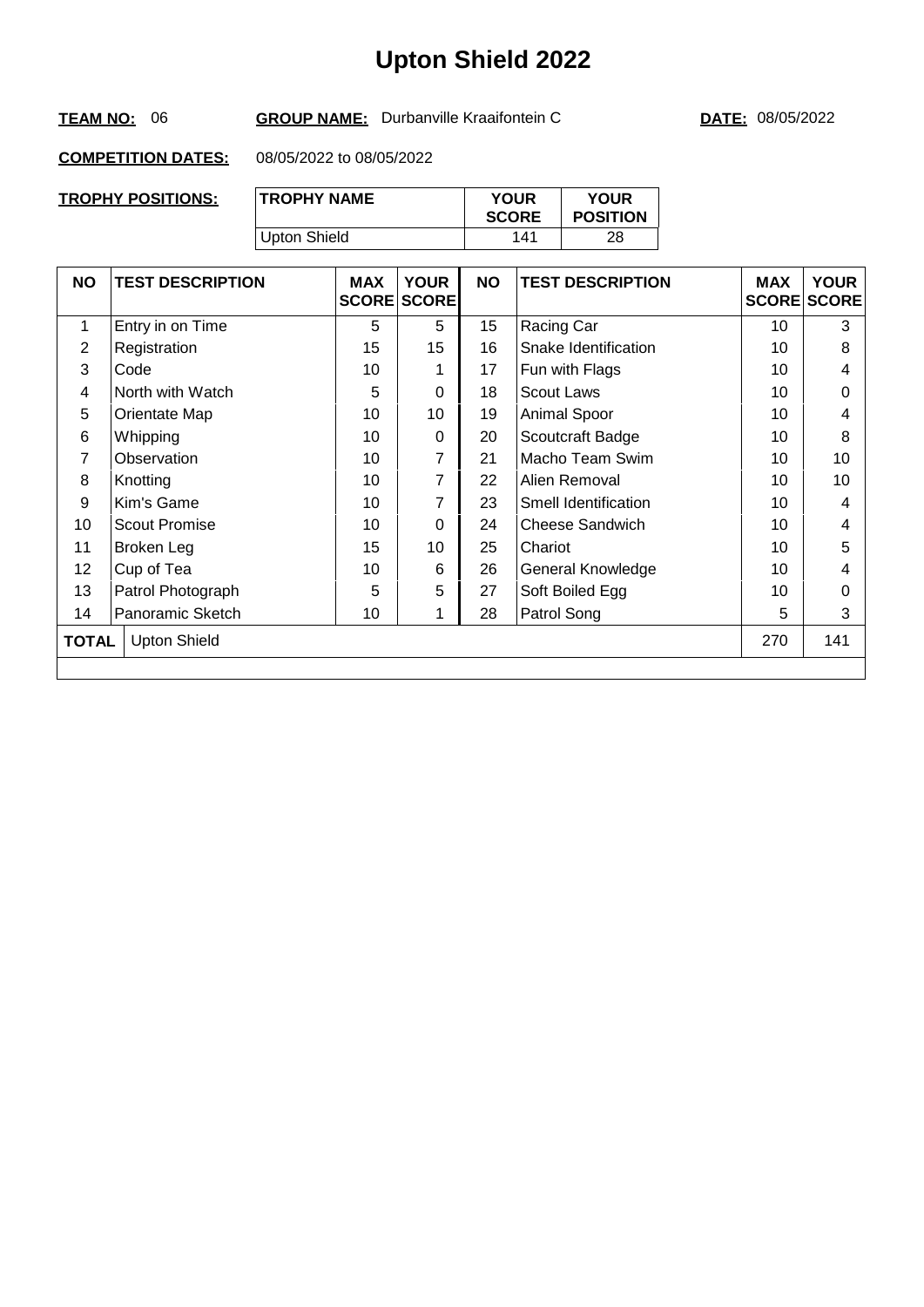#### **TEAM NO:** 07 **GROUP NAME:** 1st Hermanus A **DATE:** 08/05/2022

| TROPHY POSITIONS: | <b>TROPHY NAME</b> | <b>YOUR</b><br><b>SCORE</b> | <b>YOUR</b><br><b>POSITION</b> |
|-------------------|--------------------|-----------------------------|--------------------------------|
|                   | Upton Shield       | 158                         | 16                             |

| <b>NO</b>    | <b>TEST DESCRIPTION</b> | <b>MAX</b> | <b>YOUR</b><br><b>SCORE SCORE</b> | <b>NO</b> | <b>TEST DESCRIPTION</b> | <b>MAX</b> | <b>YOUR</b><br><b>SCORE SCORE</b> |
|--------------|-------------------------|------------|-----------------------------------|-----------|-------------------------|------------|-----------------------------------|
| 1            | Entry in on Time        | 5          | 5                                 | 15        | Racing Car              | 10         | 7                                 |
| 2            | Registration            | 15         | 15                                | 16        | Snake Identification    | 10         | 4                                 |
| 3            | Code                    | 10         | 10                                | 17        | Fun with Flags          | 10         |                                   |
| 4            | North with Watch        | 5          |                                   | 18        | <b>Scout Laws</b>       | 10         | 6                                 |
| 5            | Orientate Map           | 10         | 10                                | 19        | Animal Spoor            | 10         | $\overline{2}$                    |
| 6            | Whipping                | 10         | 3                                 | 20        | Scoutcraft Badge        | 10         | 5                                 |
| 7            | Observation             | 10         | 10                                | 21        | Macho Team Swim         | 10         | 10                                |
| 8            | Knotting                | 10         | 8                                 | 22        | Alien Removal           | 10         | 10                                |
| 9            | Kim's Game              | 10         | 8                                 | 23        | Smell Identification    | 10         | 6                                 |
| 10           | <b>Scout Promise</b>    | 10         | 6                                 | 24        | <b>Cheese Sandwich</b>  | 10         | 3                                 |
| 11           | Broken Leg              | 15         | 7                                 | 25        | Chariot                 | 10         | 0                                 |
| 12           | Cup of Tea              | 10         | 5                                 | 26        | General Knowledge       | 10         | 4                                 |
| 13           | Patrol Photograph       | 5          | 5                                 | 27        | Soft Boiled Egg         | 10         |                                   |
| 14           | Panoramic Sketch        | 10         | 3                                 | 28        | Patrol Song             | 5          | 3                                 |
| <b>TOTAL</b> | <b>Upton Shield</b>     |            |                                   |           |                         | 270        | 158                               |
|              |                         |            |                                   |           |                         |            |                                   |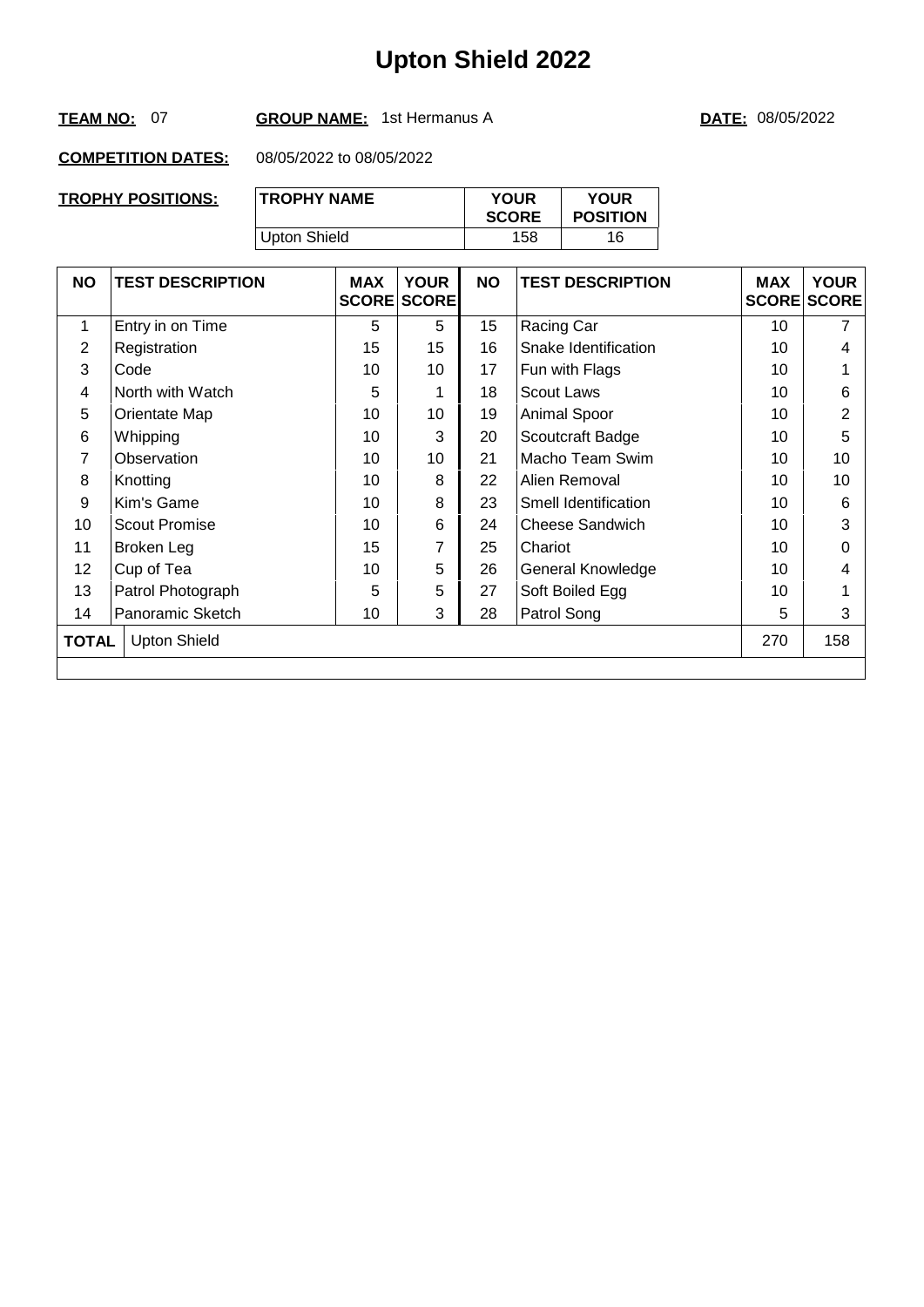#### **TEAM NO:** 08 **GROUP NAME:** 1st Durbanville A **DATE:** 08/05/2022

| TROPHY POSITIONS: | <b>TROPHY NAME</b> | <b>YOUR</b><br><b>SCORE</b> | <b>YOUR</b><br><b>POSITION</b> |
|-------------------|--------------------|-----------------------------|--------------------------------|
|                   | Upton Shield       | 193                         | ∽                              |

| <b>NO</b>    | <b>TEST DESCRIPTION</b> | <b>MAX</b> | <b>YOUR</b><br><b>SCORE SCORE</b> | <b>NO</b> | <b>TEST DESCRIPTION</b> | <b>MAX</b><br><b>SCORE SCORE</b> | <b>YOUR</b> |
|--------------|-------------------------|------------|-----------------------------------|-----------|-------------------------|----------------------------------|-------------|
| 1            | Entry in on Time        | 5          | 5                                 | 15        | Racing Car              | 10                               | 6           |
| 2            | Registration            | 15         | 15                                | 16        | Snake Identification    | 10                               | 4           |
| 3            | Code                    | 10         | 8                                 | 17        | Fun with Flags          | 10                               | 4           |
| 4            | North with Watch        | 5          | 5                                 | 18        | <b>Scout Laws</b>       | 10                               | 10          |
| 5            | Orientate Map           | 10         | 10                                | 19        | Animal Spoor            | 10                               | 2           |
| 6            | Whipping                | 10         |                                   | 20        | Scoutcraft Badge        | 10                               | 6           |
| 7            | Observation             | 10         | 7                                 | 21        | Macho Team Swim         | 10                               | 10          |
| 8            | Knotting                | 10         | 10                                | 22        | Alien Removal           | 10                               | 10          |
| 9            | Kim's Game              | 10         | 8                                 | 23        | Smell Identification    | 10                               | 6           |
| 10           | <b>Scout Promise</b>    | 10         | 9                                 | 24        | <b>Cheese Sandwich</b>  | 10                               | 6           |
| 11           | Broken Leg              | 15         | 11                                | 25        | Chariot                 | 10                               | 10          |
| 12           | Cup of Tea              | 10         | 8                                 | 26        | General Knowledge       | 10                               | 4           |
| 13           | Patrol Photograph       | 5          | 4                                 | 27        | Soft Boiled Egg         | 10                               | 9           |
| 14           | Panoramic Sketch        | 10         | 5                                 | 28        | Patrol Song             | 5                                | 0           |
| <b>TOTAL</b> | <b>Upton Shield</b>     |            |                                   |           |                         | 270                              | 193         |
|              |                         |            |                                   |           |                         |                                  |             |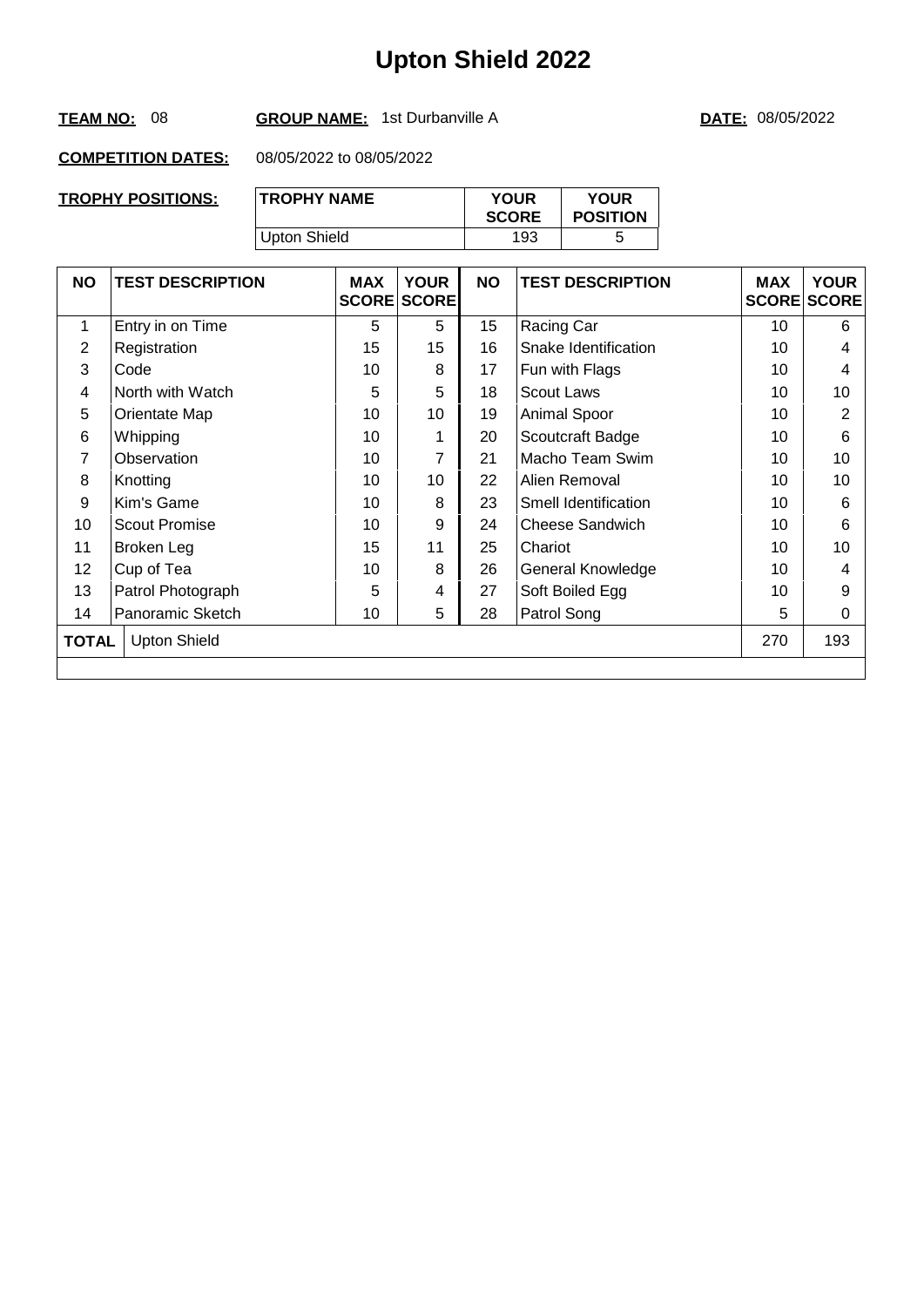#### **TEAM NO:** 09 **GROUP NAME:** 1st Durbanville B **DATE:** 08/05/2022

| <b>TROPHY POSITIONS:</b> | <b>TROPHY NAME</b> | <b>YOUR</b><br><b>SCORE</b> | <b>YOUR</b><br><b>POSITION</b> |
|--------------------------|--------------------|-----------------------------|--------------------------------|
|                          | Upton Shield       | 170                         | 10                             |

| <b>NO</b> | <b>TEST DESCRIPTION</b> | <b>MAX</b> | <b>YOUR</b><br><b>SCORE SCORE</b> | <b>NO</b> | <b>TEST DESCRIPTION</b> | <b>MAX</b><br><b>SCORE SCORE</b> | <b>YOUR</b>    |
|-----------|-------------------------|------------|-----------------------------------|-----------|-------------------------|----------------------------------|----------------|
| 1         | Entry in on Time        | 5          | 5                                 | 15        | Racing Car              | 10                               | 7              |
| 2         | Registration            | 15         | 15                                | 16        | Snake Identification    | 10                               | 8              |
| 3         | Code                    | 10         | 10                                | 17        | Fun with Flags          | 10                               | 5              |
| 4         | North with Watch        | 5          | $\overline{2}$                    | 18        | <b>Scout Laws</b>       | 10                               | 8              |
| 5         | Orientate Map           | 10         | 10                                | 19        | Animal Spoor            | 10                               | $\overline{2}$ |
| 6         | Whipping                | 10         | 3                                 | 20        | Scoutcraft Badge        | 10                               | 6              |
| 7         | Observation             | 10         | 7                                 | 21        | Macho Team Swim         | 10                               | 10             |
| 8         | Knotting                | 10         | 10                                | 22        | Alien Removal           | 10                               | 10             |
| 9         | Kim's Game              | 10         | 7                                 | 23        | Smell Identification    | 10                               | 4              |
| 10        | <b>Scout Promise</b>    | 10         | 7                                 | 24        | <b>Cheese Sandwich</b>  | 10                               | $\overline{2}$ |
| 11        | Broken Leg              | 15         | 9                                 | 25        | Chariot                 | 10                               | 7              |
| 12        | Cup of Tea              | 10         | 0                                 | 26        | General Knowledge       | 10                               | 7              |
| 13        | Patrol Photograph       | 5          | 4                                 | 27        | Soft Boiled Egg         | 10                               | 2              |
| 14        | Panoramic Sketch        | 10         | $\Omega$                          | 28        | Patrol Song             | 5                                | 3              |
| TOTAL     | <b>Upton Shield</b>     |            |                                   |           |                         | 270                              | 170            |
|           |                         |            |                                   |           |                         |                                  |                |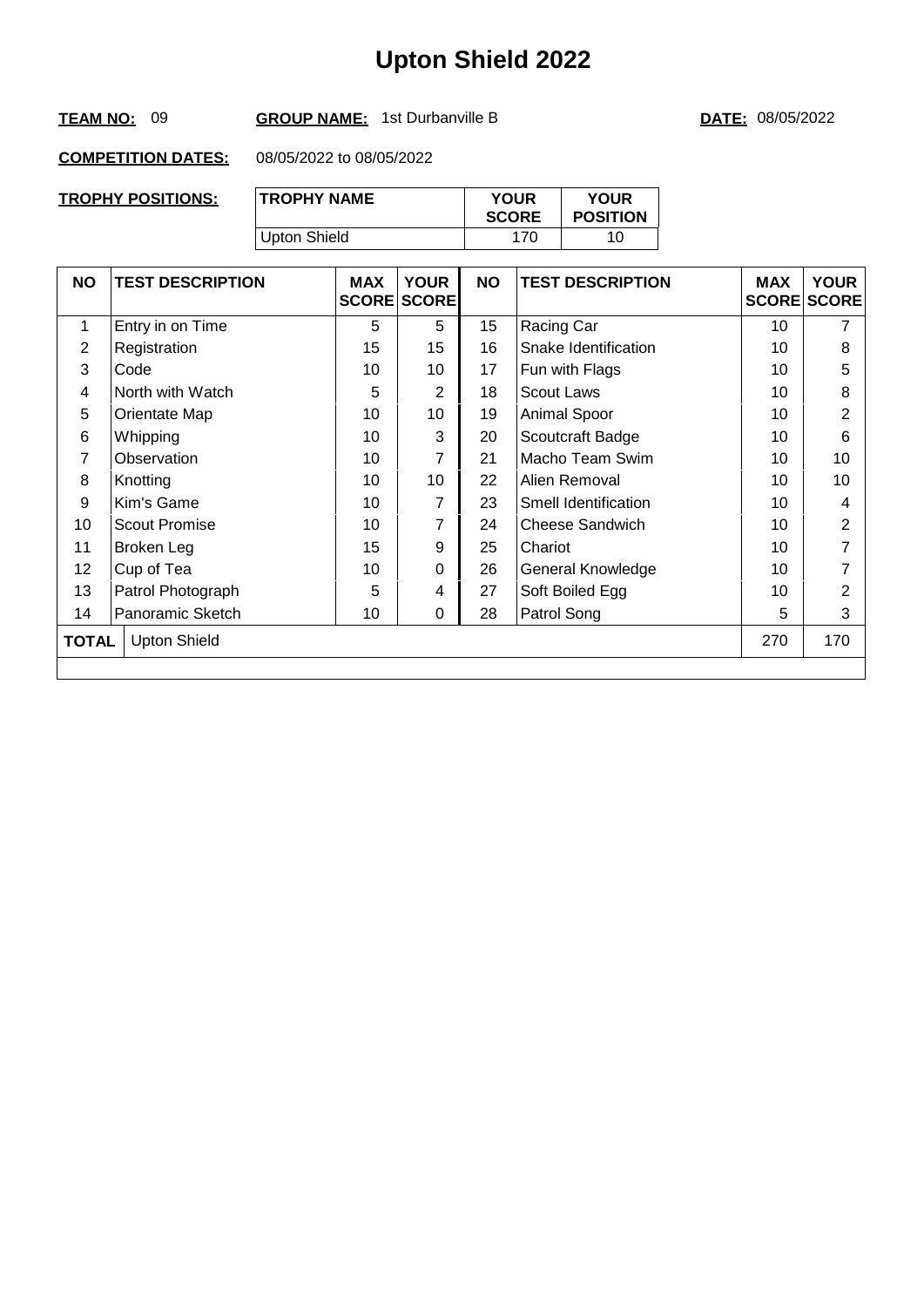#### **TEAM NO:** 10 **GROUP NAME:** 1st Durbanville D **DATE:** 08/05/2022

| <b>TROPHY POSITIONS:</b> | <b>TROPHY NAME</b> | <b>YOUR</b><br><b>SCORE</b> | <b>YOUR</b><br><b>POSITION</b> |
|--------------------------|--------------------|-----------------------------|--------------------------------|
|                          | Upton Shield       | 145                         | 26                             |

| <b>NO</b> | <b>TEST DESCRIPTION</b> | <b>MAX</b> | <b>YOUR</b><br><b>SCORE SCORE</b> | <b>NO</b> | <b>TEST DESCRIPTION</b> | <b>MAX</b><br><b>SCORE SCORE</b> | <b>YOUR</b> |
|-----------|-------------------------|------------|-----------------------------------|-----------|-------------------------|----------------------------------|-------------|
| 1         | Entry in on Time        | 5          | 5                                 | 15        | Racing Car              | 10                               | 7           |
| 2         | Registration            | 15         | 13                                | 16        | Snake Identification    | 10                               | 5           |
| 3         | Code                    | 10         | 10 <sup>°</sup>                   | 17        | Fun with Flags          | 10                               | 5           |
| 4         | North with Watch        | 5          |                                   | 18        | <b>Scout Laws</b>       | 10                               | 2           |
| 5         | Orientate Map           | 10         | 9                                 | 19        | Animal Spoor            | 10                               | 4           |
| 6         | Whipping                | 10         | $\Omega$                          | 20        | Scoutcraft Badge        | 10                               | 3           |
| 7         | Observation             | 10         | 6                                 | 21        | Macho Team Swim         | 10                               | 10          |
| 8         | Knotting                | 10         | 5                                 | 22        | Alien Removal           | 10                               | 10          |
| 9         | Kim's Game              | 10         | 8                                 | 23        | Smell Identification    | 10                               | 8           |
| 10        | Scout Promise           | 10         | 7                                 | 24        | Cheese Sandwich         | 10                               | 0           |
| 11        | Broken Leg              | 15         | 8                                 | 25        | Chariot                 | 10                               | 0           |
| 12        | Cup of Tea              | 10         | 8                                 | 26        | General Knowledge       | 10                               | 0           |
| 13        | Patrol Photograph       | 5          | 5                                 | 27        | Soft Boiled Egg         | 10                               | 0           |
| 14        | Panoramic Sketch        | 10         | 6                                 | 28        | Patrol Song             | 5                                | 0           |
| TOTAL     | <b>Upton Shield</b>     |            |                                   |           |                         | 270                              | 145         |
|           |                         |            |                                   |           |                         |                                  |             |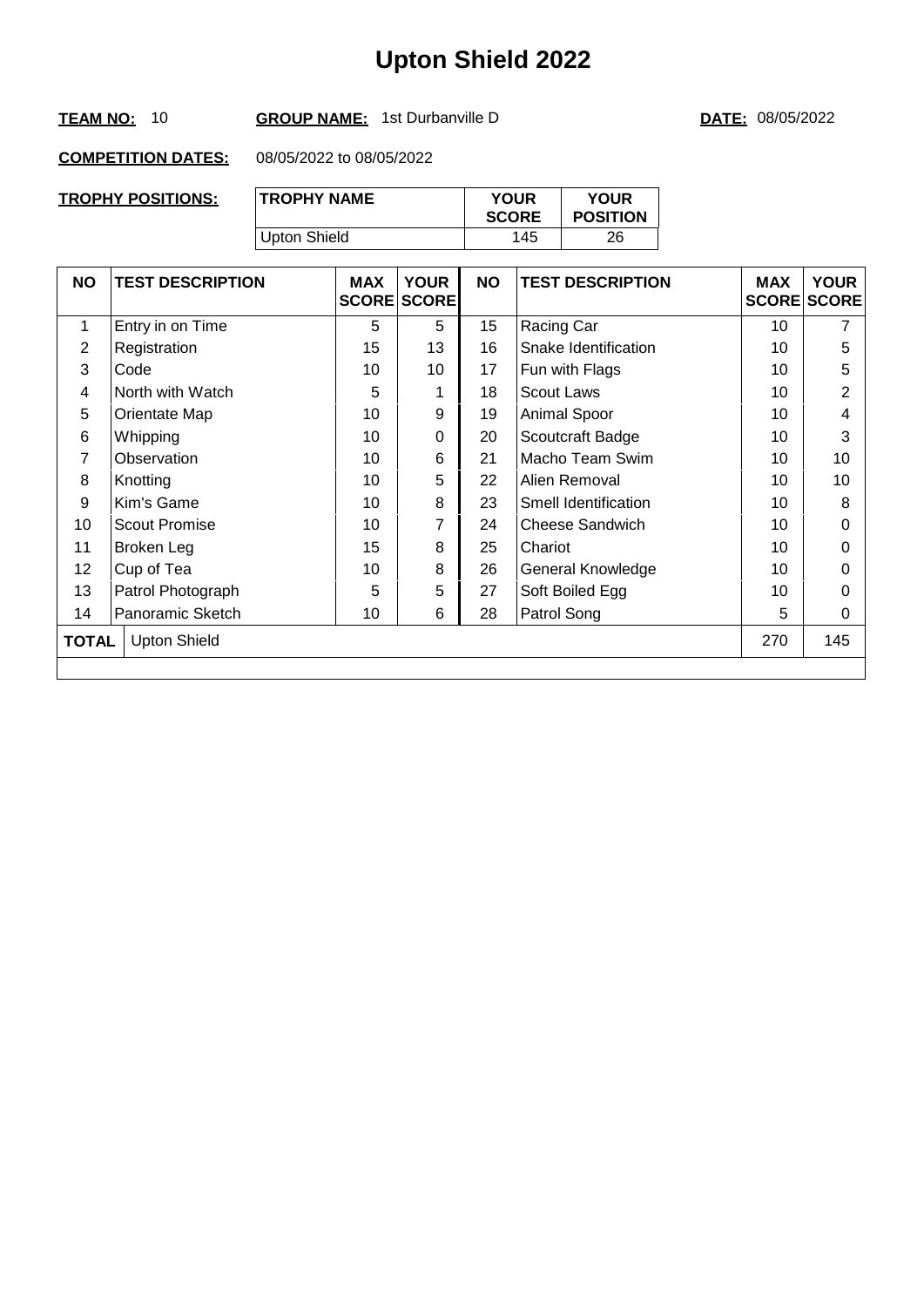#### **TEAM NO:** 11 **GROUP NAME:** 1st Claremont B **DATE:** 08/05/2022

| TROPHY POSITIONS: | <b>TROPHY NAME</b> | <b>YOUR</b><br><b>SCORE</b> | <b>YOUR</b><br><b>POSITION</b> |
|-------------------|--------------------|-----------------------------|--------------------------------|
|                   | Upton Shield       | 162                         | 14                             |

| <b>NO</b> | <b>TEST DESCRIPTION</b> | <b>MAX</b> | <b>YOUR</b><br><b>SCORE SCORE</b> | <b>NO</b> | <b>TEST DESCRIPTION</b> | <b>MAX</b> | <b>YOUR</b><br><b>SCORE SCORE</b> |
|-----------|-------------------------|------------|-----------------------------------|-----------|-------------------------|------------|-----------------------------------|
| 1         | Entry in on Time        | 5          | 5                                 | 15        | Racing Car              | 10         | 6                                 |
| 2         | Registration            | 15         | 11                                | 16        | Snake Identification    | 10         | 8                                 |
| 3         | Code                    | 10         | 8                                 | 17        | Fun with Flags          | 10         | 10                                |
| 4         | North with Watch        | 5          | 4                                 | 18        | <b>Scout Laws</b>       | 10         | 5                                 |
| 5         | Orientate Map           | 10         | 5                                 | 19        | Animal Spoor            | 10         | 4                                 |
| 6         | Whipping                | 10         | 8                                 | 20        | Scoutcraft Badge        | 10         | 9                                 |
| 7         | Observation             | 10         | 6                                 | 21        | Macho Team Swim         | 10         | 10                                |
| 8         | Knotting                | 10         | 8                                 | 22        | Alien Removal           | 10         | 10                                |
| 9         | Kim's Game              | 10         | $\overline{7}$                    | 23        | Smell Identification    | 10         | 4                                 |
| 10        | <b>Scout Promise</b>    | 10         | 10                                | 24        | Cheese Sandwich         | 10         | $\Omega$                          |
| 11        | Broken Leg              | 15         | 11                                | 25        | Chariot                 | 10         | 0                                 |
| 12        | Cup of Tea              | 10         | 5                                 | 26        | General Knowledge       | 10         | 0                                 |
| 13        | Patrol Photograph       | 5          | 4                                 | 27        | Soft Boiled Egg         | 10         | 0                                 |
| 14        | Panoramic Sketch        | 10         | 4                                 | 28        | Patrol Song             | 5          | 0                                 |
| TOTAL     | <b>Upton Shield</b>     |            |                                   |           |                         | 270        | 162                               |
|           |                         |            |                                   |           |                         |            |                                   |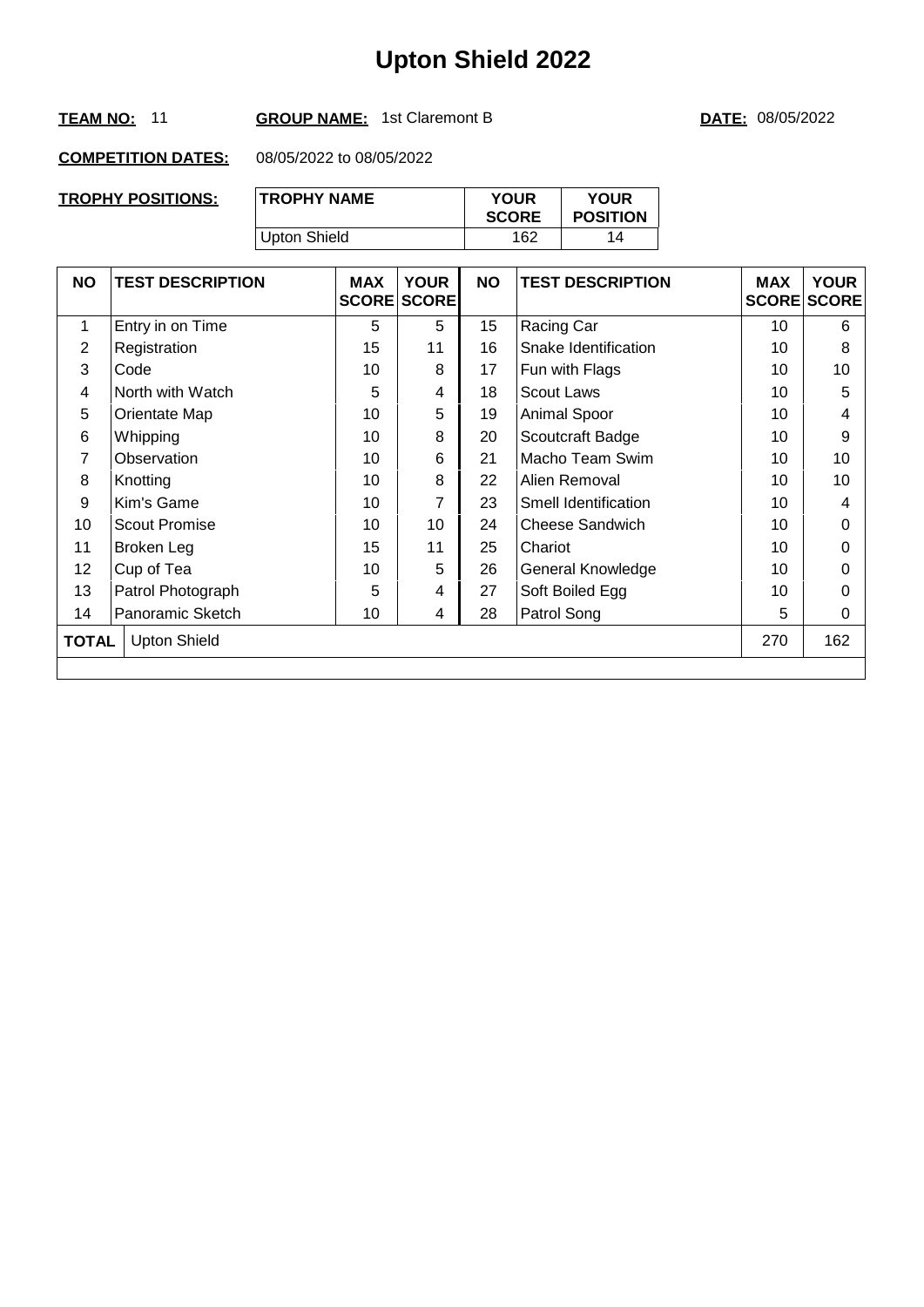#### **TEAM NO:** 12 **GROUP NAME:** 1st Durbanville C **DATE:** 08/05/2022

| TROPHY POSITIONS: | <b>TROPHY NAME</b> | <b>YOUR</b><br><b>SCORE</b> | <b>YOUR</b><br><b>POSITION</b> |
|-------------------|--------------------|-----------------------------|--------------------------------|
|                   | Upton Shield       | 120                         | 45                             |

| <b>NO</b> | <b>TEST DESCRIPTION</b> | <b>MAX</b> | <b>YOUR</b><br><b>SCORE SCORE</b> | <b>NO</b> | <b>TEST DESCRIPTION</b> | <b>MAX</b> | <b>YOUR</b><br><b>SCORE SCORE</b> |
|-----------|-------------------------|------------|-----------------------------------|-----------|-------------------------|------------|-----------------------------------|
| 1         | Entry in on Time        | 5          | 5                                 | 15        | Racing Car              | 10         | 8                                 |
| 2         | Registration            | 15         | 15                                | 16        | Snake Identification    | 10         | 8                                 |
| 3         | Code                    | 10         | 10                                | 17        | Fun with Flags          | 10         | $\overline{2}$                    |
| 4         | North with Watch        | 5          | $\Omega$                          | 18        | <b>Scout Laws</b>       | 10         | 0                                 |
| 5         | Orientate Map           | 10         | 10                                | 19        | Animal Spoor            | 10         | 6                                 |
| 6         | Whipping                | 10         | 0                                 | 20        | Scoutcraft Badge        | 10         | 5                                 |
| 7         | Observation             | 10         | 5                                 | 21        | Macho Team Swim         | 10         | 10                                |
| 8         | Knotting                | 10         | 5                                 | 22        | Alien Removal           | 10         |                                   |
| 9         | Kim's Game              | 10         | 6                                 | 23        | Smell Identification    | 10         | 0                                 |
| 10        | <b>Scout Promise</b>    | 10         | 0                                 | 24        | Cheese Sandwich         | 10         | 0                                 |
| 11        | Broken Leg              | 15         | 9                                 | 25        | Chariot                 | 10         | $\Omega$                          |
| 12        | Cup of Tea              | 10         | 6                                 | 26        | General Knowledge       | 10         | 0                                 |
| 13        | Patrol Photograph       | 5          | 5                                 | 27        | Soft Boiled Egg         | 10         | 0                                 |
| 14        | Panoramic Sketch        | 10         | 4                                 | 28        | Patrol Song             | 5          | 0                                 |
| TOTAL     | <b>Upton Shield</b>     |            |                                   |           |                         | 270        | 120                               |
|           |                         |            |                                   |           |                         |            |                                   |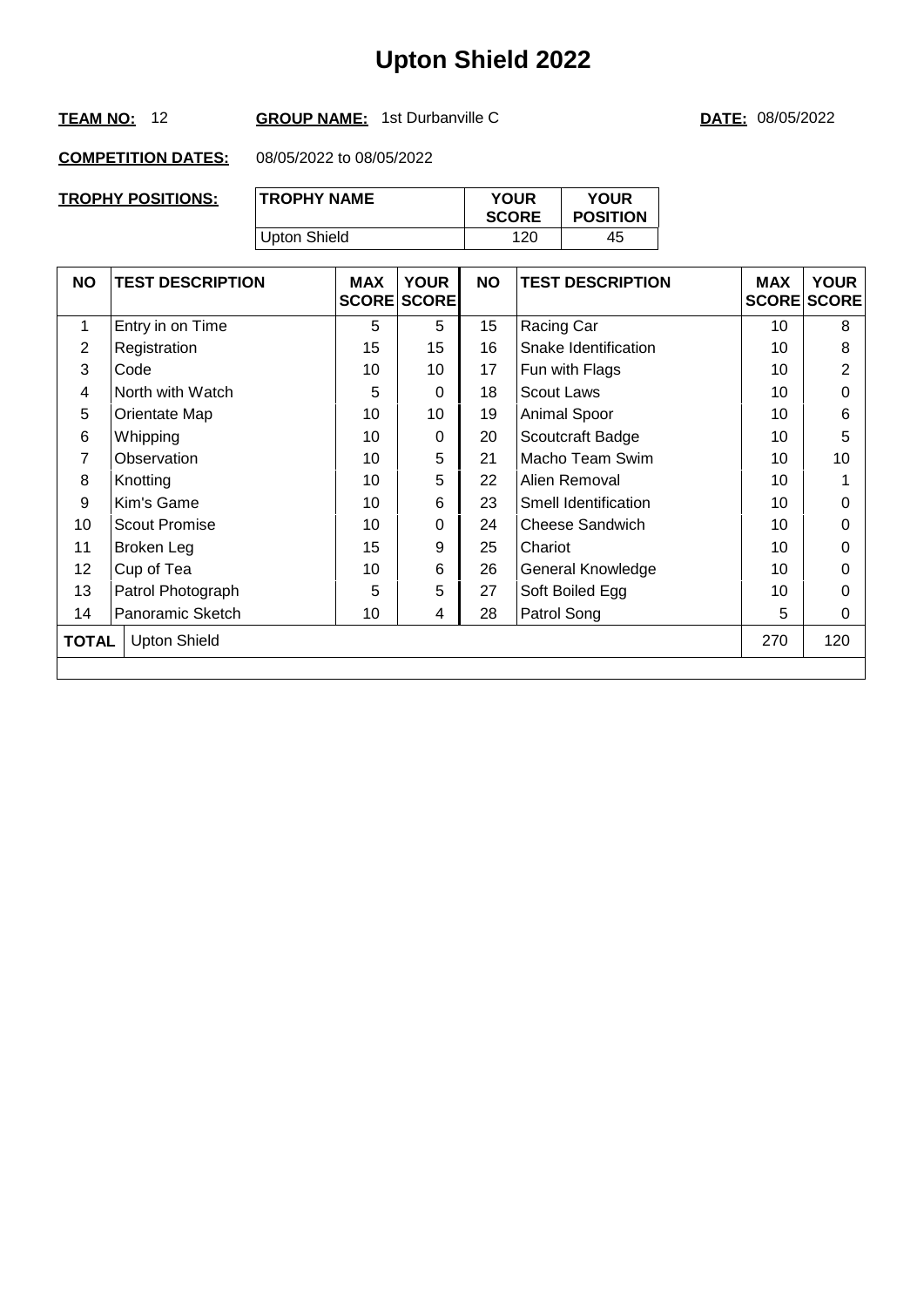#### **TEAM NO:** 13 **GROUP NAME:** 1st Bothasig **DATE:** 08/05/2022

| TROPHY POSITIONS: | <b>TROPHY NAME</b> | <b>YOUR</b><br><b>SCORE</b> | <b>YOUR</b><br><b>POSITION</b> |
|-------------------|--------------------|-----------------------------|--------------------------------|
|                   | Upton Shield       | 112                         | 50                             |

| <b>NO</b>    | <b>TEST DESCRIPTION</b> | <b>MAX</b> | <b>YOUR</b><br><b>SCORE SCORE</b> | <b>NO</b> | <b>TEST DESCRIPTION</b> | <b>MAX</b> | <b>YOUR</b><br><b>SCORE SCORE</b> |
|--------------|-------------------------|------------|-----------------------------------|-----------|-------------------------|------------|-----------------------------------|
| 1            | Entry in on Time        | 5          | 5                                 | 15        | Racing Car              | 10         | 4                                 |
| 2            | Registration            | 15         | 15                                | 16        | Snake Identification    | 10         | $\overline{2}$                    |
| 3            | Code                    | 10         | 8                                 | 17        | Fun with Flags          | 10         | 4                                 |
| 4            | North with Watch        | 5          | 0                                 | 18        | <b>Scout Laws</b>       | 10         | 0                                 |
| 5            | Orientate Map           | 10         | 5                                 | 19        | Animal Spoor            | 10         | 0                                 |
| 6            | Whipping                | 10         | 3                                 | 20        | Scoutcraft Badge        | 10         | 6                                 |
| 7            | Observation             | 10         | 6                                 | 21        | Macho Team Swim         | 10         | 4                                 |
| 8            | Knotting                | 10         | 7                                 | 22        | Alien Removal           | 10         | 10                                |
| 9            | Kim's Game              | 10         | 5                                 | 23        | Smell Identification    | 10         | 5                                 |
| 10           | Scout Promise           | 10         | 5                                 | 24        | <b>Cheese Sandwich</b>  | 10         | $\Omega$                          |
| 11           | Broken Leg              | 15         | 11                                | 25        | Chariot                 | 10         | 0                                 |
| 12           | Cup of Tea              | 10         | 7                                 | 26        | General Knowledge       | 10         | 0                                 |
| 13           | Patrol Photograph       | 5          | 0                                 | 27        | Soft Boiled Egg         | 10         | 0                                 |
| 14           | Panoramic Sketch        | 10         | 0                                 | 28        | Patrol Song             | 5          | 0                                 |
| <b>TOTAL</b> | <b>Upton Shield</b>     |            |                                   |           |                         | 270        | 112                               |
|              |                         |            |                                   |           |                         |            |                                   |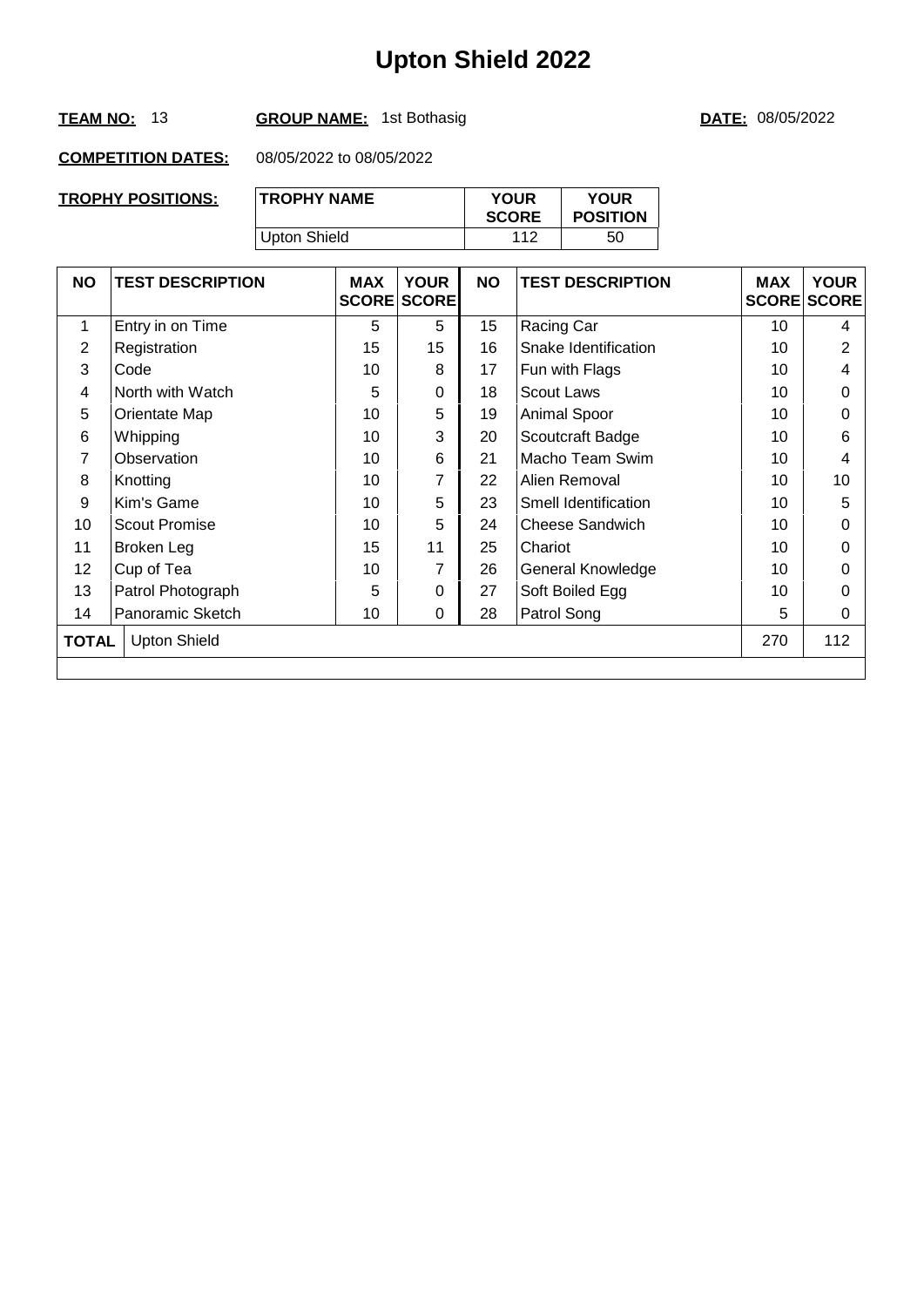#### **TEAM NO:** 14 **GROUP NAME:** 1st Claremont A **DATE:** 08/05/2022

| <b>TROPHY POSITIONS:</b> | <b>TROPHY NAME</b> | <b>YOUR</b><br><b>SCORE</b> | <b>YOUR</b><br><b>POSITION</b> |
|--------------------------|--------------------|-----------------------------|--------------------------------|
|                          | Upton Shield       | 137                         | 32                             |

| <b>NO</b>    | <b>TEST DESCRIPTION</b> | <b>MAX</b> | <b>YOUR</b><br><b>SCORE SCORE</b> | <b>NO</b> | <b>TEST DESCRIPTION</b> | <b>MAX</b> | <b>YOUR</b><br><b>SCORE SCORE</b> |
|--------------|-------------------------|------------|-----------------------------------|-----------|-------------------------|------------|-----------------------------------|
| 1            | Entry in on Time        | 5          | 5                                 | 15        | Racing Car              | 10         | 5                                 |
| 2            | Registration            | 15         | 14                                | 16        | Snake Identification    | 10         | 6                                 |
| 3            | Code                    | 10         | 10                                | 17        | Fun with Flags          | 10         | 4                                 |
| 4            | North with Watch        | 5          |                                   | 18        | <b>Scout Laws</b>       | 10         | $\overline{2}$                    |
| 5            | Orientate Map           | 10         | 10                                | 19        | Animal Spoor            | 10         | $\overline{2}$                    |
| 6            | Whipping                | 10         | 0                                 | 20        | Scoutcraft Badge        | 10         | 6                                 |
| 7            | Observation             | 10         | 5                                 | 21        | Macho Team Swim         | 10         | 10                                |
| 8            | Knotting                | 10         | 8                                 | 22        | Alien Removal           | 10         | 10                                |
| 9            | Kim's Game              | 10         | 6                                 | 23        | Smell Identification    | 10         | 8                                 |
| 10           | <b>Scout Promise</b>    | 10         | $\Omega$                          | 24        | <b>Cheese Sandwich</b>  | 10         | $\Omega$                          |
| 11           | Broken Leg              | 15         | 11                                | 25        | Chariot                 | 10         | 0                                 |
| 12           | Cup of Tea              | 10         | 6                                 | 26        | General Knowledge       | 10         | 0                                 |
| 13           | Patrol Photograph       | 5          | 4                                 | 27        | Soft Boiled Egg         | 10         | 0                                 |
| 14           | Panoramic Sketch        | 10         | 3                                 | 28        | Patrol Song             | 5          |                                   |
| <b>TOTAL</b> | <b>Upton Shield</b>     |            |                                   |           |                         | 270        | 137                               |
|              |                         |            |                                   |           |                         |            |                                   |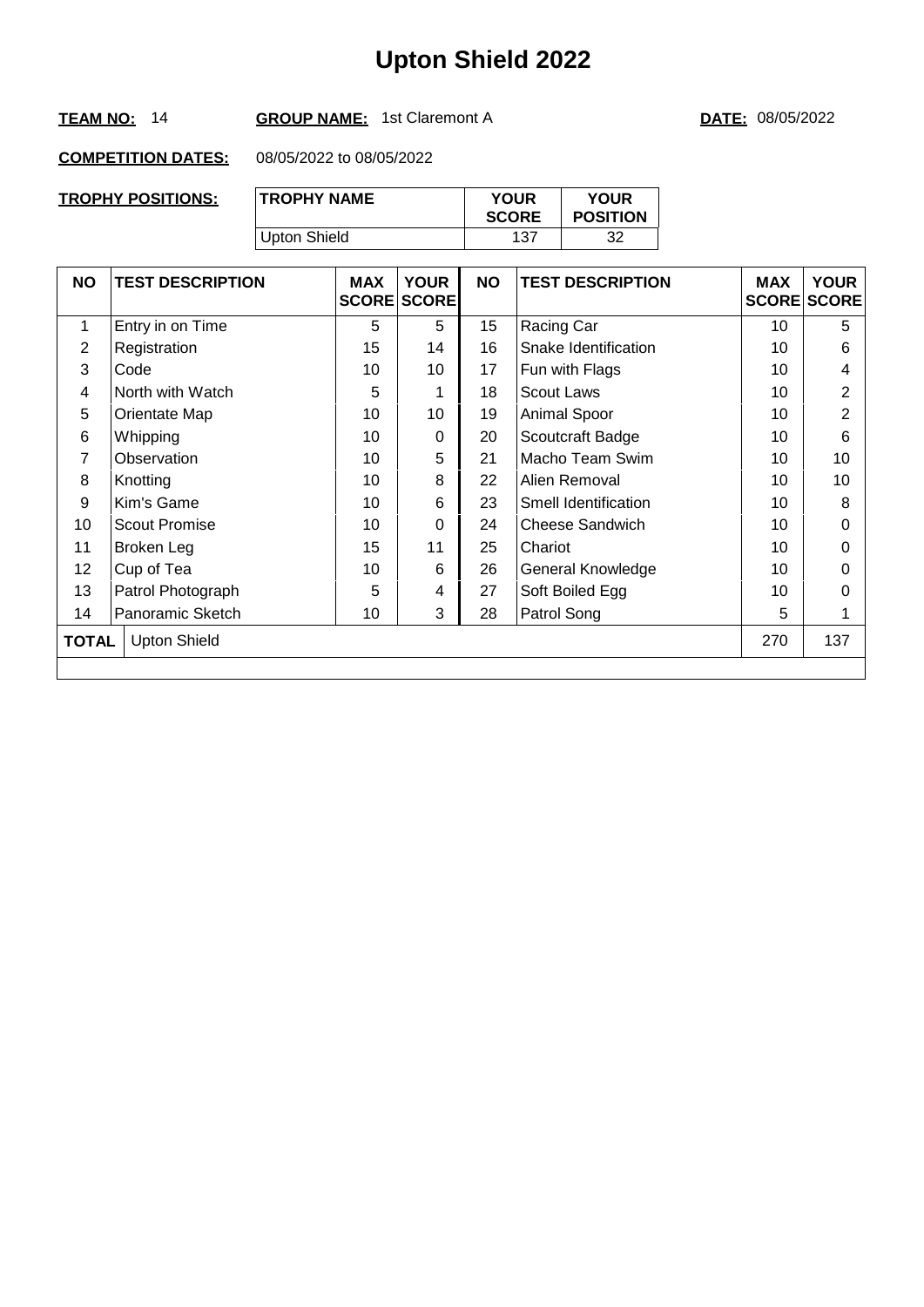#### **TEAM NO:** 15 **GROUP NAME:** 1st Claremont C **DATE:** 08/05/2022

| TROPHY POSITIONS: | <b>TROPHY NAME</b> | <b>YOUR</b><br><b>SCORE</b> | <b>YOUR</b><br><b>POSITION</b> |
|-------------------|--------------------|-----------------------------|--------------------------------|
|                   | Upton Shield       | 200                         |                                |

|                                                   |    | <b>SCORE SCORE</b> |    |                        | <b>MAX</b> | <b>YOUR</b><br><b>SCORE SCORE</b> |
|---------------------------------------------------|----|--------------------|----|------------------------|------------|-----------------------------------|
| Entry in on Time                                  | 5  | 5                  | 15 | Racing Car             | 10         | 6                                 |
| Registration                                      | 15 | 15                 | 16 | Snake Identification   | 10         | 4                                 |
| Code                                              | 10 | 10                 | 17 | Fun with Flags         | 10         | 10                                |
| North with Watch                                  | 5  | $\overline{2}$     | 18 | <b>Scout Laws</b>      | 10         | 9                                 |
| Orientate Map                                     | 10 | 7                  | 19 | Animal Spoor           | 10         | 4                                 |
| Whipping                                          | 10 | 8                  | 20 | Scoutcraft Badge       | 10         | 8                                 |
| Observation                                       | 10 | 5                  | 21 | Macho Team Swim        | 10         | 10                                |
| Knotting                                          | 10 | 10                 | 22 | Alien Removal          | 10         | 10                                |
| Kim's Game                                        | 10 | 8                  | 23 | Smell Identification   | 10         | 8                                 |
| <b>Scout Promise</b>                              | 10 | 0                  | 24 | <b>Cheese Sandwich</b> | 10         | 10                                |
| Broken Leg                                        | 15 | 12                 | 25 | Chariot                | 10         | 9                                 |
| Cup of Tea                                        | 10 | 9                  | 26 | General Knowledge      | 10         | 6                                 |
| Patrol Photograph                                 | 5  | 4                  | 27 | Soft Boiled Egg        | 10         | 7                                 |
| Panoramic Sketch                                  | 10 | 4                  | 28 | Patrol Song            | 5          | 0                                 |
| 270<br>200<br><b>Upton Shield</b><br><b>TOTAL</b> |    |                    |    |                        |            |                                   |
|                                                   |    |                    |    |                        |            |                                   |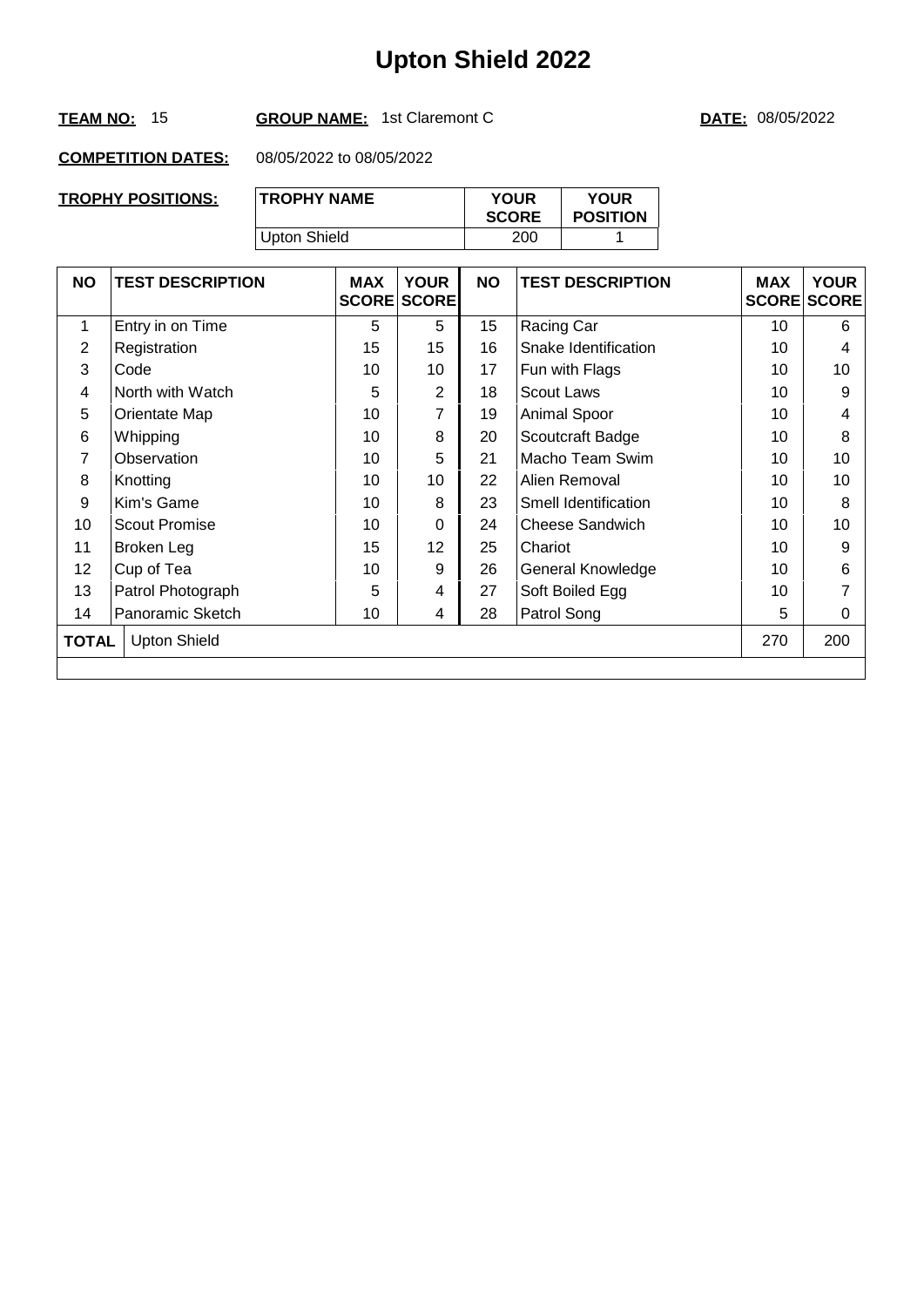#### **TEAM NO:** 16 **GROUP NAME:** 1st Pinelands A **DATE:** 08/05/2022

| TROPHY POSITIONS: | <b>TROPHY NAME</b> | <b>YOUR</b><br><b>SCORE</b> | <b>YOUR</b><br><b>POSITION</b> |
|-------------------|--------------------|-----------------------------|--------------------------------|
|                   | Upton Shield       | 169                         | 44                             |

| <b>NO</b> | <b>TEST DESCRIPTION</b> | <b>MAX</b> | <b>YOUR</b><br><b>SCORE SCORE</b> | <b>NO</b> | <b>TEST DESCRIPTION</b> | <b>MAX</b><br><b>SCORE SCORE</b> | <b>YOUR</b> |
|-----------|-------------------------|------------|-----------------------------------|-----------|-------------------------|----------------------------------|-------------|
| 1         | Entry in on Time        | 5          | $\Omega$                          | 15        | Racing Car              | 10                               | 5           |
| 2         | Registration            | 15         | 12 <sup>2</sup>                   | 16        | Snake Identification    | 10                               | 4           |
| 3         | Code                    | 10         | 10                                | 17        | Fun with Flags          | 10                               | 5           |
| 4         | North with Watch        | 5          | 5                                 | 18        | <b>Scout Laws</b>       | 10                               | 8           |
| 5         | Orientate Map           | 10         | 10                                | 19        | Animal Spoor            | 10                               | 2           |
| 6         | Whipping                | 10         | $\overline{2}$                    | 20        | Scoutcraft Badge        | 10                               | 6           |
| 7         | Observation             | 10         | 8                                 | 21        | Macho Team Swim         | 10                               | 10          |
| 8         | Knotting                | 10         | 10                                | 22        | Alien Removal           | 10                               | 10          |
| 9         | Kim's Game              | 10         | 6                                 | 23        | Smell Identification    | 10                               | 4           |
| 10        | <b>Scout Promise</b>    | 10         | $\Omega$                          | 24        | <b>Cheese Sandwich</b>  | 10                               | 8           |
| 11        | Broken Leg              | 15         | 11                                | 25        | Chariot                 | 10                               | 9           |
| 12        | Cup of Tea              | 10         | 7                                 | 26        | General Knowledge       | 10                               | 7           |
| 13        | Patrol Photograph       | 5          | 4                                 | 27        | Soft Boiled Egg         | 10                               | 0           |
| 14        | Panoramic Sketch        | 10         | 3                                 | 28        | Patrol Song             | 5                                | 3           |
| TOTAL     | <b>Upton Shield</b>     |            |                                   |           |                         | 270                              | 169         |
|           |                         |            |                                   |           |                         |                                  |             |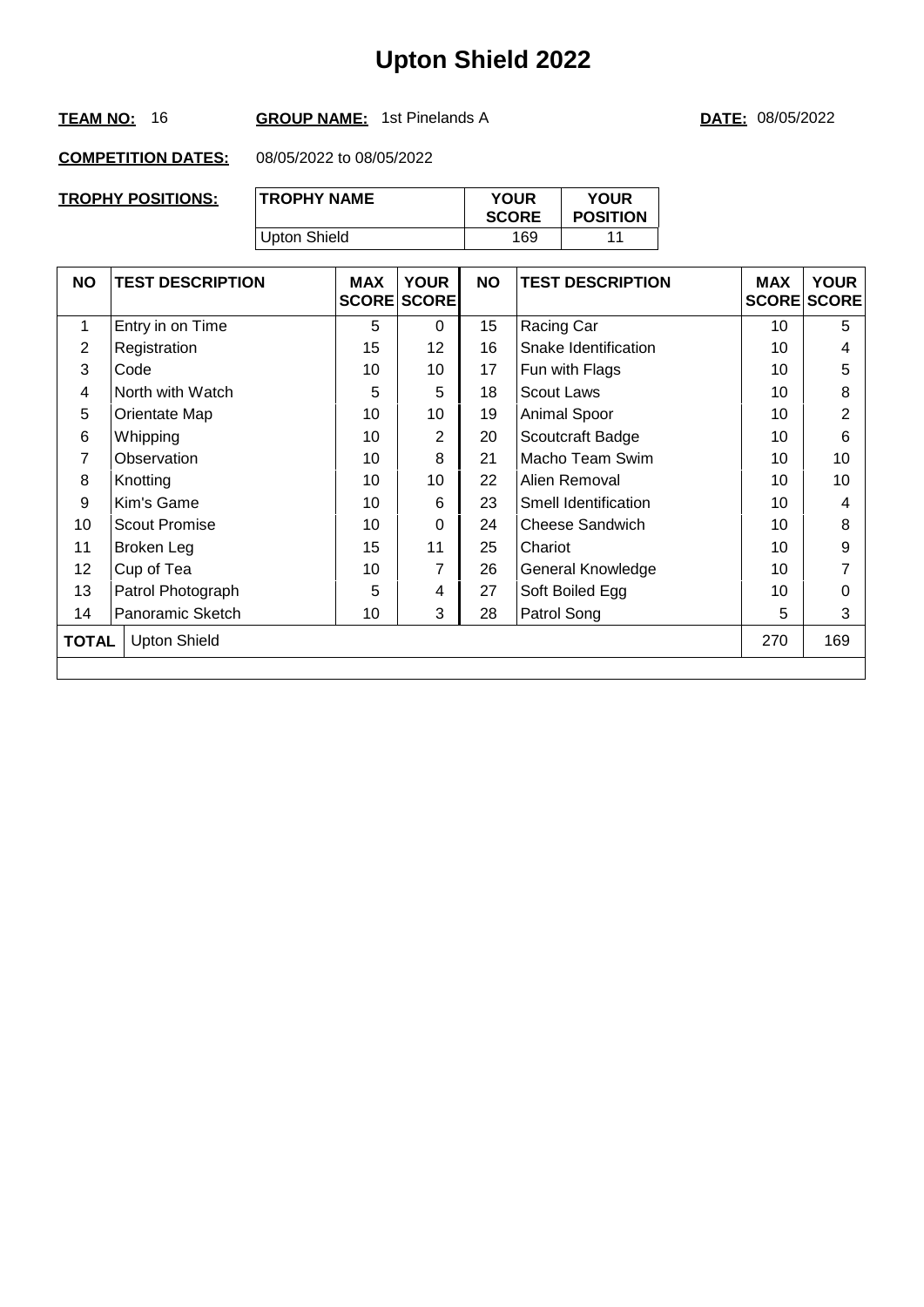#### **TEAM NO:** 17 **GROUP NAME:** 1st Durbanville E **DATE:** 08/05/2022

| TROPHY POSITIONS: | <b>TROPHY NAME</b> | <b>YOUR</b><br><b>SCORE</b> | <b>YOUR</b><br><b>POSITION</b> |
|-------------------|--------------------|-----------------------------|--------------------------------|
|                   | Upton Shield       | 103                         | 58                             |

| <b>NO</b>    | <b>TEST DESCRIPTION</b> | <b>MAX</b> | <b>YOUR</b><br><b>SCORE SCORE</b> | <b>NO</b> | <b>TEST DESCRIPTION</b> | <b>MAX</b> | <b>YOUR</b><br><b>SCORE SCORE</b> |
|--------------|-------------------------|------------|-----------------------------------|-----------|-------------------------|------------|-----------------------------------|
| 1            | Entry in on Time        | 5          | 5                                 | 15        | Racing Car              | 10         | $\Omega$                          |
| 2            | Registration            | 15         | 14                                | 16        | Snake Identification    | 10         | 6                                 |
| 3            | Code                    | 10         | 8                                 | 17        | Fun with Flags          | 10         | 5                                 |
| 4            | North with Watch        | 5          |                                   | 18        | Scout Laws              | 10         | $\overline{2}$                    |
| 5            | Orientate Map           | 10         | 5                                 | 19        | Animal Spoor            | 10         | $\overline{2}$                    |
| 6            | Whipping                | 10         | $\Omega$                          | 20        | Scoutcraft Badge        | 10         | 3                                 |
| 7            | Observation             | 10         | 7                                 | 21        | Macho Team Swim         | 10         | 8                                 |
| 8            | Knotting                | 10         | 8                                 | 22        | Alien Removal           | 10         | 0                                 |
| 9            | Kim's Game              | 10         | 5                                 | 23        | Smell Identification    | 10         | 0                                 |
| 10           | Scout Promise           | 10         | 4                                 | 24        | Cheese Sandwich         | 10         | 0                                 |
| 11           | Broken Leg              | 15         | 3                                 | 25        | Chariot                 | 10         | 0                                 |
| 12           | Cup of Tea              | 10         | 7                                 | 26        | General Knowledge       | 10         | 0                                 |
| 13           | Patrol Photograph       | 5          | 4                                 | 27        | Soft Boiled Egg         | 10         | 0                                 |
| 14           | Panoramic Sketch        | 10         | 3                                 | 28        | Patrol Song             | 5          | 3                                 |
| <b>TOTAL</b> | <b>Upton Shield</b>     |            |                                   |           |                         | 270        | 103                               |
|              |                         |            |                                   |           |                         |            |                                   |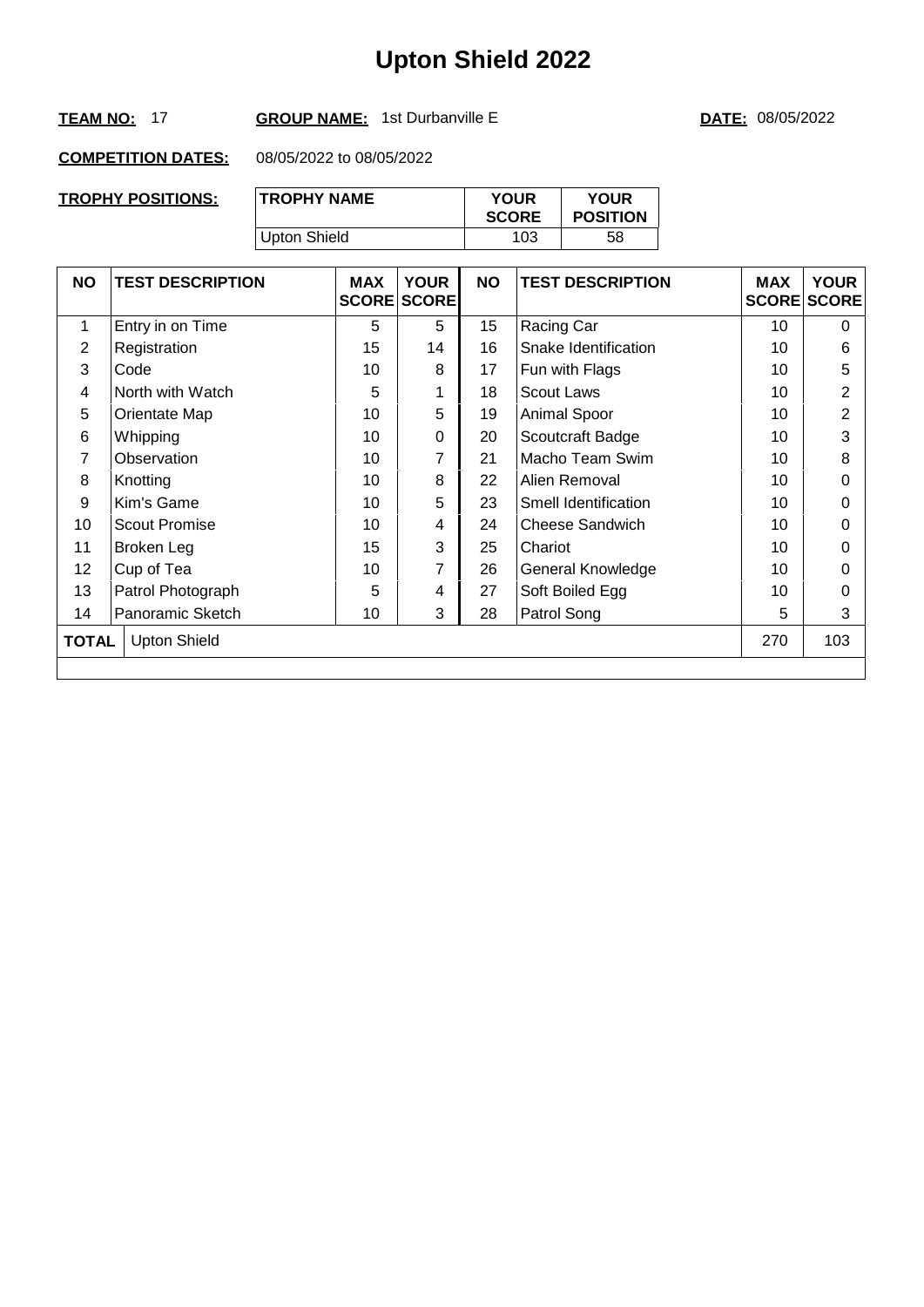#### TEAM NO: 18 **GROUP NAME:** 1st Rosebank **DATE: 08/05/2022**

| TROPHY POSITIONS: | <b>TROPHY NAME</b> | <b>YOUR</b><br><b>SCORE</b> | <b>YOUR</b><br><b>POSITION</b> |
|-------------------|--------------------|-----------------------------|--------------------------------|
|                   | Upton Shield       | 138                         | 30                             |

| <b>NO</b> | <b>TEST DESCRIPTION</b> | <b>MAX</b> | <b>YOUR</b><br><b>SCORE SCORE</b> | <b>NO</b> | <b>TEST DESCRIPTION</b> | <b>MAX</b> | <b>YOUR</b><br><b>SCORE SCORE</b> |
|-----------|-------------------------|------------|-----------------------------------|-----------|-------------------------|------------|-----------------------------------|
| 1         | Entry in on Time        | 5          | 5                                 | 15        | Racing Car              | 10         | 3                                 |
| 2         | Registration            | 15         | 14                                | 16        | Snake Identification    | 10         | 4                                 |
| 3         | Code                    | 10         | 8                                 | 17        | Fun with Flags          | 10         | 4                                 |
| 4         | North with Watch        | 5          | $\overline{0}$                    | 18        | <b>Scout Laws</b>       | 10         | 9                                 |
| 5         | Orientate Map           | 10         | 10                                | 19        | Animal Spoor            | 10         | $\overline{2}$                    |
| 6         | Whipping                | 10         | $\Omega$                          | 20        | Scoutcraft Badge        | 10         | 5                                 |
| 7         | Observation             | 10         | 5                                 | 21        | Macho Team Swim         | 10         | 10                                |
| 8         | Knotting                | 10         | $\overline{7}$                    | 22        | Alien Removal           | 10         | 10                                |
| 9         | Kim's Game              | 10         | 9                                 | 23        | Smell Identification    | 10         | 4                                 |
| 10        | <b>Scout Promise</b>    | 10         | 8                                 | 24        | <b>Cheese Sandwich</b>  | 10         | $\Omega$                          |
| 11        | Broken Leg              | 15         | 4                                 | 25        | Chariot                 | 10         | 0                                 |
| 12        | Cup of Tea              | 10         | 5                                 | 26        | General Knowledge       | 10         | 0                                 |
| 13        | Patrol Photograph       | 5          | 4                                 | 27        | Soft Boiled Egg         | 10         | 0                                 |
| 14        | Panoramic Sketch        | 10         | 4                                 | 28        | Patrol Song             | 5          | 4                                 |
| TOTAL     | <b>Upton Shield</b>     |            |                                   |           |                         | 270        | 138                               |
|           |                         |            |                                   |           |                         |            |                                   |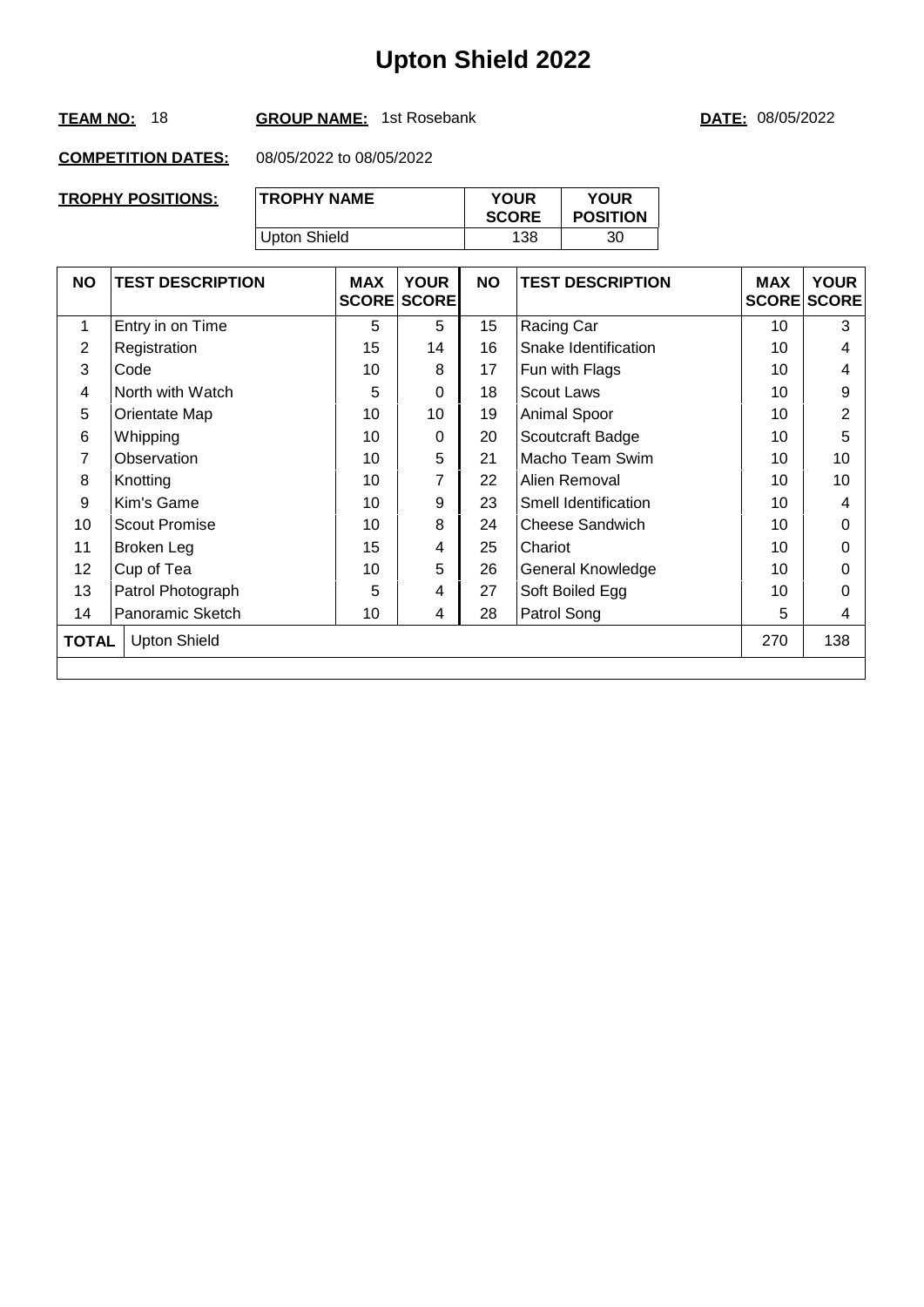#### **TEAM NO:** 19 **GROUP NAME:** 1st Ottery A **DATE:** 08/05/2022

| TROPHY POSITIONS: | <b>TROPHY NAME</b> | <b>YOUR</b><br><b>SCORE</b> | <b>YOUR</b><br><b>POSITION</b> |
|-------------------|--------------------|-----------------------------|--------------------------------|
|                   | Upton Shield       | 106                         | 56                             |

| <b>NO</b>                           | <b>TEST DESCRIPTION</b> | <b>MAX</b> | <b>YOUR</b><br><b>SCORE SCORE</b> | <b>NO</b> | <b>TEST DESCRIPTION</b> | <b>MAX</b> | <b>YOUR</b><br><b>SCORE SCORE</b> |
|-------------------------------------|-------------------------|------------|-----------------------------------|-----------|-------------------------|------------|-----------------------------------|
| 1                                   | Entry in on Time        | 5          | $\Omega$                          | 15        | Racing Car              | 10         | $\Omega$                          |
| 2                                   | Registration            | 15         | 15                                | 16        | Snake Identification    | 10         | $\overline{2}$                    |
| 3                                   | Code                    | 10         | 8                                 | 17        | Fun with Flags          | 10         | 5                                 |
| 4                                   | North with Watch        | 5          | 0                                 | 18        | <b>Scout Laws</b>       | 10         | 9                                 |
| 5                                   | Orientate Map           | 10         |                                   | 19        | Animal Spoor            | 10         | 0                                 |
| 6                                   | Whipping                | 10         |                                   | 20        | Scoutcraft Badge        | 10         | 4                                 |
| 7                                   | Observation             | 10         | 6                                 | 21        | Macho Team Swim         | 10         | 8                                 |
| 8                                   | Knotting                | 10         | 5                                 | 22        | Alien Removal           | 10         |                                   |
| 9                                   | Kim's Game              | 10         | 5                                 | 23        | Smell Identification    | 10         | 0                                 |
| 10                                  | Scout Promise           | 10         | 7                                 | 24        | <b>Cheese Sandwich</b>  | 10         | 0                                 |
| 11                                  | Broken Leg              | 15         | 8                                 | 25        | Chariot                 | 10         | 0                                 |
| 12                                  | Cup of Tea              | 10         | 6                                 | 26        | General Knowledge       | 10         | 0                                 |
| 13                                  | Patrol Photograph       | 5          | 4                                 | 27        | Soft Boiled Egg         | 10         | 0                                 |
| 14                                  | Panoramic Sketch        | 10         | 5                                 | 28        | Patrol Song             | 5          | 0                                 |
| <b>Upton Shield</b><br><b>TOTAL</b> |                         |            |                                   |           |                         | 270        | 106                               |
|                                     |                         |            |                                   |           |                         |            |                                   |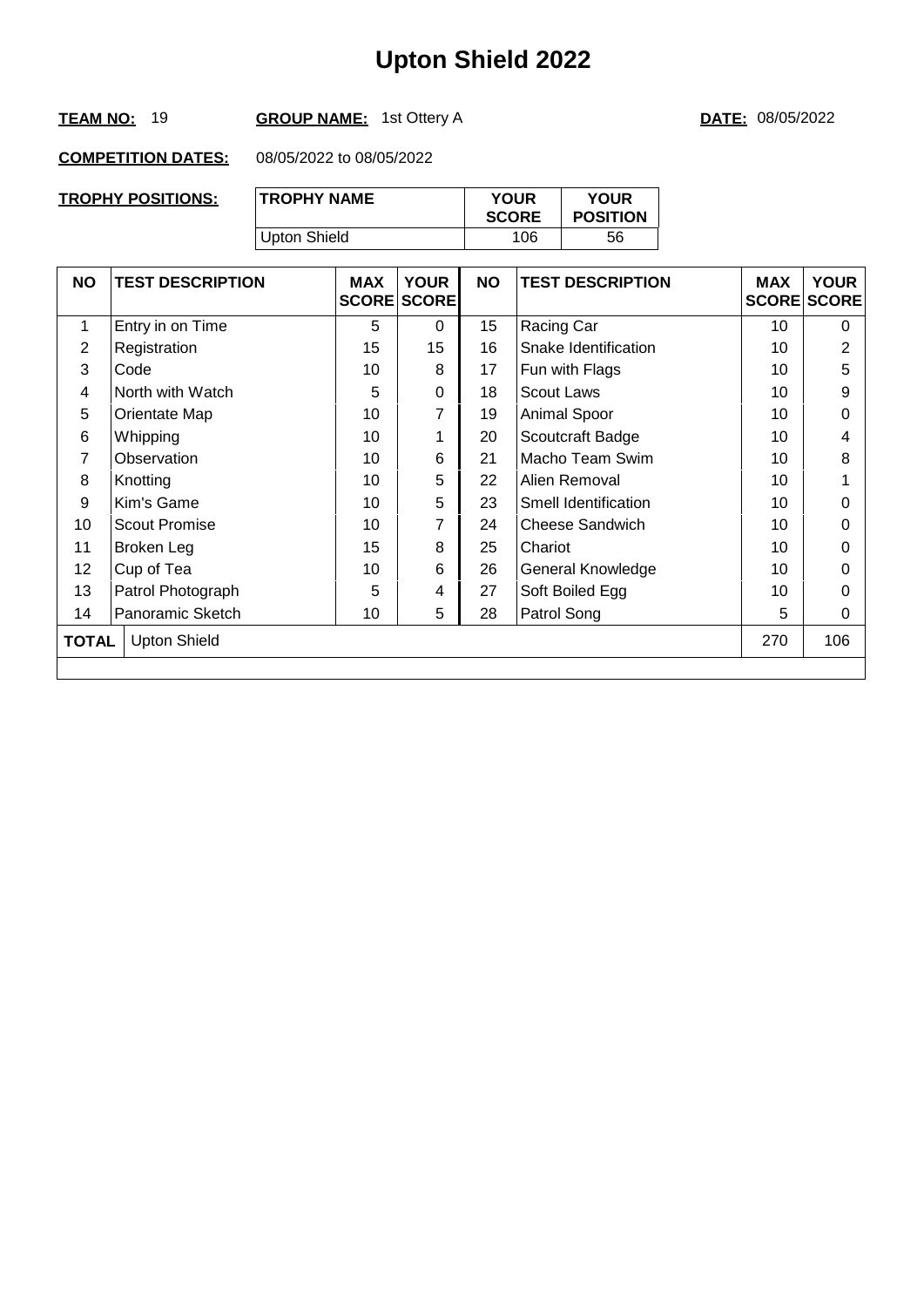#### **TEAM NO:** 20 **GROUP NAME:** 1st Paarl **DATE:** 08/05/2022

| <b>TROPHY POSITIONS:</b> | <b>TROPHY NAME</b> | <b>YOUR</b><br><b>SCORE</b> | <b>YOUR</b><br><b>POSITION</b> |
|--------------------------|--------------------|-----------------------------|--------------------------------|
|                          | Upton Shield       | 129                         |                                |

| <b>NO</b>    | <b>TEST DESCRIPTION</b> | <b>MAX</b> | <b>YOUR</b><br><b>SCORE SCORE</b> | <b>NO</b> | <b>TEST DESCRIPTION</b> | <b>MAX</b> | <b>YOUR</b><br><b>SCORE SCORE</b> |
|--------------|-------------------------|------------|-----------------------------------|-----------|-------------------------|------------|-----------------------------------|
| 1            | Entry in on Time        | 5          | 5                                 | 15        | Racing Car              | 10         | 5                                 |
| 2            | Registration            | 15         | 14                                | 16        | Snake Identification    | 10         | 4                                 |
| 3            | Code                    | 10         | 8                                 | 17        | Fun with Flags          | 10         | 5                                 |
| 4            | North with Watch        | 5          | 0                                 | 18        | <b>Scout Laws</b>       | 10         | 3                                 |
| 5            | Orientate Map           | 10         | 5                                 | 19        | Animal Spoor            | 10         | 2                                 |
| 6            | Whipping                | 10         | 0                                 | 20        | Scoutcraft Badge        | 10         | $\overline{2}$                    |
| 7            | Observation             | 10         | 6                                 | 21        | Macho Team Swim         | 10         | 10                                |
| 8            | Knotting                | 10         | 8                                 | 22        | Alien Removal           | 10         | 10                                |
| 9            | Kim's Game              | 10         | 5                                 | 23        | Smell Identification    | 10         | 4                                 |
| 10           | <b>Scout Promise</b>    | 10         | 10                                | 24        | <b>Cheese Sandwich</b>  | 10         | $\Omega$                          |
| 11           | Broken Leg              | 15         | 7                                 | 25        | Chariot                 | 10         | $\Omega$                          |
| 12           | Cup of Tea              | 10         | 8                                 | 26        | General Knowledge       | 10         | $\Omega$                          |
| 13           | Patrol Photograph       | 5          | 4                                 | 27        | Soft Boiled Egg         | 10         | 0                                 |
| 14           | Panoramic Sketch        | 10         | 4                                 | 28        | Patrol Song             | 5          | 0                                 |
| <b>TOTAL</b> | <b>Upton Shield</b>     |            |                                   |           |                         | 270        | 129                               |
|              |                         |            |                                   |           |                         |            |                                   |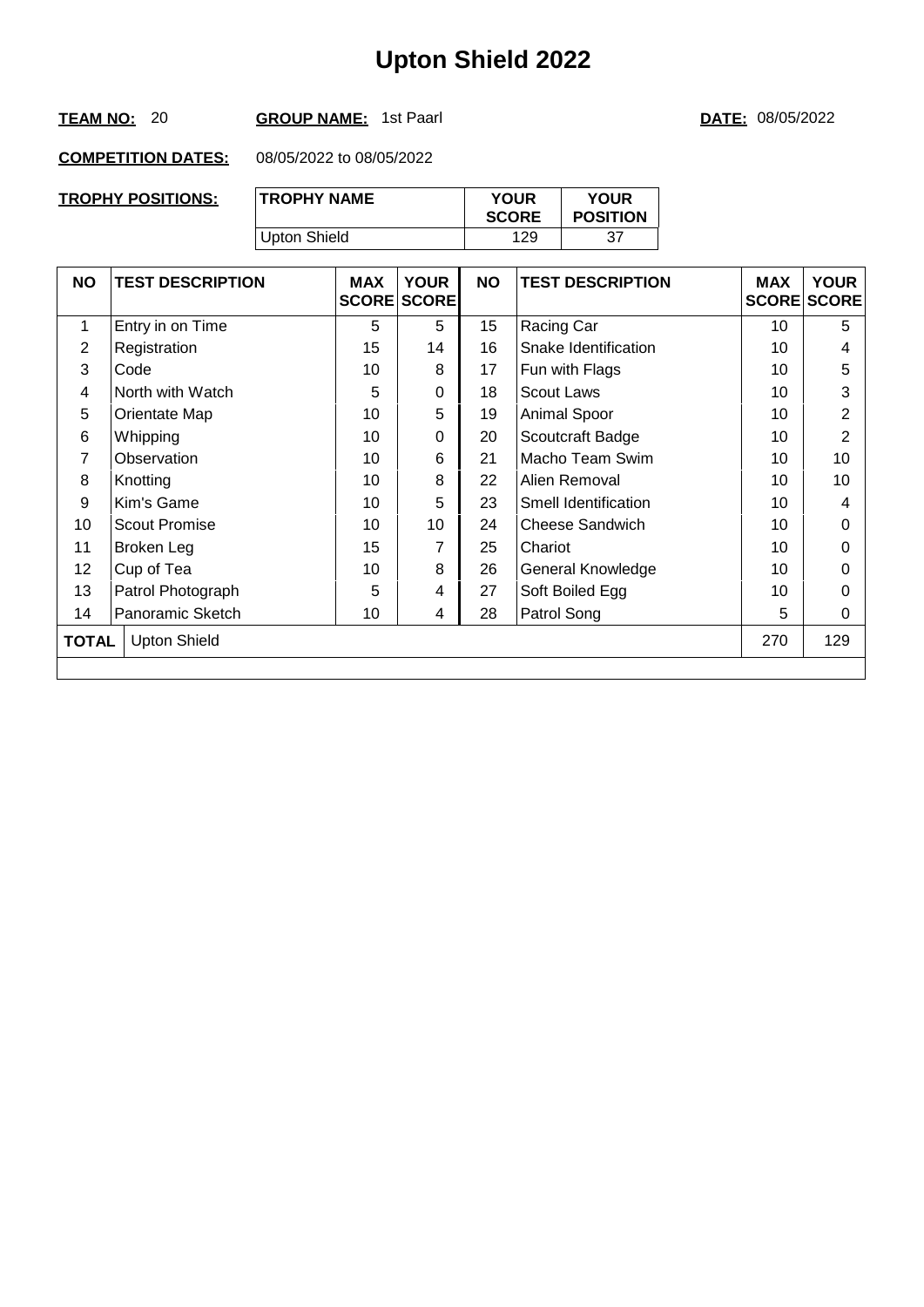#### **TEAM NO:** 21 **GROUP NAME:** 1st Pinelands C **DATE:** 08/05/2022

| <b>TROPHY POSITIONS:</b> | <b>TROPHY NAME</b> | <b>YOUR</b><br><b>SCORE</b> | <b>YOUR</b><br><b>POSITION</b> |
|--------------------------|--------------------|-----------------------------|--------------------------------|
|                          | Upton Shield       | 123                         | 40                             |

| <b>NO</b> | <b>TEST DESCRIPTION</b> | <b>MAX</b> | <b>YOUR</b><br><b>SCORE SCORE</b> | <b>NO</b> | <b>TEST DESCRIPTION</b> | <b>MAX</b> | <b>YOUR</b><br><b>SCORE SCORE</b> |
|-----------|-------------------------|------------|-----------------------------------|-----------|-------------------------|------------|-----------------------------------|
| 1         | Entry in on Time        | 5          | $\Omega$                          | 15        | Racing Car              | 10         | 4                                 |
| 2         | Registration            | 15         | 11                                | 16        | Snake Identification    | 10         | 4                                 |
| 3         | Code                    | 10         | 10                                | 17        | Fun with Flags          | 10         | 3                                 |
| 4         | North with Watch        | 5          |                                   | 18        | Scout Laws              | 10         | 10                                |
| 5         | Orientate Map           | 10         | 10                                | 19        | Animal Spoor            | 10         | 2                                 |
| 6         | Whipping                | 10         | $\Omega$                          | 20        | Scoutcraft Badge        | 10         | 4                                 |
| 7         | Observation             | 10         | 7                                 | 21        | Macho Team Swim         | 10         | 10                                |
| 8         | Knotting                | 10         | 8                                 | 22        | Alien Removal           | 10         |                                   |
| 9         | Kim's Game              | 10         | $\overline{7}$                    | 23        | Smell Identification    | 10         | 0                                 |
| 10        | <b>Scout Promise</b>    | 10         | 10                                | 24        | Cheese Sandwich         | 10         | 0                                 |
| 11        | Broken Leg              | 15         | 7                                 | 25        | Chariot                 | 10         | $\Omega$                          |
| 12        | Cup of Tea              | 10         | 6                                 | 26        | General Knowledge       | 10         | 0                                 |
| 13        | Patrol Photograph       | 5          | 4                                 | 27        | Soft Boiled Egg         | 10         | 0                                 |
| 14        | Panoramic Sketch        | 10         | 4                                 | 28        | Patrol Song             | 5          | 0                                 |
| TOTAL     | <b>Upton Shield</b>     |            |                                   |           |                         | 270        | 123                               |
|           |                         |            |                                   |           |                         |            |                                   |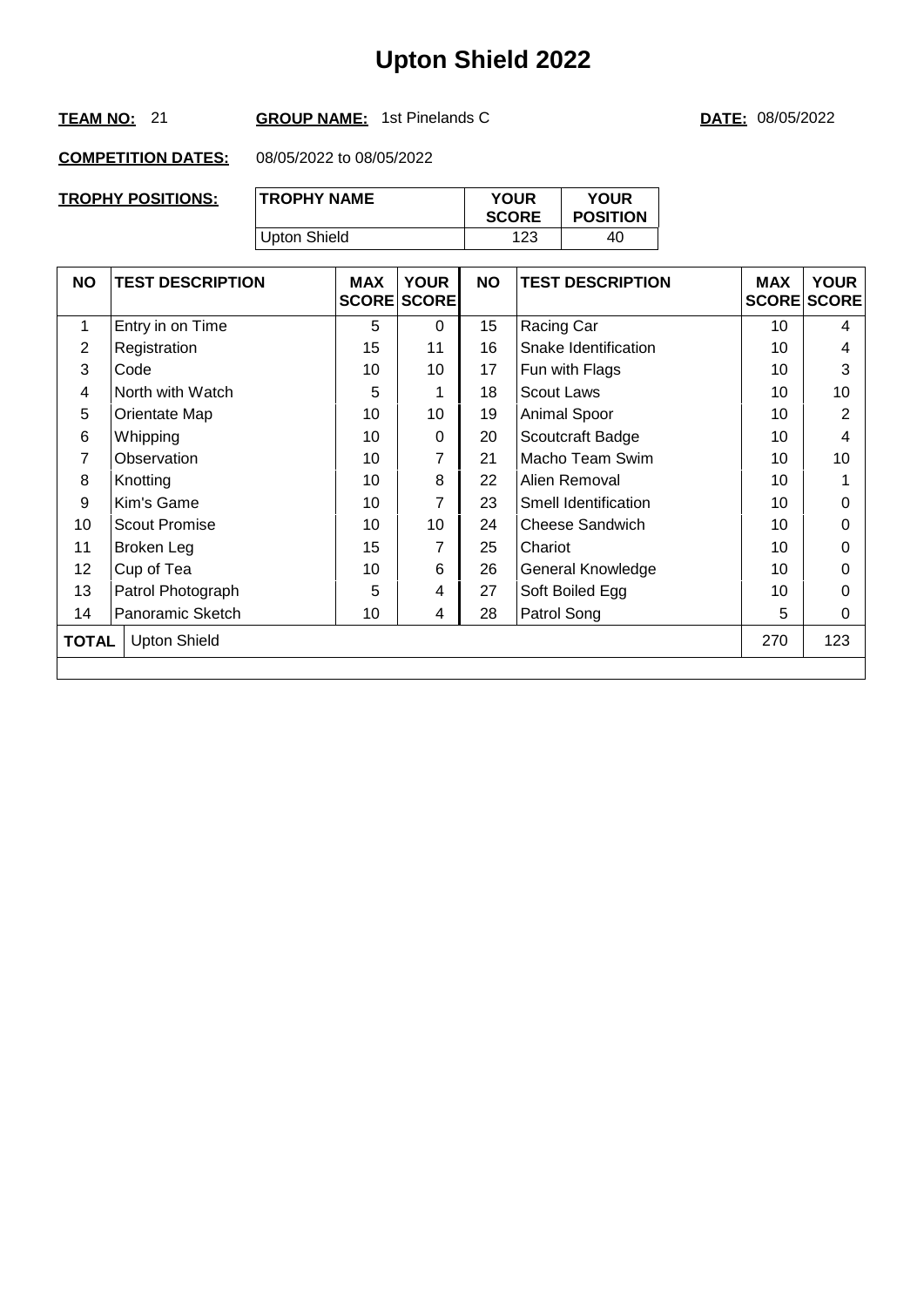#### **TEAM NO:** 22 **GROUP NAME:** 2nd Bergvliet A **DATE:** 08/05/2022

| TROPHY POSITIONS: | <b>TROPHY NAME</b> | <b>YOUR</b><br><b>SCORE</b> | <b>YOUR</b><br><b>POSITION</b> |
|-------------------|--------------------|-----------------------------|--------------------------------|
|                   | Upton Shield       | 196                         |                                |

| <b>NO</b>       | <b>TEST DESCRIPTION</b> | <b>MAX</b> | <b>YOUR</b><br><b>SCORE SCORE</b> | <b>NO</b> | <b>TEST DESCRIPTION</b> | <b>MAX</b><br><b>SCORE SCORE</b> | <b>YOUR</b> |
|-----------------|-------------------------|------------|-----------------------------------|-----------|-------------------------|----------------------------------|-------------|
| 1               | Entry in on Time        | 5          | 5                                 | 15        | Racing Car              | 10                               | 5           |
| 2               | Registration            | 15         | 14                                | 16        | Snake Identification    | 10                               | 4           |
| 3               | Code                    | 10         | 8                                 | 17        | Fun with Flags          | 10                               | 5           |
| 4               | North with Watch        | 5          | 4                                 | 18        | <b>Scout Laws</b>       | 10                               | 7           |
| 5               | Orientate Map           | 10         | 8                                 | 19        | Animal Spoor            | 10                               | 2           |
| 6               | Whipping                | 10         |                                   | 20        | Scoutcraft Badge        | 10                               | 7           |
| 7               | Observation             | 10         | 9                                 | 21        | Macho Team Swim         | 10                               | 10          |
| 8               | Knotting                | 10         | 10                                | 22        | Alien Removal           | 10                               | 10          |
| 9               | Kim's Game              | 10         | 7                                 | 23        | Smell Identification    | 10                               | 8           |
| 10              | <b>Scout Promise</b>    | 10         | 8                                 | 24        | <b>Cheese Sandwich</b>  | 10                               | 8           |
| 11              | Broken Leg              | 15         | 13                                | 25        | Chariot                 | 10                               | 7           |
| 12 <sup>°</sup> | Cup of Tea              | 10         | 10                                | 26        | General Knowledge       | 10                               | 6           |
| 13              | Patrol Photograph       | 5          | 4                                 | 27        | Soft Boiled Egg         | 10                               | 10          |
| 14              | Panoramic Sketch        | 10         | $\overline{2}$                    | 28        | Patrol Song             | 5                                | 4           |
| TOTAL           | <b>Upton Shield</b>     |            |                                   |           |                         | 270                              | 196         |
|                 |                         |            |                                   |           |                         |                                  |             |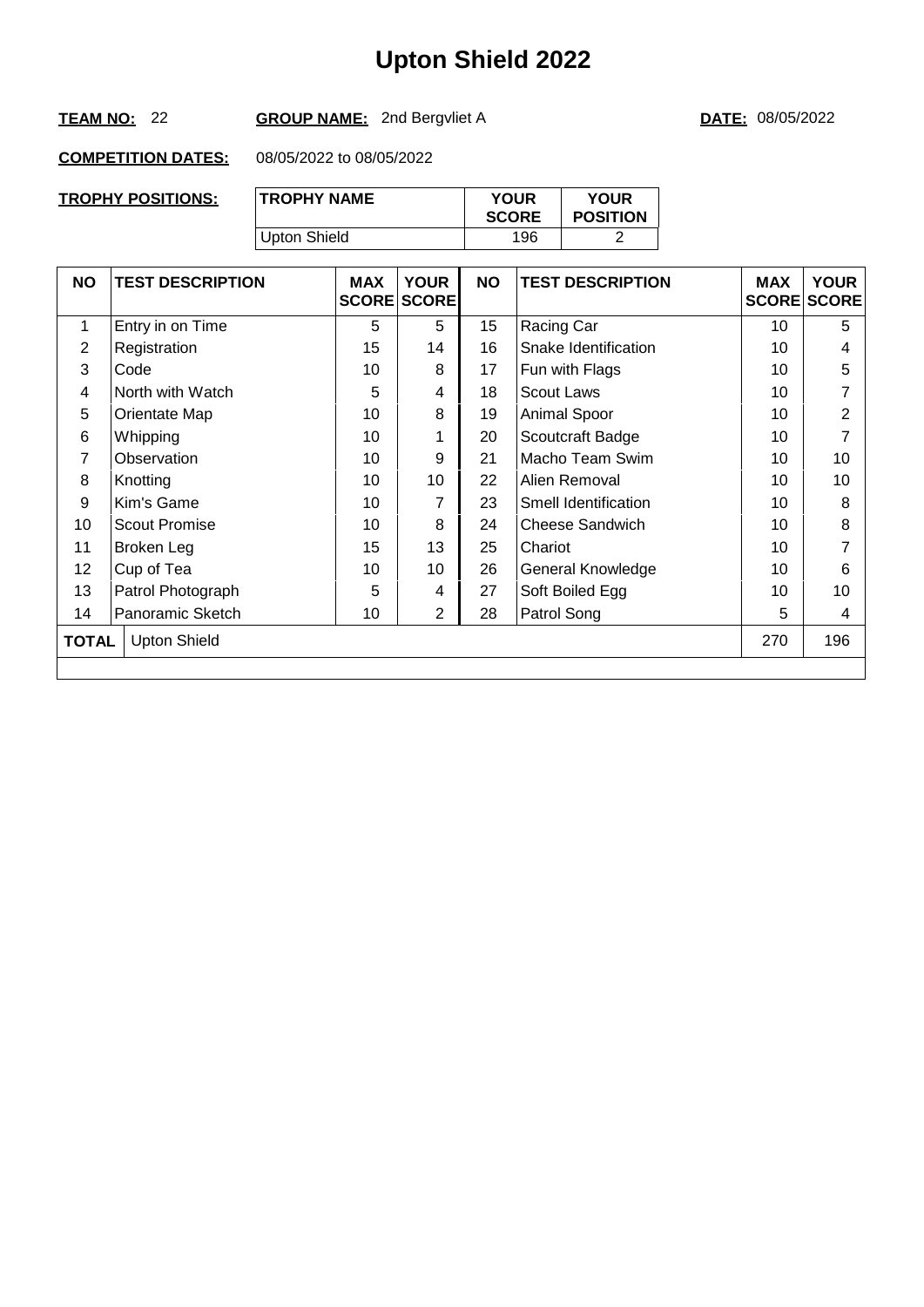#### **TEAM NO:** 23 **GROUP NAME:** 3rd Pinelands **DATE:** 08/05/2022

| TROPHY POSITIONS: | 'TROPHY NAME | <b>YOUR</b><br><b>SCORE</b> | <b>YOUR</b><br><b>POSITION</b> |
|-------------------|--------------|-----------------------------|--------------------------------|
|                   | Upton Shield | 177                         |                                |

| <b>NO</b>                                  | <b>TEST DESCRIPTION</b> | <b>MAX</b> | <b>YOUR</b><br><b>SCORE SCORE</b> | <b>NO</b> | <b>TEST DESCRIPTION</b> | <b>MAX</b> | <b>YOUR</b><br><b>SCORE SCORE</b> |
|--------------------------------------------|-------------------------|------------|-----------------------------------|-----------|-------------------------|------------|-----------------------------------|
| 1                                          | Entry in on Time        | 5          | 5                                 | 15        | Racing Car              | 10         | 6                                 |
| 2                                          | Registration            | 15         | 15                                | 16        | Snake Identification    | 10         | $\overline{2}$                    |
| 3                                          | Code                    | 10         | 8                                 | 17        | Fun with Flags          | 10         |                                   |
| 4                                          | North with Watch        | 5          | 5                                 | 18        | <b>Scout Laws</b>       | 10         | 5                                 |
| 5                                          | Orientate Map           | 10         | 6                                 | 19        | Animal Spoor            | 10         | $\overline{2}$                    |
| 6                                          | Whipping                | 10         | $\Omega$                          | 20        | Scoutcraft Badge        | 10         | 6                                 |
| 7                                          | Observation             | 10         | 7                                 | 21        | Macho Team Swim         | 10         | 10                                |
| 8                                          | Knotting                | 10         | 10                                | 22        | Alien Removal           | 10         | 10                                |
| 9                                          | Kim's Game              | 10         | 7                                 | 23        | Smell Identification    | 10         | 4                                 |
| 10                                         | <b>Scout Promise</b>    | 10         | 5                                 | 24        | <b>Cheese Sandwich</b>  | 10         | 4                                 |
| 11                                         | Broken Leg              | 15         | 10                                | 25        | Chariot                 | 10         | 9                                 |
| 12                                         | Cup of Tea              | 10         | 9                                 | 26        | General Knowledge       | 10         | 6                                 |
| 13                                         | Patrol Photograph       | 5          | 4                                 | 27        | Soft Boiled Egg         | 10         | 5                                 |
| 14                                         | Panoramic Sketch        | 10         |                                   | 28        | Patrol Song             | 5          | 3                                 |
| 270<br><b>Upton Shield</b><br><b>TOTAL</b> |                         |            |                                   |           |                         | 177        |                                   |
|                                            |                         |            |                                   |           |                         |            |                                   |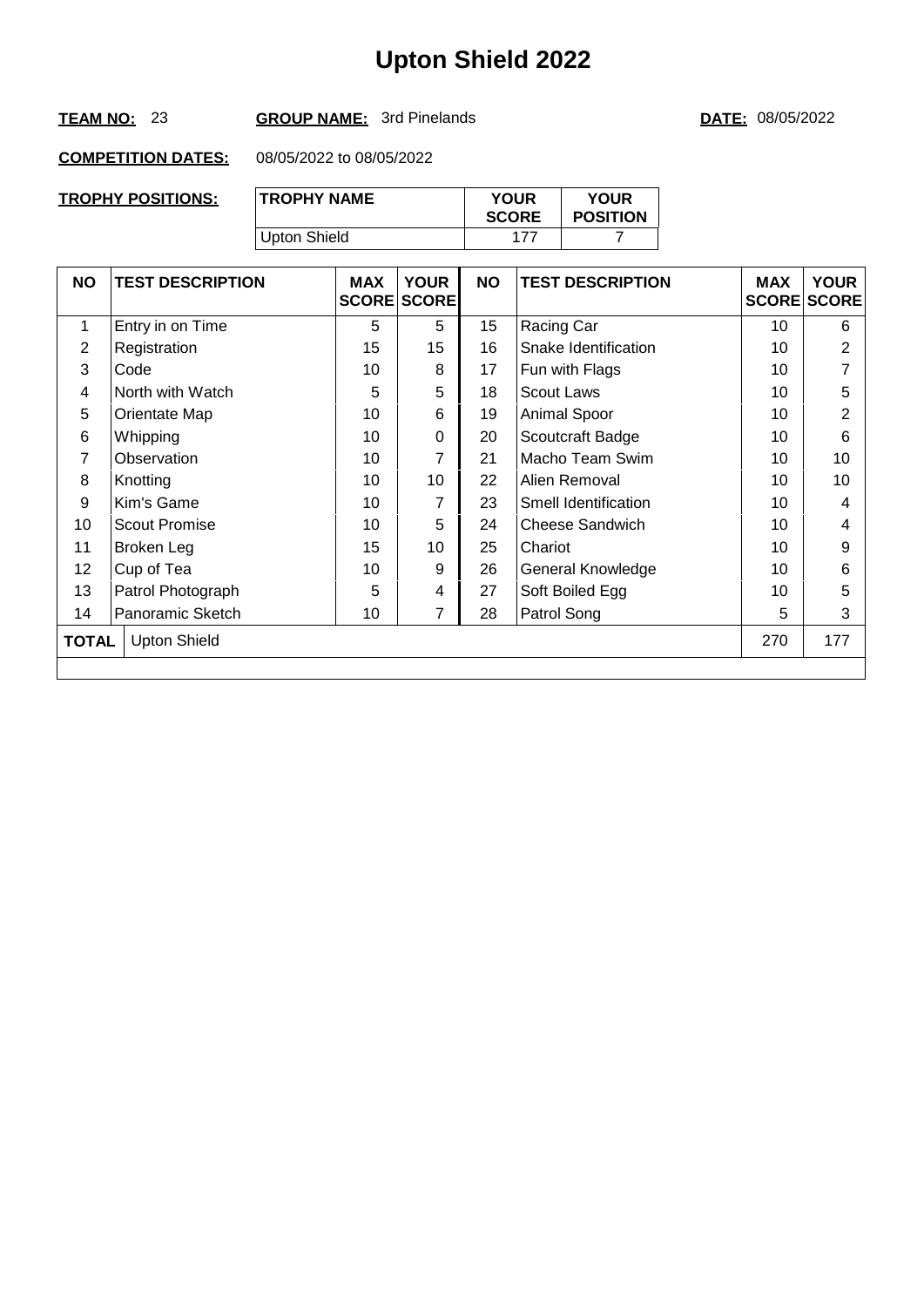#### **TEAM NO:** 24 **GROUP NAME:** 1st Pinelands D **DATE:** 08/05/2022

| TROPHY POSITIONS: | <b>TROPHY NAME</b> | <b>YOUR</b><br><b>SCORE</b> | <b>YOUR</b><br><b>POSITION</b> |
|-------------------|--------------------|-----------------------------|--------------------------------|
|                   | Upton Shield       | 121                         | 43                             |

| <b>NO</b> | <b>TEST DESCRIPTION</b> | <b>MAX</b> | <b>YOUR</b><br><b>SCORE SCORE</b> | <b>NO</b> | <b>TEST DESCRIPTION</b> | <b>MAX</b> | <b>YOUR</b><br><b>SCORE SCORE</b> |
|-----------|-------------------------|------------|-----------------------------------|-----------|-------------------------|------------|-----------------------------------|
| 1         | Entry in on Time        | 5          | $\Omega$                          | 15        | Racing Car              | 10         | $\Omega$                          |
| 2         | Registration            | 15         | 14                                | 16        | Snake Identification    | 10         | 4                                 |
| 3         | Code                    | 10         | 8                                 | 17        | Fun with Flags          | 10         | $\overline{2}$                    |
| 4         | North with Watch        | 5          | 0                                 | 18        | Scout Laws              | 10         | 10                                |
| 5         | Orientate Map           | 10         | 10                                | 19        | Animal Spoor            | 10         | 2                                 |
| 6         | Whipping                | 10         | $\Omega$                          | 20        | Scoutcraft Badge        | 10         | 3                                 |
| 7         | Observation             | 10         | 7                                 | 21        | Macho Team Swim         | 10         | 10                                |
| 8         | Knotting                | 10         | 10                                | 22        | Alien Removal           | 10         | $\Omega$                          |
| 9         | Kim's Game              | 10         | 6                                 | 23        | Smell Identification    | 10         | $\Omega$                          |
| 10        | <b>Scout Promise</b>    | 10         | 6                                 | 24        | Cheese Sandwich         | 10         | $\Omega$                          |
| 11        | Broken Leg              | 15         | 9                                 | 25        | Chariot                 | 10         | 3                                 |
| 12        | Cup of Tea              | 10         | $\overline{7}$                    | 26        | General Knowledge       | 10         | $\Omega$                          |
| 13        | Patrol Photograph       | 5          | 4                                 | 27        | Soft Boiled Egg         | 10         | 0                                 |
| 14        | Panoramic Sketch        | 10         | 3                                 | 28        | Patrol Song             | 5          | 3                                 |
| TOTAL     | <b>Upton Shield</b>     |            |                                   |           |                         | 270        | 121                               |
|           |                         |            |                                   |           |                         |            |                                   |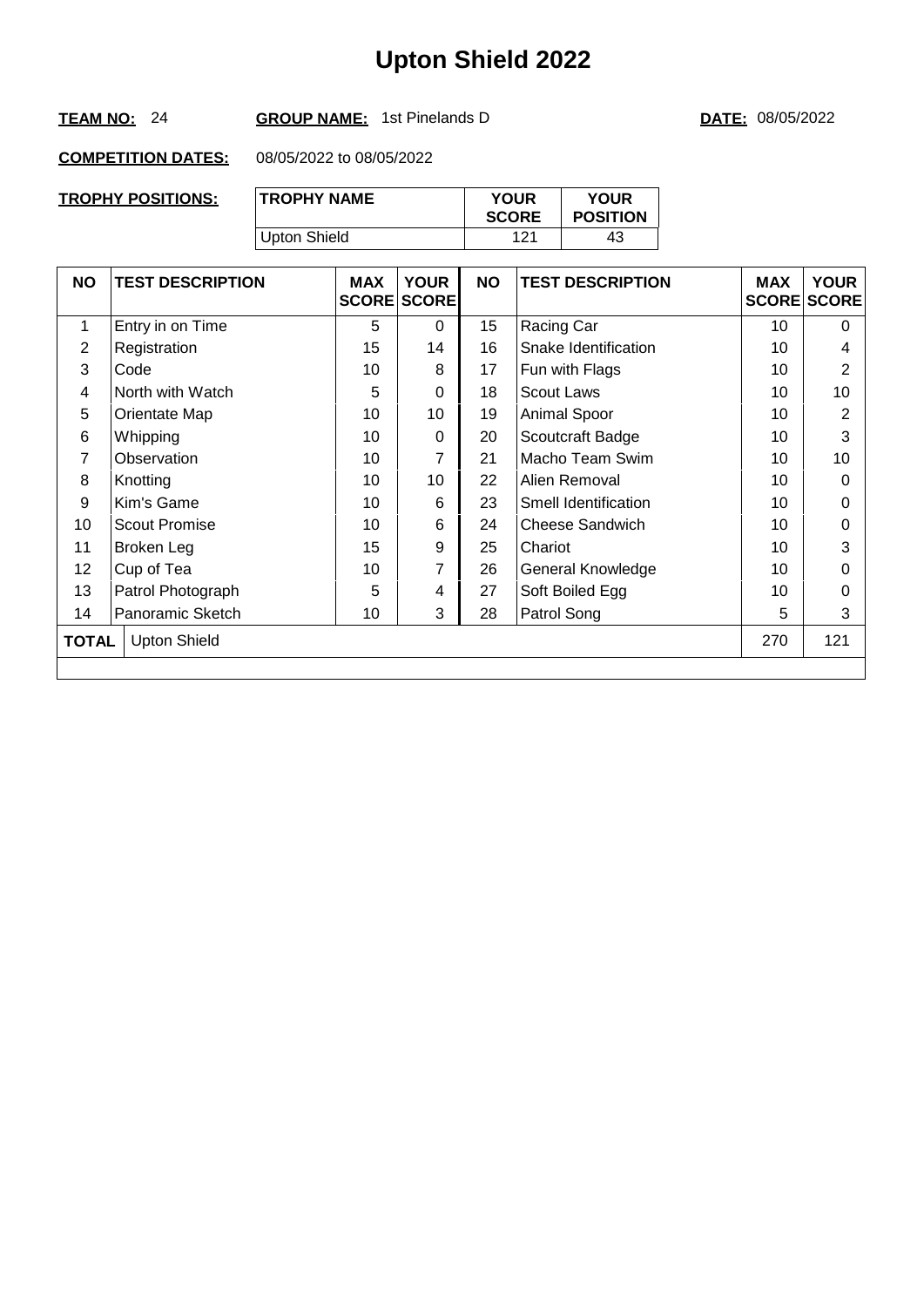#### **TEAM NO:** 25 **GROUP NAME:** 2nd Plumstead A **DATE:** 08/05/2022

| <b>TROPHY POSITIONS:</b> | <b>TROPHY NAME</b> | <b>YOUR</b><br><b>SCORE</b> | <b>YOUR</b><br><b>POSITION</b> |
|--------------------------|--------------------|-----------------------------|--------------------------------|
|                          | Upton Shield       | 102                         | 60                             |

| <b>NO</b>    | <b>TEST DESCRIPTION</b> | <b>MAX</b> | <b>YOUR</b><br><b>SCORE SCORE</b> | <b>NO</b> | <b>TEST DESCRIPTION</b> | <b>MAX</b> | <b>YOUR</b><br><b>SCORE SCORE</b> |
|--------------|-------------------------|------------|-----------------------------------|-----------|-------------------------|------------|-----------------------------------|
| 1            | Entry in on Time        | 5          | 5                                 | 15        | Racing Car              | 10         | 8                                 |
| 2            | Registration            | 15         | 14                                | 16        | Snake Identification    | 10         | $\overline{2}$                    |
| 3            | Code                    | 10         | 8                                 | 17        | Fun with Flags          | 10         |                                   |
| 4            | North with Watch        | 5          | 0                                 | 18        | <b>Scout Laws</b>       | 10         | 0                                 |
| 5            | Orientate Map           | 10         | 5                                 | 19        | Animal Spoor            | 10         | $\overline{2}$                    |
| 6            | Whipping                | 10         | 3                                 | 20        | Scoutcraft Badge        | 10         | 8                                 |
| 7            | Observation             | 10         | 4                                 | 21        | Macho Team Swim         | 10         | 10                                |
| 8            | Knotting                | 10         | 3                                 | 22        | Alien Removal           | 10         | 10                                |
| 9            | Kim's Game              | 10         | 5                                 | 23        | Smell Identification    | 10         | $\Omega$                          |
| 10           | <b>Scout Promise</b>    | 10         | $\Omega$                          | 24        | <b>Cheese Sandwich</b>  | 10         | $\Omega$                          |
| 11           | Broken Leg              | 15         | 0                                 | 25        | Chariot                 | 10         | 0                                 |
| 12           | Cup of Tea              | 10         | 8                                 | 26        | General Knowledge       | 10         | 0                                 |
| 13           | Patrol Photograph       | 5          | 0                                 | 27        | Soft Boiled Egg         | 10         | 0                                 |
| 14           | Panoramic Sketch        | 10         | 0                                 | 28        | Patrol Song             | 5          | 0                                 |
| <b>TOTAL</b> | <b>Upton Shield</b>     |            |                                   |           |                         | 270        | 102                               |
|              |                         |            |                                   |           |                         |            |                                   |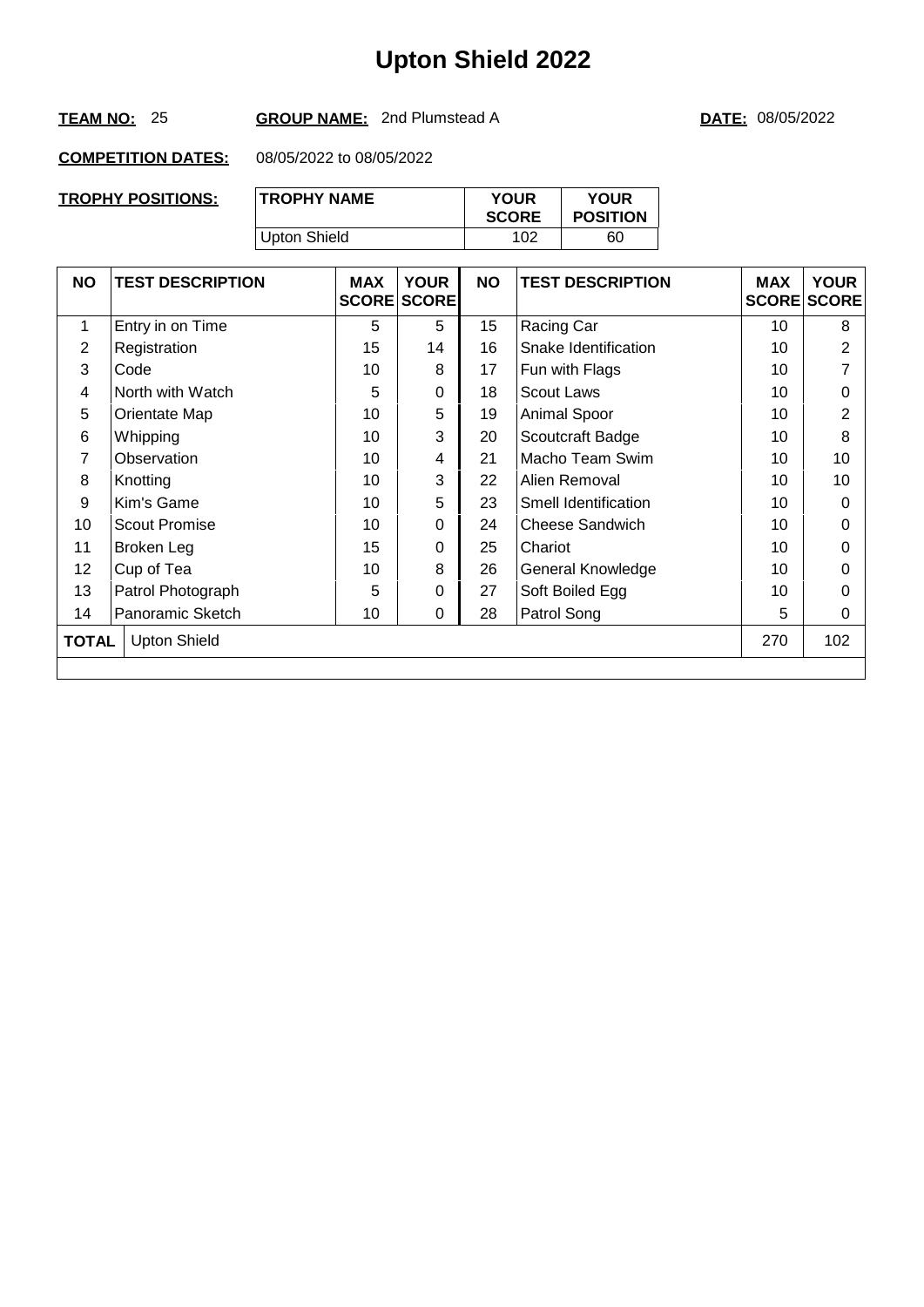#### **TEAM NO:** 26 **GROUP NAME:** 1st Muizenberg A **DATE:** 08/05/2022

| TROPHY POSITIONS: | <b>TROPHY NAME</b> | <b>YOUR</b><br><b>SCORE</b> | <b>YOUR</b><br><b>POSITION</b> |
|-------------------|--------------------|-----------------------------|--------------------------------|
|                   | Upton Shield       | 152                         | າາ                             |

| <b>NO</b> | <b>TEST DESCRIPTION</b> | <b>MAX</b> | <b>YOUR</b><br><b>SCORE SCORE</b> | <b>NO</b> | <b>TEST DESCRIPTION</b> | <b>MAX</b><br><b>SCORE SCORE</b> | <b>YOUR</b> |
|-----------|-------------------------|------------|-----------------------------------|-----------|-------------------------|----------------------------------|-------------|
| 1         | Entry in on Time        | 5          | 5                                 | 15        | Racing Car              | 10                               | 5           |
| 2         | Registration            | 15         | 14                                | 16        | Snake Identification    | 10                               | 8           |
| 3         | Code                    | 10         | 8                                 | 17        | Fun with Flags          | 10                               | 5           |
| 4         | North with Watch        | 5          | $\Omega$                          | 18        | <b>Scout Laws</b>       | 10                               | 4           |
| 5         | Orientate Map           | 10         | 6                                 | 19        | Animal Spoor            | 10                               | 2           |
| 6         | Whipping                | 10         |                                   | 20        | Scoutcraft Badge        | 10                               | 5           |
| 7         | Observation             | 10         | 8                                 | 21        | Macho Team Swim         | 10                               | 10          |
| 8         | Knotting                | 10         | 3                                 | 22        | Alien Removal           | 10                               | 10          |
| 9         | Kim's Game              | 10         | 7                                 | 23        | Smell Identification    | 10                               | 6           |
| 10        | <b>Scout Promise</b>    | 10         | 6                                 | 24        | <b>Cheese Sandwich</b>  | 10                               | 10          |
| 11        | Broken Leg              | 15         | 6                                 | 25        | Chariot                 | 10                               | 5           |
| 12        | Cup of Tea              | 10         | 7                                 | 26        | General Knowledge       | 10                               | 0           |
| 13        | Patrol Photograph       | 5          | 4                                 | 27        | Soft Boiled Egg         | 10                               | 0           |
| 14        | Panoramic Sketch        | 10         | 4                                 | 28        | Patrol Song             | 5                                | 3           |
| TOTAL     | <b>Upton Shield</b>     |            |                                   |           |                         | 270                              | 152         |
|           |                         |            |                                   |           |                         |                                  |             |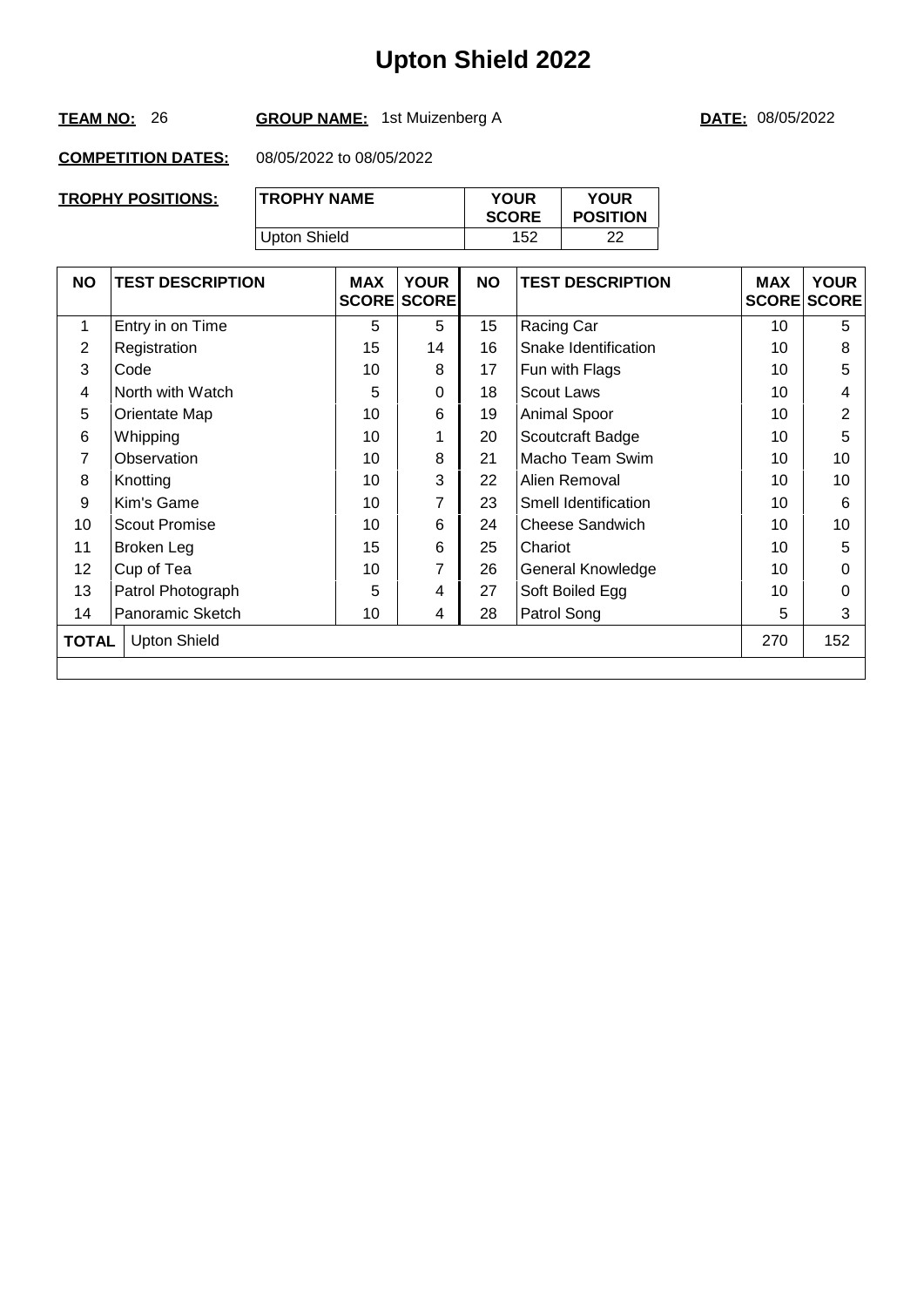#### **TEAM NO:** 27 **GROUP NAME:** 2nd Rondebosch A **DATE:** 08/05/2022

| TROPHY POSITIONS: | <b>TROPHY NAME</b> | <b>YOUR</b><br><b>SCORE</b> | <b>YOUR</b><br><b>POSITION</b> |
|-------------------|--------------------|-----------------------------|--------------------------------|
|                   | Upton Shield       | 168                         | 10                             |

| <b>NO</b>    | <b>TEST DESCRIPTION</b> | <b>MAX</b> | <b>YOUR</b><br><b>SCORE SCORE</b> | <b>NO</b> | <b>TEST DESCRIPTION</b> | <b>MAX</b> | <b>YOUR</b><br><b>SCORE SCORE</b> |
|--------------|-------------------------|------------|-----------------------------------|-----------|-------------------------|------------|-----------------------------------|
| 1            | Entry in on Time        | 5          | 5                                 | 15        | Racing Car              | 10         | 3                                 |
| 2            | Registration            | 15         | 14                                | 16        | Snake Identification    | 10         | 6                                 |
| 3            | Code                    | 10         | 8                                 | 17        | Fun with Flags          | 10         |                                   |
| 4            | North with Watch        | 5          |                                   | 18        | <b>Scout Laws</b>       | 10         |                                   |
| 5            | Orientate Map           | 10         | 5                                 | 19        | Animal Spoor            | 10         | $\overline{2}$                    |
| 6            | Whipping                | 10         | 0                                 | 20        | Scoutcraft Badge        | 10         | 6                                 |
| 7            | Observation             | 10         | 8                                 | 21        | Macho Team Swim         | 10         | 10                                |
| 8            | Knotting                | 10         | 8                                 | 22        | Alien Removal           | 10         | 10                                |
| 9            | Kim's Game              | 10         | 7                                 | 23        | Smell Identification    | 10         | 6                                 |
| 10           | Scout Promise           | 10         | 4                                 | 24        | Cheese Sandwich         | 10         | 9                                 |
| 11           | Broken Leg              | 15         | 11                                | 25        | Chariot                 | 10         | 5                                 |
| 12           | Cup of Tea              | 10         | 8                                 | 26        | General Knowledge       | 10         | 4                                 |
| 13           | Patrol Photograph       | 5          | 4                                 | 27        | Soft Boiled Egg         | 10         | 0                                 |
| 14           | Panoramic Sketch        | 10         | 5                                 | 28        | Patrol Song             | 5          | 5                                 |
| <b>TOTAL</b> | <b>Upton Shield</b>     |            |                                   |           |                         | 270        | 168                               |
|              |                         |            |                                   |           |                         |            |                                   |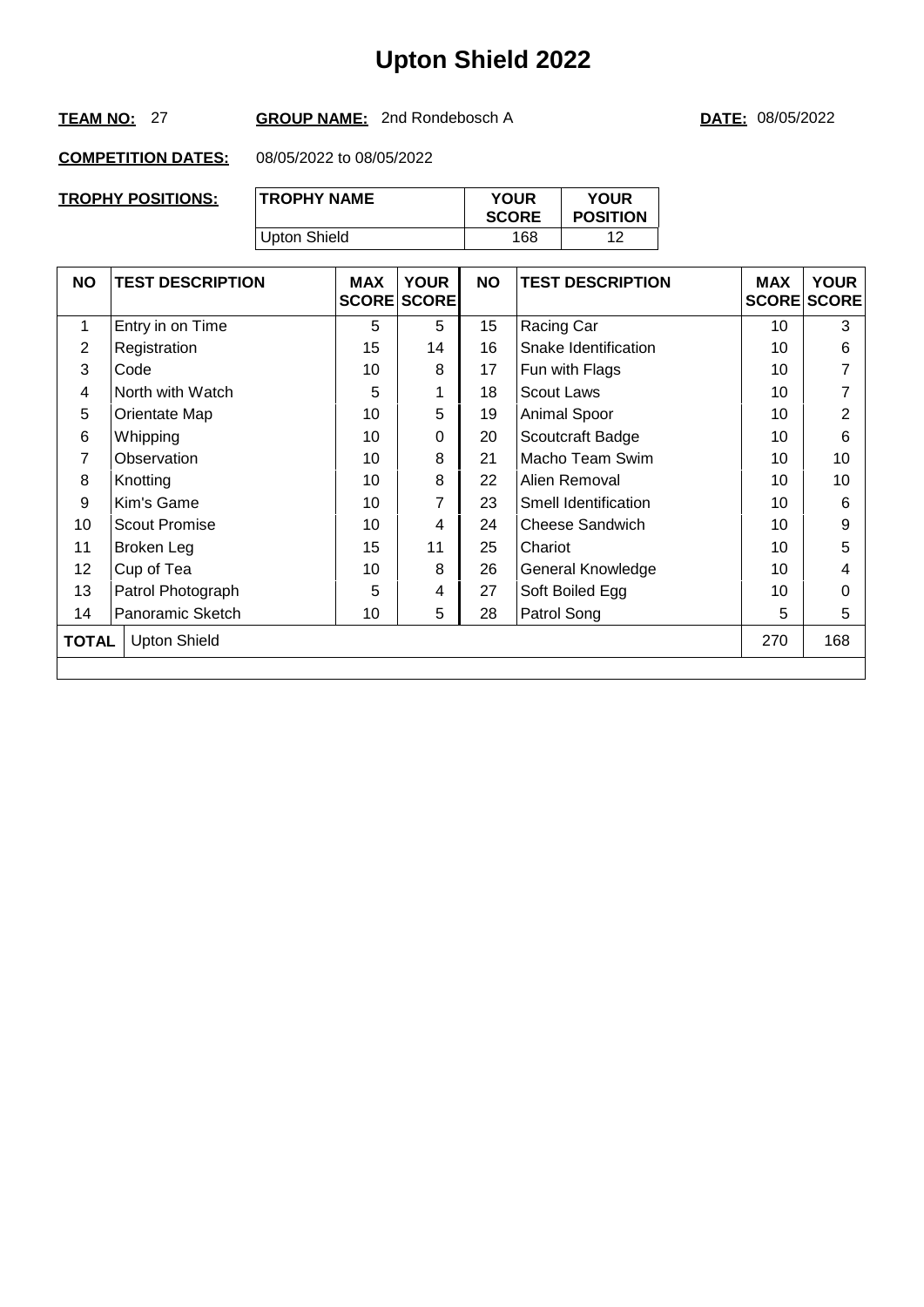#### **TEAM NO:** 28 **GROUP NAME:** 6th Rondebosch **DATE:** 08/05/2022

| TROPHY POSITIONS: | 'TROPHY NAME | <b>YOUR</b><br><b>SCORE</b> | <b>YOUR</b><br><b>POSITION</b> |
|-------------------|--------------|-----------------------------|--------------------------------|
|                   | Upton Shield | 196                         | ◠                              |

| <b>NO</b>                           | <b>TEST DESCRIPTION</b> | <b>MAX</b> | <b>YOUR</b><br><b>SCORE SCORE</b> | <b>NO</b> | <b>TEST DESCRIPTION</b> | <b>MAX</b><br><b>SCORE SCORE</b> | <b>YOUR</b> |
|-------------------------------------|-------------------------|------------|-----------------------------------|-----------|-------------------------|----------------------------------|-------------|
| 1                                   | Entry in on Time        | 5          | 5                                 | 15        | Racing Car              | 10                               | 8           |
| 2                                   | Registration            | 15         | 14                                | 16        | Snake Identification    | 10                               | 8           |
| 3                                   | Code                    | 10         | 8                                 | 17        | Fun with Flags          | 10                               | 4           |
| 4                                   | North with Watch        | 5          | 4                                 | 18        | <b>Scout Laws</b>       | 10                               | 8           |
| 5                                   | Orientate Map           | 10         | 10                                | 19        | Animal Spoor            | 10                               | 2           |
| 6                                   | Whipping                | 10         | 8                                 | 20        | Scoutcraft Badge        | 10                               | 6           |
| 7                                   | Observation             | 10         | 4                                 | 21        | Macho Team Swim         | 10                               | 10          |
| 8                                   | Knotting                | 10         | 10                                | 22        | Alien Removal           | 10                               | 10          |
| 9                                   | Kim's Game              | 10         | 9                                 | 23        | Smell Identification    | 10                               | 4           |
| 10                                  | Scout Promise           | 10         | 6                                 | 24        | Cheese Sandwich         | 10                               | 10          |
| 11                                  | Broken Leg              | 15         | 11                                | 25        | Chariot                 | 10                               | 5           |
| 12                                  | Cup of Tea              | 10         | 8                                 | 26        | General Knowledge       | 10                               | 8           |
| 13                                  | Patrol Photograph       | 5          | 4                                 | 27        | Soft Boiled Egg         | 10                               | 4           |
| 14                                  | Panoramic Sketch        | 10         | 5                                 | 28        | Patrol Song             | 5                                | 3           |
| 270<br><b>Upton Shield</b><br>TOTAL |                         |            |                                   |           |                         | 196                              |             |
|                                     |                         |            |                                   |           |                         |                                  |             |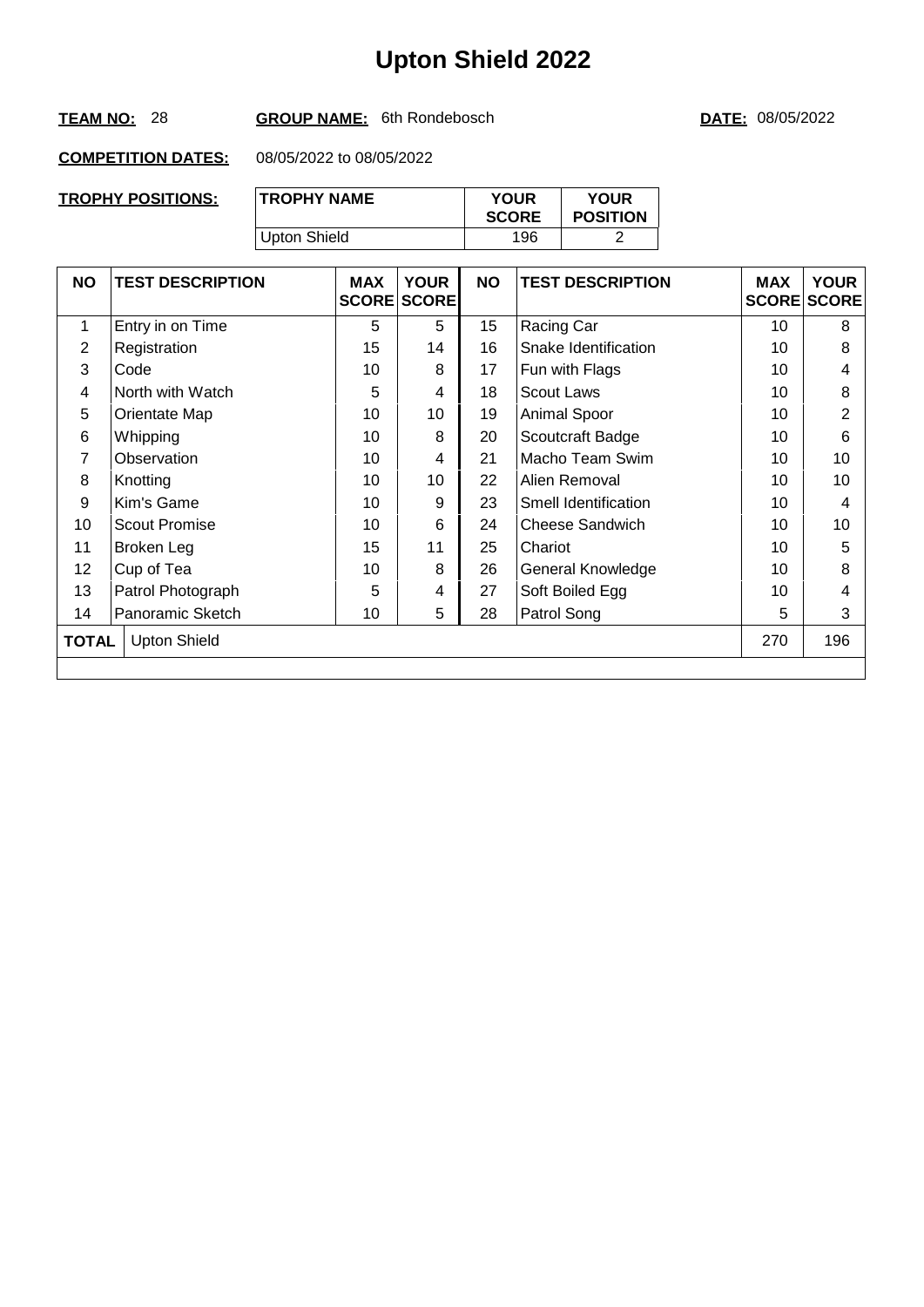#### **TEAM NO:** 29 **GROUP NAME:** 1st Bergvliet A **DATE:** 08/05/2022

| TROPHY POSITIONS: | <b>TROPHY NAME</b> | <b>YOUR</b><br><b>SCORE</b> | <b>YOUR</b><br><b>POSITION</b> |
|-------------------|--------------------|-----------------------------|--------------------------------|
|                   | Upton Shield       | 150                         | 24                             |

| <b>NO</b>                           | <b>TEST DESCRIPTION</b> | <b>MAX</b> | <b>YOUR</b><br><b>SCORE SCORE</b> | <b>NO</b> | <b>TEST DESCRIPTION</b> | <b>MAX</b> | <b>YOUR</b><br><b>SCORE SCORE</b> |
|-------------------------------------|-------------------------|------------|-----------------------------------|-----------|-------------------------|------------|-----------------------------------|
| 1                                   | Entry in on Time        | 5          | $\Omega$                          | 15        | Racing Car              | 10         | $\Omega$                          |
| 2                                   | Registration            | 15         | 14                                | 16        | Snake Identification    | 10         | 6                                 |
| 3                                   | Code                    | 10         | 8                                 | 17        | Fun with Flags          | 10         | 4                                 |
| 4                                   | North with Watch        | 5          | 0                                 | 18        | <b>Scout Laws</b>       | 10         | $\overline{2}$                    |
| 5                                   | Orientate Map           | 10         |                                   | 19        | Animal Spoor            | 10         | $\overline{2}$                    |
| 6                                   | Whipping                | 10         | 0                                 | 20        | Scoutcraft Badge        | 10         | 7                                 |
| 7                                   | Observation             | 10         | 7                                 | 21        | Macho Team Swim         | 10         | 10                                |
| 8                                   | Knotting                | 10         | 10                                | 22        | Alien Removal           | 10         | 10                                |
| 9                                   | Kim's Game              | 10         | 7                                 | 23        | Smell Identification    | 10         | 3                                 |
| 10                                  | Scout Promise           | 10         | 6                                 | 24        | <b>Cheese Sandwich</b>  | 10         | 6                                 |
| 11                                  | Broken Leg              | 15         | 9                                 | 25        | Chariot                 | 10         | 9                                 |
| 12 <sub>2</sub>                     | Cup of Tea              | 10         | 6                                 | 26        | General Knowledge       | 10         | 5                                 |
| 13                                  | Patrol Photograph       | 5          | 4                                 | 27        | Soft Boiled Egg         | 10         | 3                                 |
| 14                                  | Panoramic Sketch        | 10         | 2                                 | 28        | Patrol Song             | 5          | 3                                 |
| <b>Upton Shield</b><br><b>TOTAL</b> |                         |            |                                   |           |                         | 270        | 150                               |
|                                     |                         |            |                                   |           |                         |            |                                   |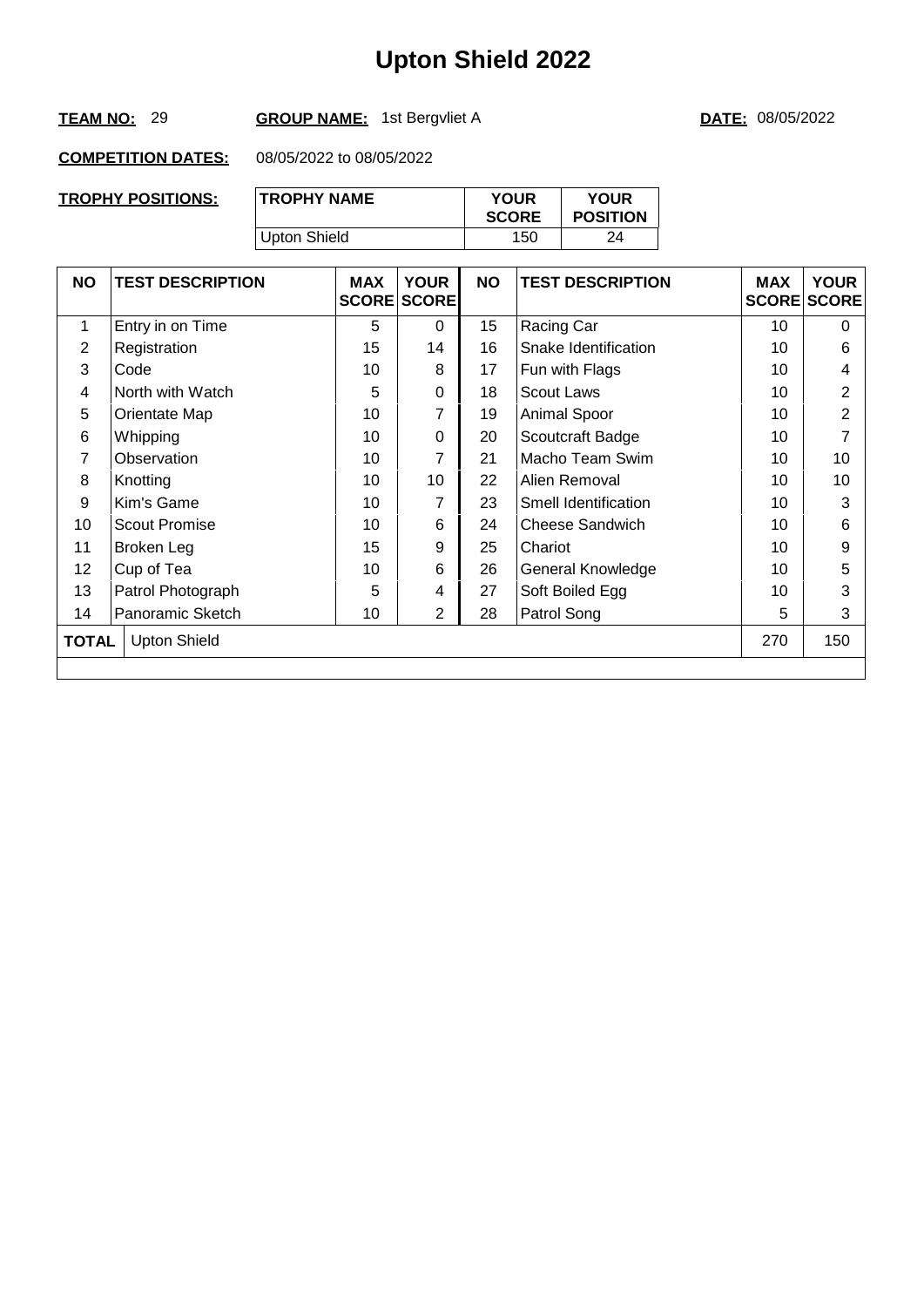#### **TEAM NO:** 30 **GROUP NAME:** Durbanville Kraaifontein D **DATE:** 08/05/2022

| <b>TROPHY POSITIONS:</b> | <b>TROPHY NAME</b> | <b>YOUR</b><br><b>SCORE</b> | <b>YOUR</b><br><b>POSITION</b> |
|--------------------------|--------------------|-----------------------------|--------------------------------|
|                          | Upton Shield       | 113                         | 48                             |

| <b>NO</b>       | <b>TEST DESCRIPTION</b> | <b>MAX</b> | <b>YOUR</b><br><b>SCORE SCORE</b> | <b>NO</b> | <b>TEST DESCRIPTION</b> | <b>MAX</b><br><b>SCORE SCORE</b> | <b>YOUR</b> |
|-----------------|-------------------------|------------|-----------------------------------|-----------|-------------------------|----------------------------------|-------------|
| 1               | Entry in on Time        | 5          | 5                                 | 15        | Racing Car              | 10 <sup>1</sup>                  | 4           |
| 2               | Registration            | 15         | 14                                | 16        | Snake Identification    | 10                               | 4           |
| 3               | Code                    | 10         | 8                                 | 17        | Fun with Flags          | 10                               | 5           |
| 4               | North with Watch        | 5          | $\overline{2}$                    | 18        | <b>Scout Laws</b>       | 10                               | 0           |
| 5               | Orientate Map           | 10         | 9                                 | 19        | Animal Spoor            | 10                               | 2           |
| 6               | Whipping                | 10         | $\Omega$                          | 20        | Scoutcraft Badge        | 10                               | 4           |
| 7               | Observation             | 10         | 7                                 | 21        | Macho Team Swim         | 10                               | 10          |
| 8               | Knotting                | 10         | $\overline{2}$                    | 22        | Alien Removal           | 10                               | 10          |
| 9               | Kim's Game              | 10         | 6                                 | 23        | Smell Identification    | 10                               | $\Omega$    |
| 10              | <b>Scout Promise</b>    | 10         | $\Omega$                          | 24        | <b>Cheese Sandwich</b>  | 10                               | 0           |
| 11              | Broken Leg              | 15         | 9                                 | 25        | Chariot                 | 10                               | 0           |
| 12 <sup>°</sup> | Cup of Tea              | 10         | 4                                 | 26        | General Knowledge       | 10                               | 0           |
| 13              | Patrol Photograph       | 5          | 4                                 | 27        | Soft Boiled Egg         | 10                               | 0           |
| 14              | Panoramic Sketch        | 10         |                                   | 28        | Patrol Song             | 5                                | 3           |
| <b>TOTAL</b>    | <b>Upton Shield</b>     |            |                                   |           |                         | 270                              | 113         |
|                 |                         |            |                                   |           |                         |                                  |             |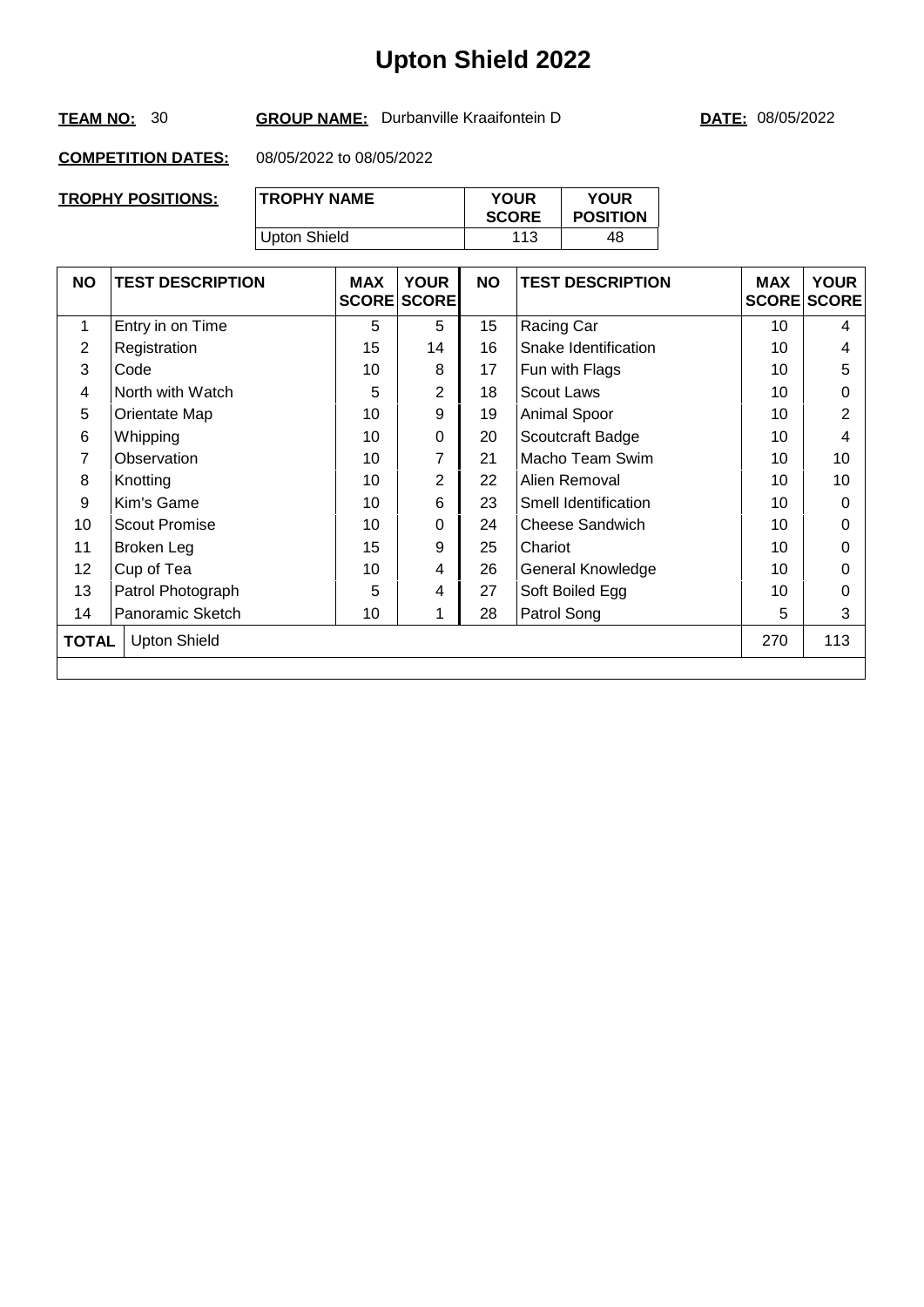#### TEAM NO: 31 **GROUP NAME:** 9th/16th Cape Town A **DATE: 08/05/2022**

| <b>TROPHY POSITIONS:</b> | <b>TROPHY NAME</b> | <b>YOUR</b><br><b>SCORE</b> | <b>YOUR</b><br><b>POSITION</b> |
|--------------------------|--------------------|-----------------------------|--------------------------------|
|                          | Upton Shield       | 176                         |                                |

| <b>NO</b>       | <b>TEST DESCRIPTION</b> | <b>MAX</b> | <b>YOUR</b><br><b>SCORE SCORE</b> | <b>NO</b> | <b>TEST DESCRIPTION</b> | <b>MAX</b><br><b>SCORE SCORE</b> | <b>YOUR</b> |
|-----------------|-------------------------|------------|-----------------------------------|-----------|-------------------------|----------------------------------|-------------|
| 1               | Entry in on Time        | 5          | 5                                 | 15        | Racing Car              | 10                               | $\Omega$    |
| 2               | Registration            | 15         | 14                                | 16        | Snake Identification    | 10                               | 6           |
| 3               | Code                    | 10         | 8                                 | 17        | Fun with Flags          | 10                               | 5           |
| 4               | North with Watch        | 5          | 3                                 | 18        | <b>Scout Laws</b>       | 10                               | 6           |
| 5               | Orientate Map           | 10         | 5                                 | 19        | Animal Spoor            | 10                               | 6           |
| 6               | Whipping                | 10         | $\Omega$                          | 20        | Scoutcraft Badge        | 10                               | 7           |
| 7               | Observation             | 10         | 6                                 | 21        | Macho Team Swim         | 10                               | 10          |
| 8               | Knotting                | 10         | 10                                | 22        | Alien Removal           | 10                               | 10          |
| 9               | Kim's Game              | 10         | 8                                 | 23        | Smell Identification    | 10                               | 7           |
| 10              | <b>Scout Promise</b>    | 10         | 7                                 | 24        | <b>Cheese Sandwich</b>  | 10                               | 8           |
| 11              | Broken Leg              | 15         | 8                                 | 25        | Chariot                 | 10                               | 6           |
| 12 <sub>2</sub> | Cup of Tea              | 10         | 9                                 | 26        | General Knowledge       | 10                               | 6           |
| 13              | Patrol Photograph       | 5          | 5                                 | 27        | Soft Boiled Egg         | 10                               | 0           |
| 14              | Panoramic Sketch        | 10         | 8                                 | 28        | Patrol Song             | 5                                | 3           |
| TOTAL           | <b>Upton Shield</b>     |            |                                   |           |                         | 270                              | 176         |
|                 |                         |            |                                   |           |                         |                                  |             |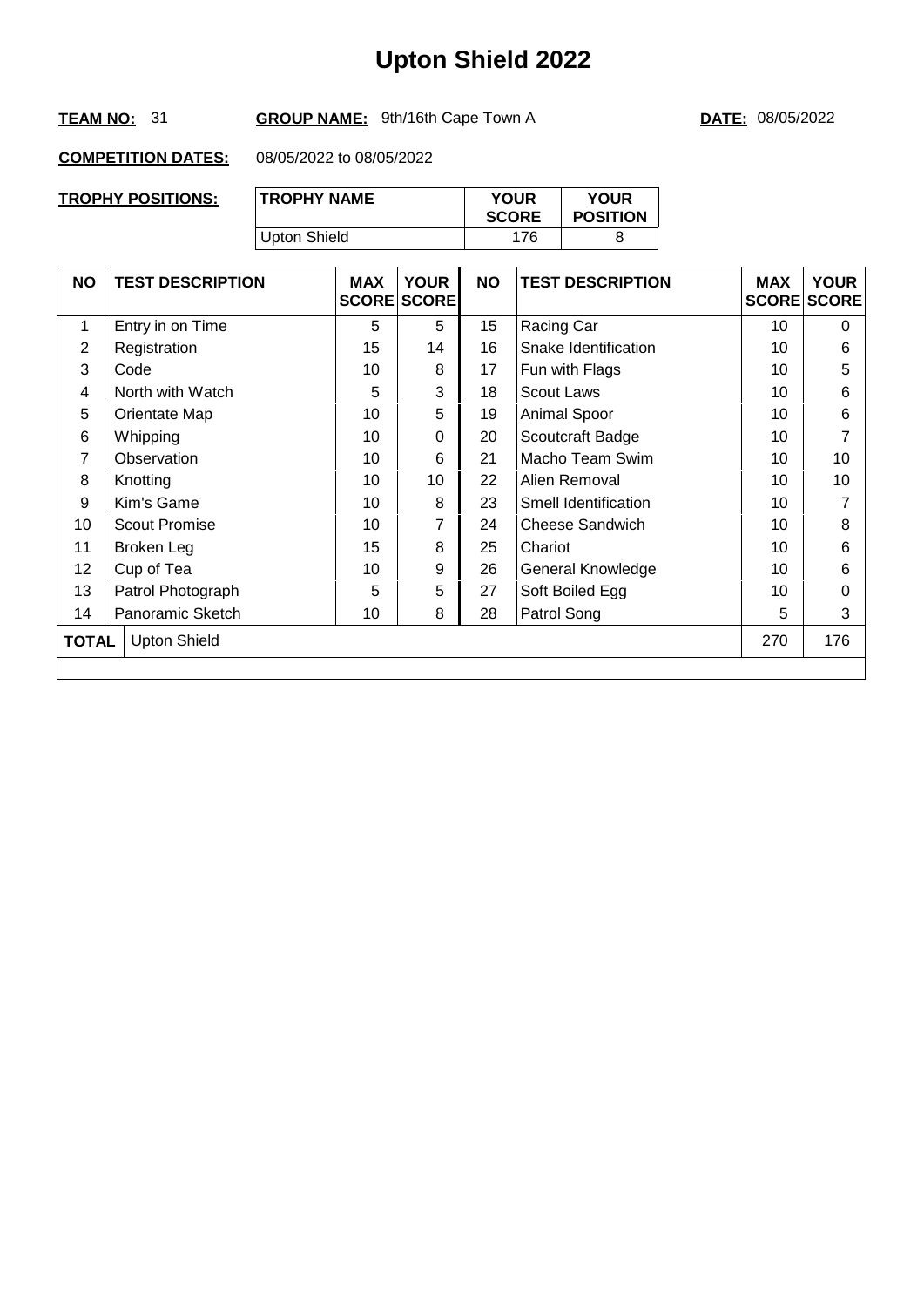#### **TEAM NO:** 32 **GROUP NAME:** 1st Somerset West B **DATE:** 08/05/2022

| TROPHY POSITIONS: | <b>TROPHY NAME</b> | <b>YOUR</b><br><b>SCORE</b> | <b>YOUR</b><br><b>POSITION</b> |
|-------------------|--------------------|-----------------------------|--------------------------------|
|                   | Upton Shield       | 121                         | 43                             |

| <b>NO</b> | <b>TEST DESCRIPTION</b> | <b>MAX</b> | <b>YOUR</b><br><b>SCORE SCORE</b> | <b>NO</b> | <b>TEST DESCRIPTION</b> | <b>MAX</b><br><b>SCORE SCORE</b> | <b>YOUR</b> |
|-----------|-------------------------|------------|-----------------------------------|-----------|-------------------------|----------------------------------|-------------|
| 1         | Entry in on Time        | 5          | 5                                 | 15        | Racing Car              | 10                               | 6           |
| 2         | Registration            | 15         | 12 <sup>2</sup>                   | 16        | Snake Identification    | 10                               | 3           |
| 3         | Code                    | 10         | $\overline{2}$                    | 17        | Fun with Flags          | 10                               | 6           |
| 4         | North with Watch        | 5          | $\Omega$                          | 18        | <b>Scout Laws</b>       | 10                               | 3           |
| 5         | Orientate Map           | 10         | 6                                 | 19        | Animal Spoor            | 10                               | $\Omega$    |
| 6         | Whipping                | 10         | $\Omega$                          | 20        | Scoutcraft Badge        | 10                               | 3           |
| 7         | Observation             | 10         | 9                                 | 21        | Macho Team Swim         | 10                               | 0           |
| 8         | Knotting                | 10         | 8                                 | 22        | Alien Removal           | 10                               | 10          |
| 9         | Kim's Game              | 10         | 6                                 | 23        | Smell Identification    | 10                               | 8           |
| 10        | <b>Scout Promise</b>    | 10         | 10                                | 24        | <b>Cheese Sandwich</b>  | 10                               | 6           |
| 11        | Broken Leg              | 15         | 7                                 | 25        | Chariot                 | 10                               | 0           |
| 12        | Cup of Tea              | 10         | 7                                 | 26        | General Knowledge       | 10                               | 0           |
| 13        | Patrol Photograph       | 5          | 4                                 | 27        | Soft Boiled Egg         | 10                               | 0           |
| 14        | Panoramic Sketch        | 10         | $\Omega$                          | 28        | Patrol Song             | 5                                | $\Omega$    |
| TOTAL     | <b>Upton Shield</b>     |            |                                   |           |                         | 270                              | 121         |
|           |                         |            |                                   |           |                         |                                  |             |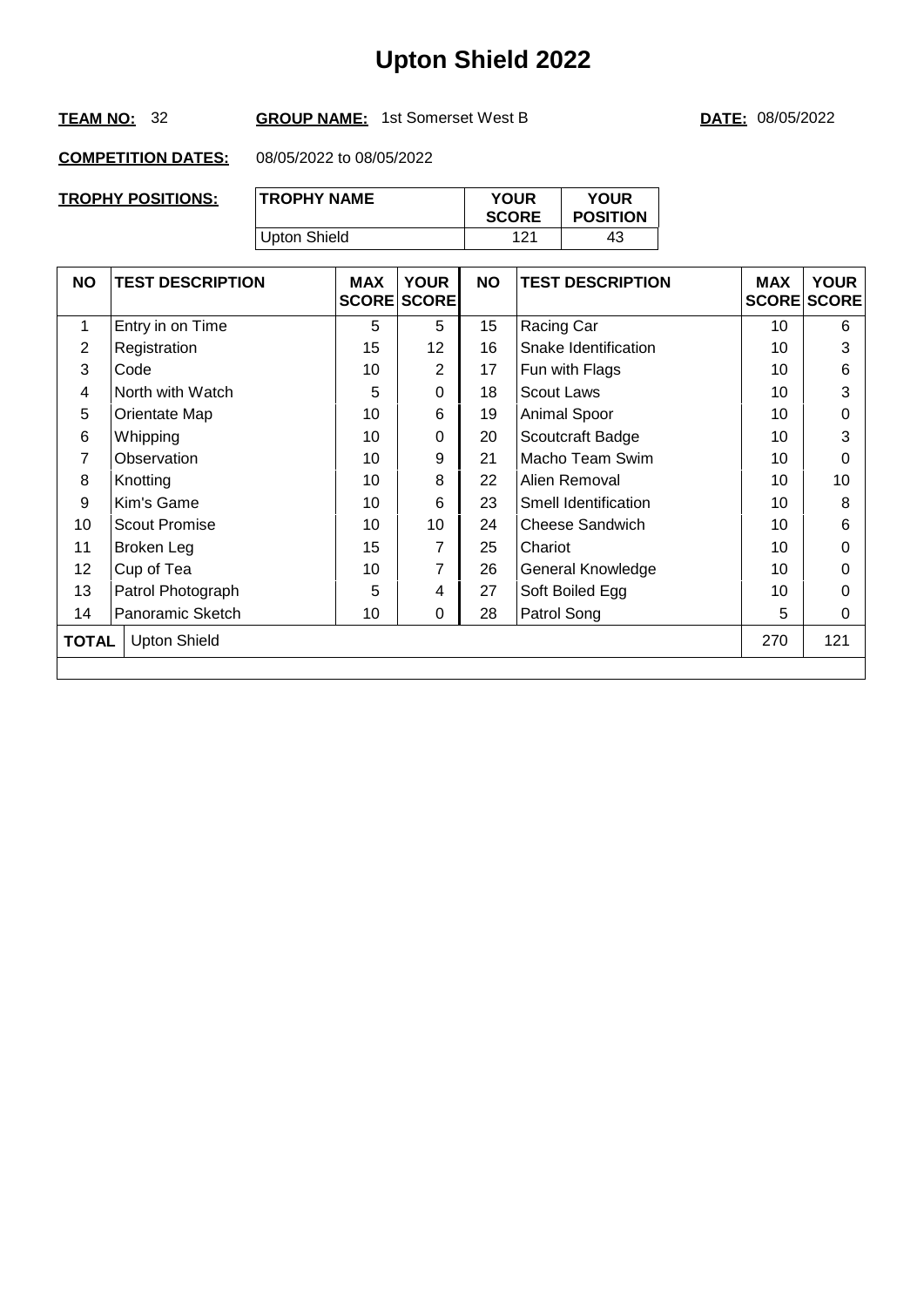#### TEAM NO: 33 GROUP NAME: 1st George **DATE: 08/05/2022**

| TROPHY POSITIONS: | <b>TROPHY NAME</b> | <b>YOUR</b><br><b>SCORE</b> | <b>YOUR</b><br><b>POSITION</b> |
|-------------------|--------------------|-----------------------------|--------------------------------|
|                   | Upton Shield       | 157                         |                                |

| <b>NO</b> | <b>TEST DESCRIPTION</b> | <b>MAX</b> | <b>YOUR</b><br><b>SCORE SCORE</b> | <b>NO</b> | <b>TEST DESCRIPTION</b> | <b>MAX</b><br><b>SCORE SCORE</b> | <b>YOUR</b> |
|-----------|-------------------------|------------|-----------------------------------|-----------|-------------------------|----------------------------------|-------------|
| 1         | Entry in on Time        | 5          | $\Omega$                          | 15        | Racing Car              | 10                               | 7           |
| 2         | Registration            | 15         | 13                                | 16        | Snake Identification    | 10                               | 5           |
| 3         | Code                    | 10         | 8                                 | 17        | Fun with Flags          | 10                               | 7           |
| 4         | North with Watch        | 5          | $\overline{2}$                    | 18        | <b>Scout Laws</b>       | 10                               | 8           |
| 5         | Orientate Map           | 10         | 8                                 | 19        | Animal Spoor            | 10                               | 2           |
| 6         | Whipping                | 10         | $\Omega$                          | 20        | Scoutcraft Badge        | 10                               | 7           |
| 7         | Observation             | 10         | 8                                 | 21        | Macho Team Swim         | 10                               | 10          |
| 8         | Knotting                | 10         | 5                                 | 22        | Alien Removal           | 10                               | 10          |
| 9         | Kim's Game              | 10         | 8                                 | 23        | Smell Identification    | 10                               | 6           |
| 10        | <b>Scout Promise</b>    | 10         | 4                                 | 24        | <b>Cheese Sandwich</b>  | 10                               | 5           |
| 11        | Broken Leg              | 15         | 7                                 | 25        | Chariot                 | 10                               | 5           |
| 12        | Cup of Tea              | 10         | 9                                 | 26        | General Knowledge       | 10                               | 5           |
| 13        | Patrol Photograph       | 5          | 4                                 | 27        | Soft Boiled Egg         | 10                               | 0           |
| 14        | Panoramic Sketch        | 10         | $\overline{2}$                    | 28        | Patrol Song             | 5                                | 2           |
| TOTAL     | <b>Upton Shield</b>     |            |                                   |           |                         | 270                              | 157         |
|           |                         |            |                                   |           |                         |                                  |             |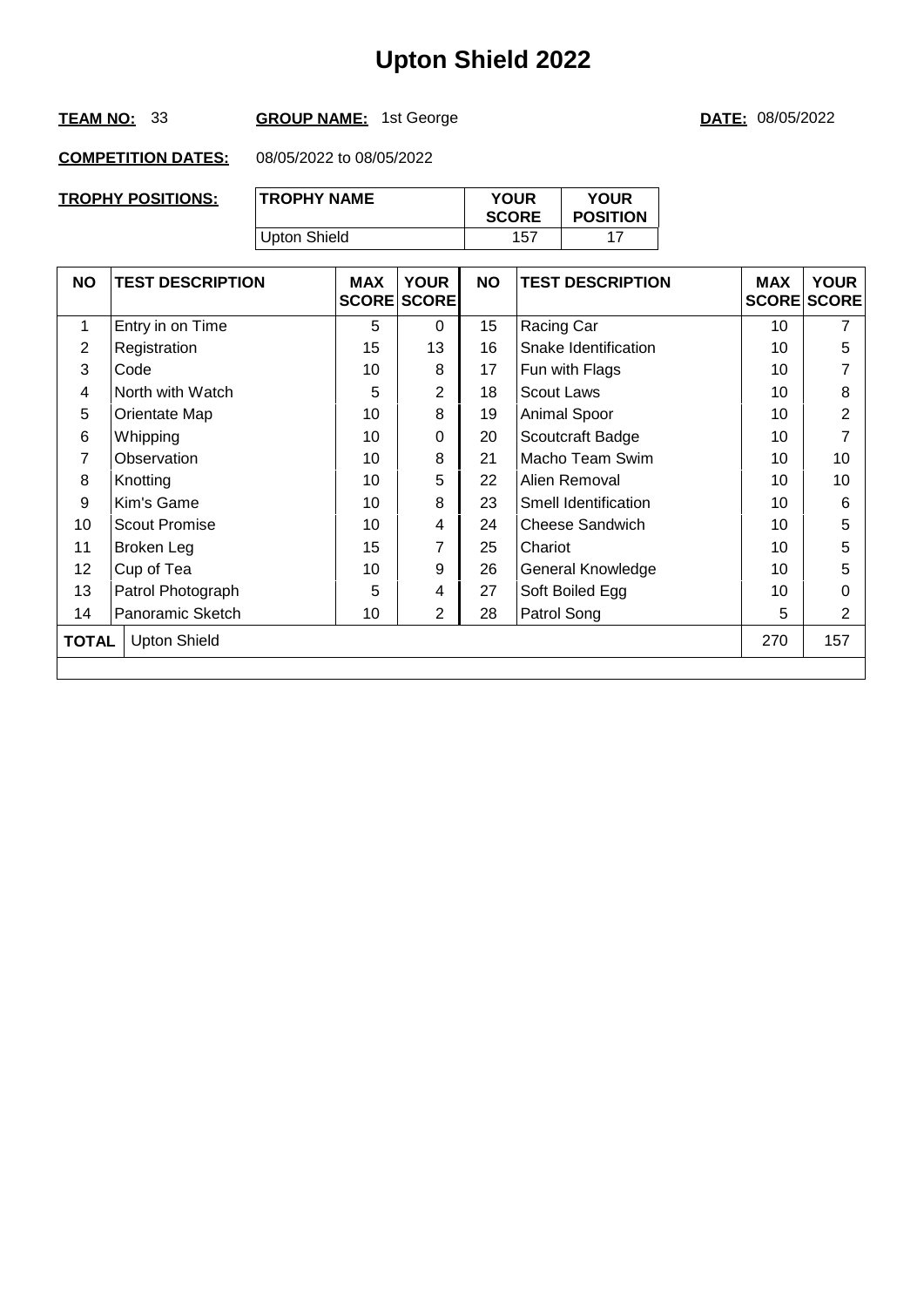#### **TEAM NO:** 34 **GROUP NAME:** 1st Camps Bay A **DATE:** 08/05/2022

| TROPHY POSITIONS: | <b>TROPHY NAME</b> | <b>YOUR</b><br><b>SCORE</b> | <b>YOUR</b><br><b>POSITION</b> |
|-------------------|--------------------|-----------------------------|--------------------------------|
|                   | Upton Shield       | 141                         | 28                             |

| <b>NO</b>    | <b>TEST DESCRIPTION</b> | <b>MAX</b> | <b>YOUR</b><br><b>SCORE SCORE</b> | <b>NO</b> | <b>TEST DESCRIPTION</b> | <b>MAX</b> | <b>YOUR</b><br><b>SCORE SCORE</b> |
|--------------|-------------------------|------------|-----------------------------------|-----------|-------------------------|------------|-----------------------------------|
| $\mathbf{1}$ | Entry in on Time        | 5          | 5                                 | 15        | Racing Car              | 10         | $\Omega$                          |
| 2            | Registration            | 15         | 14                                | 16        | Snake Identification    | 10         | 4                                 |
| 3            | Code                    | 10         | 8                                 | 17        | Fun with Flags          | 10         | 6                                 |
| 4            | North with Watch        | 5          | 3                                 | 18        | <b>Scout Laws</b>       | 10         | $\Omega$                          |
| 5            | Orientate Map           | 10         | 5                                 | 19        | Animal Spoor            | 10         | $\overline{2}$                    |
| 6            | Whipping                | 10         | 0                                 | 20        | Scoutcraft Badge        | 10         | 3                                 |
| 7            | Observation             | 10         | 6                                 | 21        | Macho Team Swim         | 10         | 10                                |
| 8            | Knotting                | 10         | 5                                 | 22        | Alien Removal           | 10         | 10                                |
| 9            | Kim's Game              | 10         | 8                                 | 23        | Smell Identification    | 10         | 7                                 |
| 10           | <b>Scout Promise</b>    | 10         | 0                                 | 24        | <b>Cheese Sandwich</b>  | 10         | 9                                 |
| 11           | Broken Leg              | 15         | 8                                 | 25        | Chariot                 | 10         | 4                                 |
| 12           | Cup of Tea              | 10         | 7                                 | 26        | General Knowledge       | 10         | 5                                 |
| 13           | Patrol Photograph       | 5          | 4                                 | 27        | Soft Boiled Egg         | 10         | 0                                 |
| 14           | Panoramic Sketch        | 10         | 4                                 | 28        | Patrol Song             | 5          | 4                                 |
| <b>TOTAL</b> | <b>Upton Shield</b>     |            |                                   |           |                         | 270        | 141                               |
|              |                         |            |                                   |           |                         |            |                                   |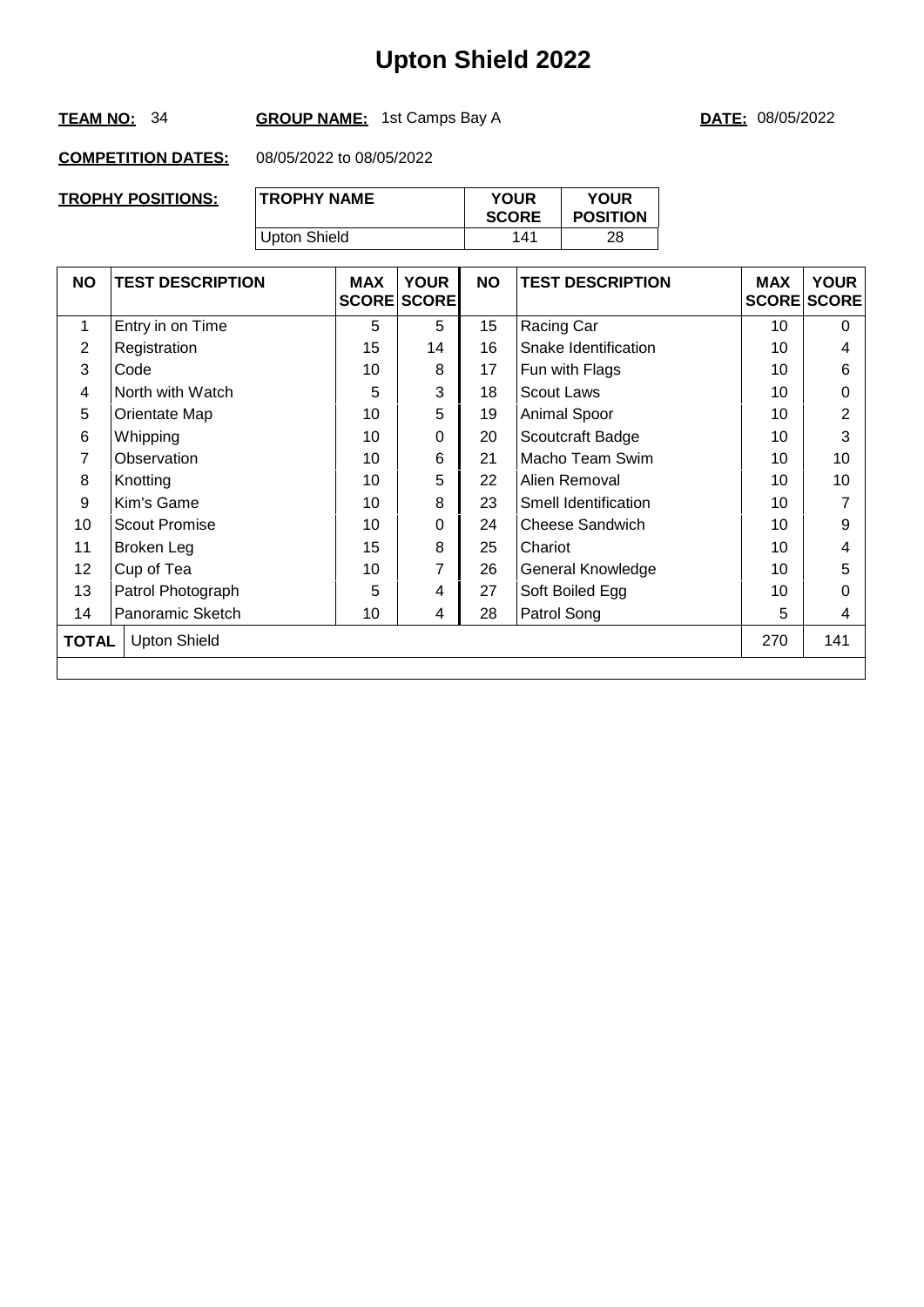#### **TEAM NO:** 35 **GROUP NAME:** 1st Muizenberg B **DATE:** 08/05/2022

| <b>TROPHY POSITIONS:</b> | <b>TROPHY NAME</b> | <b>YOUR</b><br><b>SCORE</b> | <b>YOUR</b><br><b>POSITION</b> |
|--------------------------|--------------------|-----------------------------|--------------------------------|
|                          | Upton Shield       | 112                         | 50                             |

| <b>NO</b> | <b>TEST DESCRIPTION</b> | <b>MAX</b> | <b>YOUR</b><br><b>SCORE SCORE</b> | <b>NO</b> | <b>TEST DESCRIPTION</b> | <b>MAX</b> | <b>YOUR</b><br><b>SCORE SCORE</b> |
|-----------|-------------------------|------------|-----------------------------------|-----------|-------------------------|------------|-----------------------------------|
| 1         | Entry in on Time        | 5          | $\Omega$                          | 15        | Racing Car              | 10         | 5                                 |
| 2         | Registration            | 15         | 14                                | 16        | Snake Identification    | 10         | 6                                 |
| 3         | Code                    | 10         | 8                                 | 17        | Fun with Flags          | 10         | 6                                 |
| 4         | North with Watch        | 5          | 0                                 | 18        | Scout Laws              | 10         | 0                                 |
| 5         | Orientate Map           | 10         | 10                                | 19        | Animal Spoor            | 10         | $\overline{2}$                    |
| 6         | Whipping                | 10         | 7                                 | 20        | Scoutcraft Badge        | 10         | 7                                 |
| 7         | Observation             | 10         | 6                                 | 21        | Macho Team Swim         | 10         | 10                                |
| 8         | Knotting                | 10         | 6                                 | 22        | Alien Removal           | 10         | $\Omega$                          |
| 9         | Kim's Game              | 10         | 9                                 | 23        | Smell Identification    | 10         | $\Omega$                          |
| 10        | <b>Scout Promise</b>    | 10         | 0                                 | 24        | Cheese Sandwich         | 10         | 0                                 |
| 11        | Broken Leg              | 15         | 5                                 | 25        | Chariot                 | 10         | 0                                 |
| 12        | Cup of Tea              | 10         | 5                                 | 26        | General Knowledge       | 10         | 0                                 |
| 13        | Patrol Photograph       | 5          | 4                                 | 27        | Soft Boiled Egg         | 10         | 0                                 |
| 14        | Panoramic Sketch        | 10         | $\overline{2}$                    | 28        | Patrol Song             | 5          | 0                                 |
| TOTAL     | <b>Upton Shield</b>     |            |                                   |           |                         | 270        | 112                               |
|           |                         |            |                                   |           |                         |            |                                   |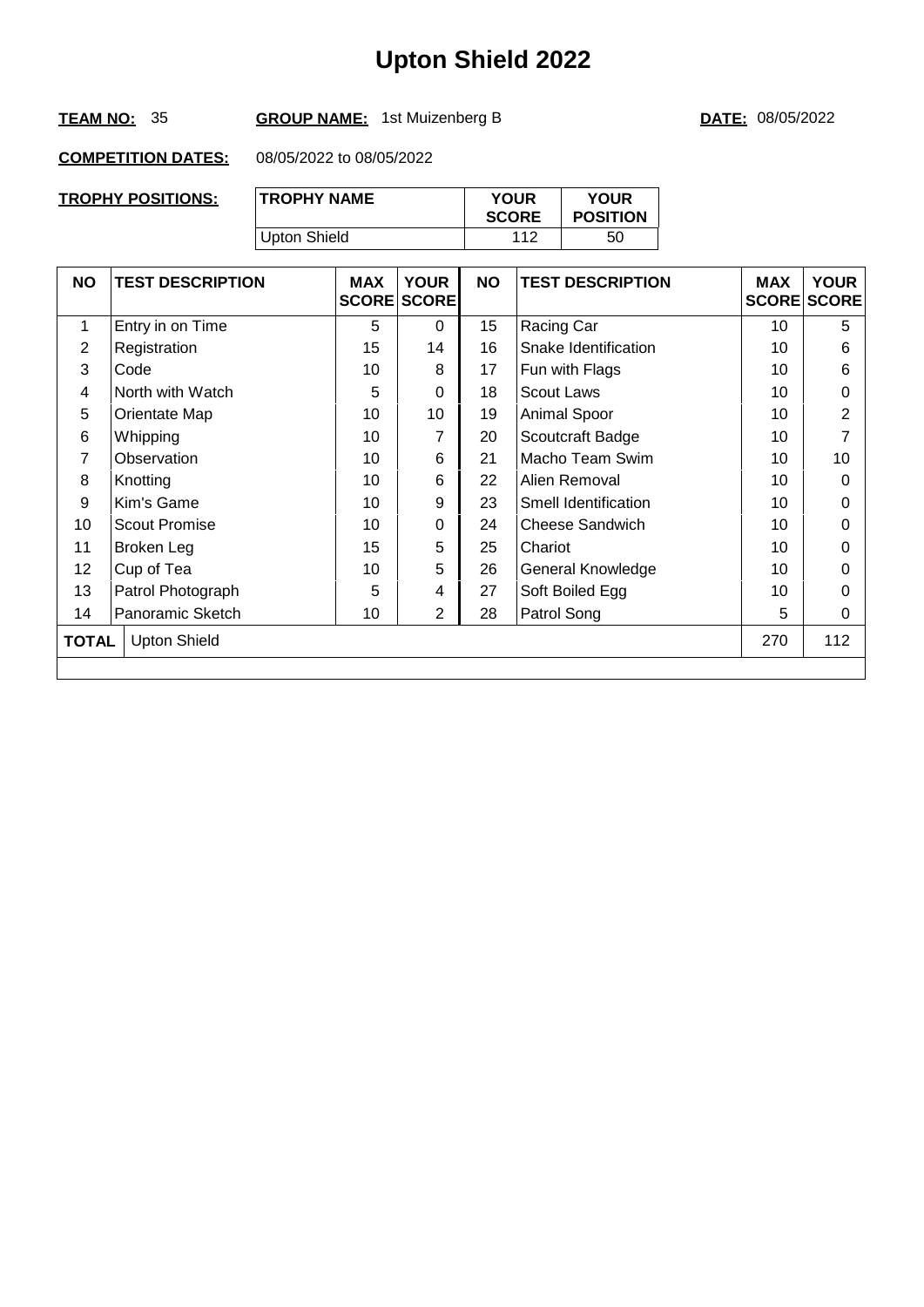#### **TEAM NO:** 36 **GROUP NAME:** 1st Blaauwberg **DATE:** 08/05/2022

| TROPHY POSITIONS: | <b>TROPHY NAME</b> | <b>YOUR</b><br><b>SCORE</b> | <b>YOUR</b><br><b>POSITION</b> |
|-------------------|--------------------|-----------------------------|--------------------------------|
|                   | Upton Shield       | 131                         | 35                             |

| <b>NO</b>                                  | <b>TEST DESCRIPTION</b> | <b>MAX</b> | <b>YOUR</b><br><b>SCORE SCORE</b> | <b>NO</b> | <b>TEST DESCRIPTION</b> | <b>MAX</b> | <b>YOUR</b><br><b>SCORE SCORE</b> |
|--------------------------------------------|-------------------------|------------|-----------------------------------|-----------|-------------------------|------------|-----------------------------------|
| 1                                          | Entry in on Time        | 5          | 5                                 | 15        | Racing Car              | 10         | 5                                 |
| 2                                          | Registration            | 15         | 15                                | 16        | Snake Identification    | 10         | 4                                 |
| 3                                          | Code                    | 10         | 8                                 | 17        | Fun with Flags          | 10         | 6                                 |
| 4                                          | North with Watch        | 5          | 0                                 | 18        | Scout Laws              | 10         | 7                                 |
| 5                                          | Orientate Map           | 10         | 10                                | 19        | Animal Spoor            | 10         | 4                                 |
| 6                                          | Whipping                | 10         | 0                                 | 20        | Scoutcraft Badge        | 10         | 6                                 |
| 7                                          | Observation             | 10         | 6                                 | 21        | Macho Team Swim         | 10         | 10                                |
| 8                                          | Knotting                | 10         | 10                                | 22        | Alien Removal           | 10         |                                   |
| 9                                          | Kim's Game              | 10         | 8                                 | 23        | Smell Identification    | 10         | 4                                 |
| 10                                         | Scout Promise           | 10         | 9                                 | 24        | Cheese Sandwich         | 10         | 0                                 |
| 11                                         | Broken Leg              | 15         | 0                                 | 25        | Chariot                 | 10         | 0                                 |
| 12                                         | Cup of Tea              | 10         | 4                                 | 26        | General Knowledge       | 10         | 0                                 |
| 13                                         | Patrol Photograph       | 5          | 4                                 | 27        | Soft Boiled Egg         | 10         | 0                                 |
| 14                                         | Panoramic Sketch        | 10         | 4                                 | 28        | Patrol Song             | 5          |                                   |
| 270<br><b>Upton Shield</b><br><b>TOTAL</b> |                         |            |                                   |           |                         | 131        |                                   |
|                                            |                         |            |                                   |           |                         |            |                                   |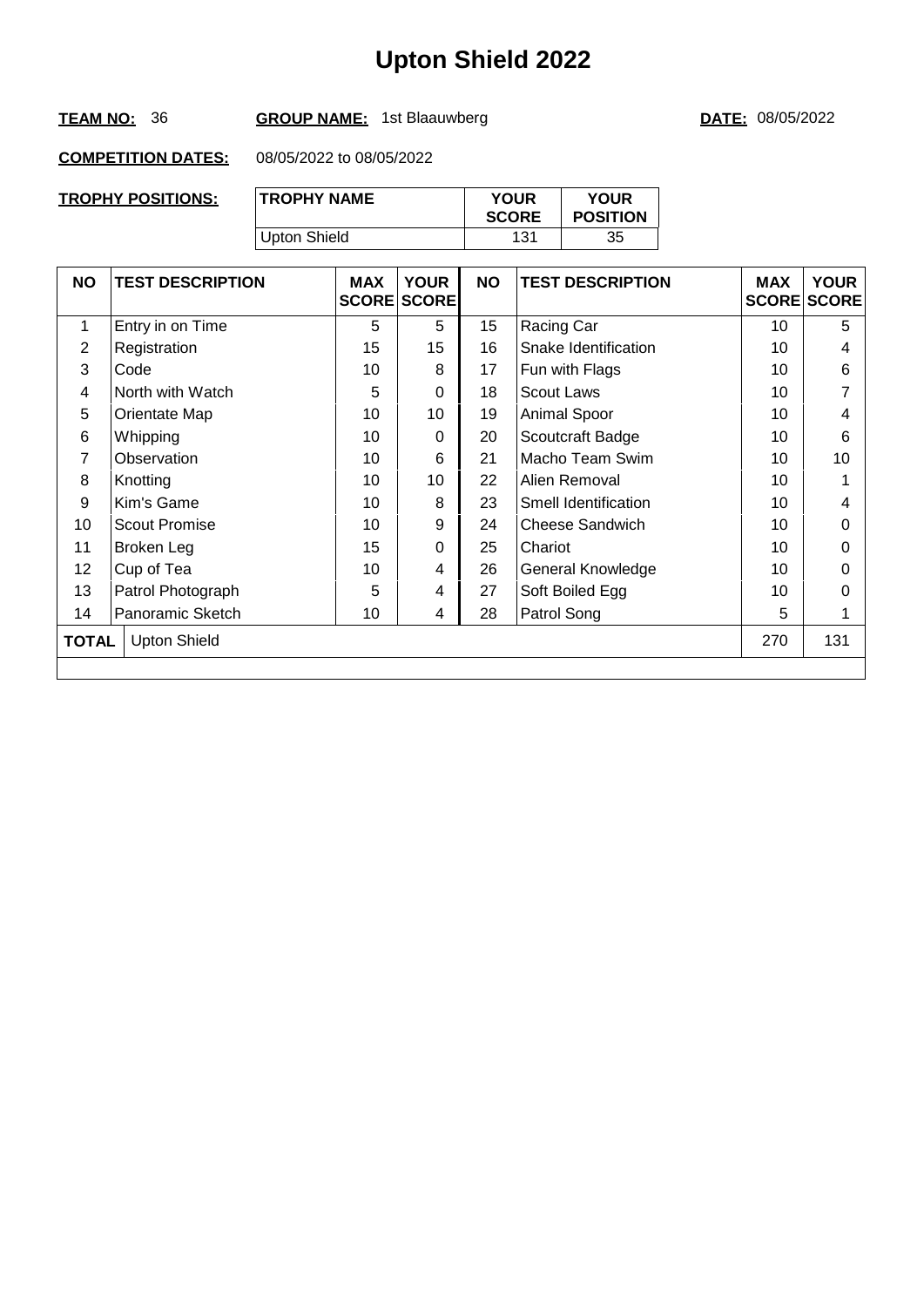#### **TEAM NO:** 37 **GROUP NAME:** 2nd Bergvliet B **DATE:** 08/05/2022

| TROPHY POSITIONS: | <b>TROPHY NAME</b> | <b>YOUR</b><br><b>SCORE</b> | <b>YOUR</b><br><b>POSITION</b> |
|-------------------|--------------------|-----------------------------|--------------------------------|
|                   | Upton Shield       | 114                         |                                |

| <b>NO</b>                                  | <b>TEST DESCRIPTION</b> | <b>MAX</b> | <b>YOUR</b><br><b>SCORE SCORE</b> | <b>NO</b> | <b>TEST DESCRIPTION</b> | <b>MAX</b> | <b>YOUR</b><br><b>SCORE SCORE</b> |
|--------------------------------------------|-------------------------|------------|-----------------------------------|-----------|-------------------------|------------|-----------------------------------|
| 1                                          | Entry in on Time        | 5          | 5                                 | 15        | Racing Car              | 10         | 5                                 |
| 2                                          | Registration            | 15         | 13                                | 16        | Snake Identification    | 10         | 8                                 |
| 3                                          | Code                    | 10         | 8                                 | 17        | Fun with Flags          | 10         | 6                                 |
| 4                                          | North with Watch        | 5          | 0                                 | 18        | <b>Scout Laws</b>       | 10         | 3                                 |
| 5                                          | Orientate Map           | 10         | 6                                 | 19        | Animal Spoor            | 10         | 0                                 |
| 6                                          | Whipping                | 10         | 3                                 | 20        | Scoutcraft Badge        | 10         | 8                                 |
| 7                                          | Observation             | 10         | 6                                 | 21        | Macho Team Swim         | 10         | $\Omega$                          |
| 8                                          | Knotting                | 10         | $\overline{2}$                    | 22        | Alien Removal           | 10         | 10                                |
| 9                                          | Kim's Game              | 10         | 7                                 | 23        | Smell Identification    | 10         | $\Omega$                          |
| 10                                         | Scout Promise           | 10         | 6                                 | 24        | <b>Cheese Sandwich</b>  | 10         | $\Omega$                          |
| 11                                         | Broken Leg              | 15         | 3                                 | 25        | Chariot                 | 10         | 0                                 |
| 12                                         | Cup of Tea              | 10         | 6                                 | 26        | General Knowledge       | 10         | 0                                 |
| 13                                         | Patrol Photograph       | 5          | 4                                 | 27        | Soft Boiled Egg         | 10         | 0                                 |
| 14                                         | Panoramic Sketch        | 10         |                                   | 28        | Patrol Song             | 5          | 4                                 |
| 270<br><b>Upton Shield</b><br><b>TOTAL</b> |                         |            |                                   |           |                         | 114        |                                   |
|                                            |                         |            |                                   |           |                         |            |                                   |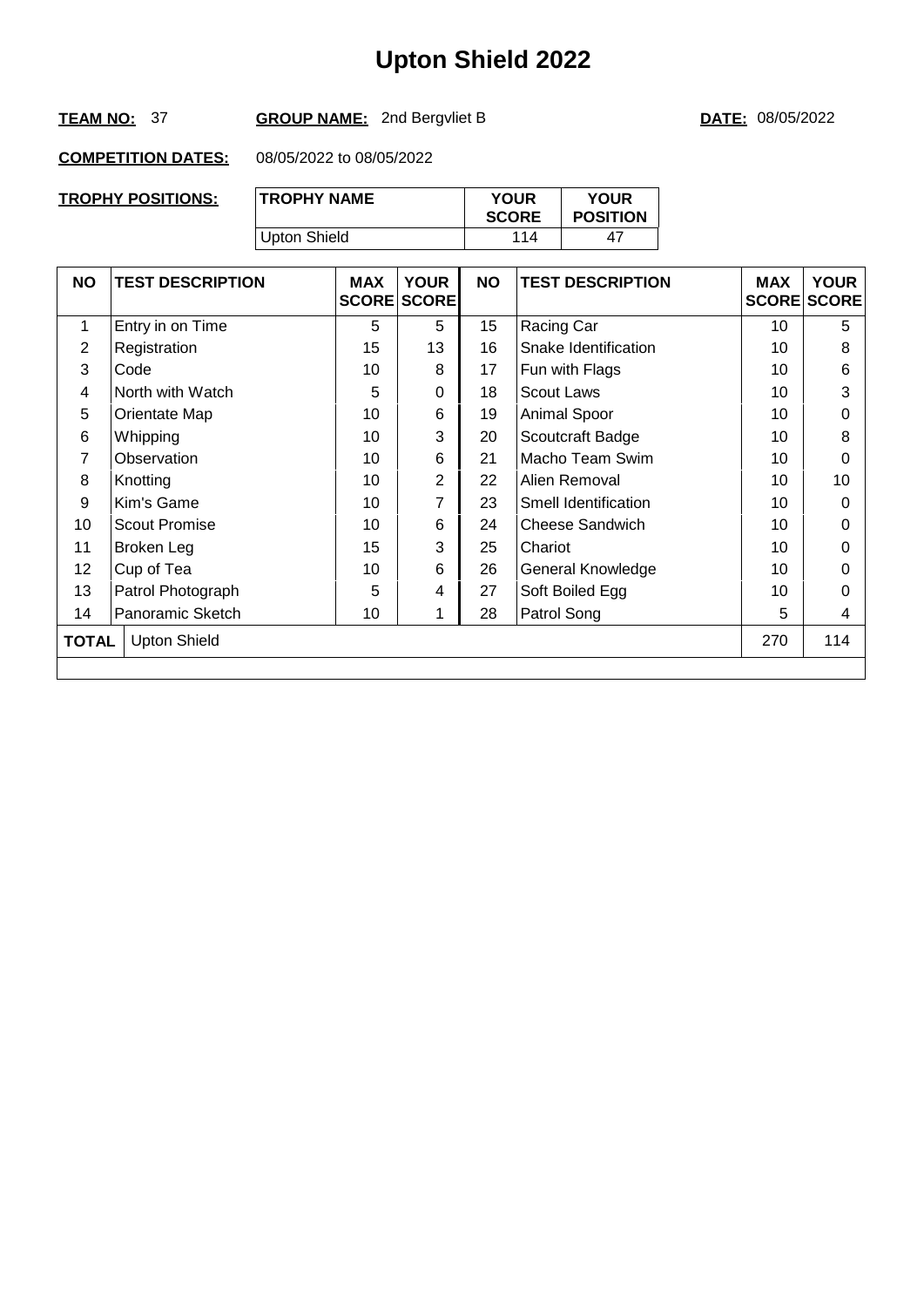#### **TEAM NO:** 38 **GROUP NAME:** 1st Camps Bay B **DATE:** 08/05/2022

| TROPHY POSITIONS: | <b>TROPHY NAME</b> | <b>YOUR</b><br><b>SCORE</b> | <b>YOUR</b><br><b>POSITION</b> |
|-------------------|--------------------|-----------------------------|--------------------------------|
|                   | Upton Shield       | 157                         |                                |

| <b>NO</b>                                  | <b>TEST DESCRIPTION</b> | <b>MAX</b> | <b>YOUR</b><br><b>SCORE SCORE</b> | <b>NO</b> | <b>TEST DESCRIPTION</b> | <b>MAX</b> | <b>YOUR</b><br><b>SCORE SCORE</b> |
|--------------------------------------------|-------------------------|------------|-----------------------------------|-----------|-------------------------|------------|-----------------------------------|
| 1                                          | Entry in on Time        | 5          | 5                                 | 15        | Racing Car              | 10         | 6                                 |
| 2                                          | Registration            | 15         | 14                                | 16        | Snake Identification    | 10         | 4                                 |
| 3                                          | Code                    | 10         | 8                                 | 17        | Fun with Flags          | 10         | 4                                 |
| 4                                          | North with Watch        | 5          | 3                                 | 18        | <b>Scout Laws</b>       | 10         | 4                                 |
| 5                                          | Orientate Map           | 10         | 5                                 | 19        | Animal Spoor            | 10         | $\overline{2}$                    |
| 6                                          | Whipping                | 10         | $\overline{2}$                    | 20        | Scoutcraft Badge        | 10         | 8                                 |
| 7                                          | Observation             | 10         | 6                                 | 21        | Macho Team Swim         | 10         | 10                                |
| 8                                          | Knotting                | 10         | 5                                 | 22        | Alien Removal           | 10         | 10                                |
| 9                                          | Kim's Game              | 10         | 6                                 | 23        | Smell Identification    | 10         | 6                                 |
| 10                                         | <b>Scout Promise</b>    | 10         | 0                                 | 24        | <b>Cheese Sandwich</b>  | 10         | $\overline{7}$                    |
| 11                                         | Broken Leg              | 15         | 8                                 | 25        | Chariot                 | 10         | 9                                 |
| 12                                         | Cup of Tea              | 10         | 7                                 | 26        | General Knowledge       | 10         | 5                                 |
| 13                                         | Patrol Photograph       | 5          | 4                                 | 27        | Soft Boiled Egg         | 10         | 3                                 |
| 14                                         | Panoramic Sketch        | 10         | 3                                 | 28        | Patrol Song             | 5          | 3                                 |
| 270<br><b>Upton Shield</b><br><b>TOTAL</b> |                         |            |                                   |           |                         | 157        |                                   |
|                                            |                         |            |                                   |           |                         |            |                                   |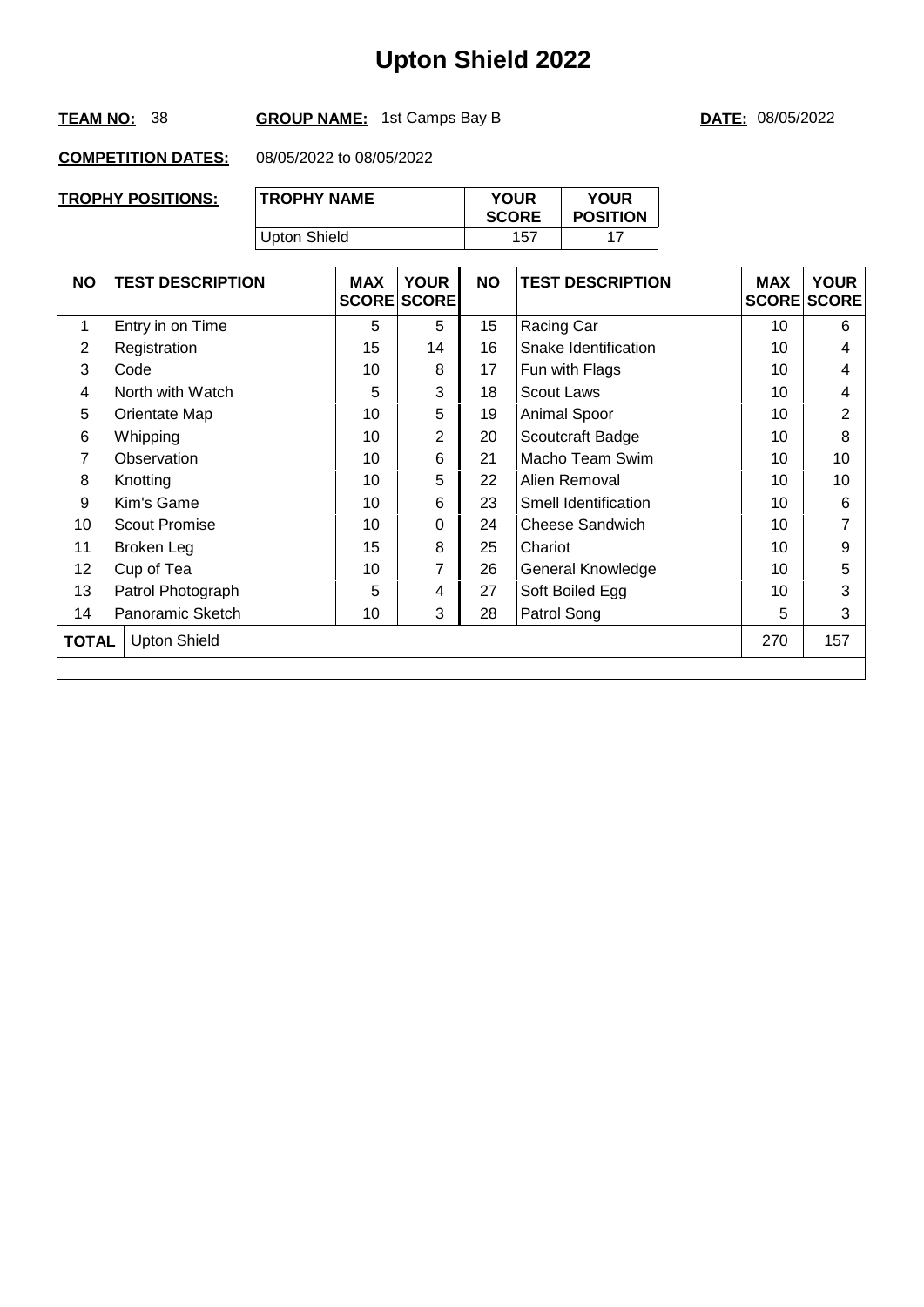#### **TEAM NO:** 39 **GROUP NAME:** 1st Bergvliet B **DATE:** 08/05/2022

| TROPHY POSITIONS: | <b>TROPHY NAME</b> | <b>YOUR</b><br><b>SCORE</b> | <b>YOUR</b><br><b>POSITION</b> |
|-------------------|--------------------|-----------------------------|--------------------------------|
|                   | Upton Shield       | 149                         | 25                             |

| <b>NO</b>       | <b>TEST DESCRIPTION</b> | <b>MAX</b> | <b>YOUR</b><br><b>SCORE SCORE</b> | <b>NO</b> | <b>TEST DESCRIPTION</b> | <b>MAX</b><br><b>SCORE SCORE</b> | <b>YOUR</b> |
|-----------------|-------------------------|------------|-----------------------------------|-----------|-------------------------|----------------------------------|-------------|
| 1               | Entry in on Time        | 5          | $\Omega$                          | 15        | Racing Car              | 10                               | 5           |
| 2               | Registration            | 15         | 13                                | 16        | Snake Identification    | 10                               | 4           |
| 3               | Code                    | 10         | 10                                | 17        | Fun with Flags          | 10                               | 6           |
| 4               | North with Watch        | 5          | 5                                 | 18        | <b>Scout Laws</b>       | 10                               | 2           |
| 5               | Orientate Map           | 10         | 8                                 | 19        | Animal Spoor            | 10                               | 4           |
| 6               | Whipping                | 10         | $\Omega$                          | 20        | Scoutcraft Badge        | 10                               | 4           |
| 7               | Observation             | 10         | 6                                 | 21        | Macho Team Swim         | 10                               | 10          |
| 8               | Knotting                | 10         | 10                                | 22        | Alien Removal           | 10                               | 10          |
| 9               | Kim's Game              | 10         | 6                                 | 23        | Smell Identification    | 10                               | 4           |
| 10              | <b>Scout Promise</b>    | 10         | 3                                 | 24        | <b>Cheese Sandwich</b>  | 10                               | 4           |
| 11              | Broken Leg              | 15         | 7                                 | 25        | Chariot                 | 10                               | 6           |
| 12 <sub>2</sub> | Cup of Tea              | 10         | 7                                 | 26        | General Knowledge       | 10                               | 4           |
| 13              | Patrol Photograph       | 5          | 4                                 | 27        | Soft Boiled Egg         | 10                               | 0           |
| 14              | Panoramic Sketch        | 10         | 3                                 | 28        | Patrol Song             | 5                                | 4           |
| <b>TOTAL</b>    | <b>Upton Shield</b>     |            |                                   |           |                         | 270                              | 149         |
|                 |                         |            |                                   |           |                         |                                  |             |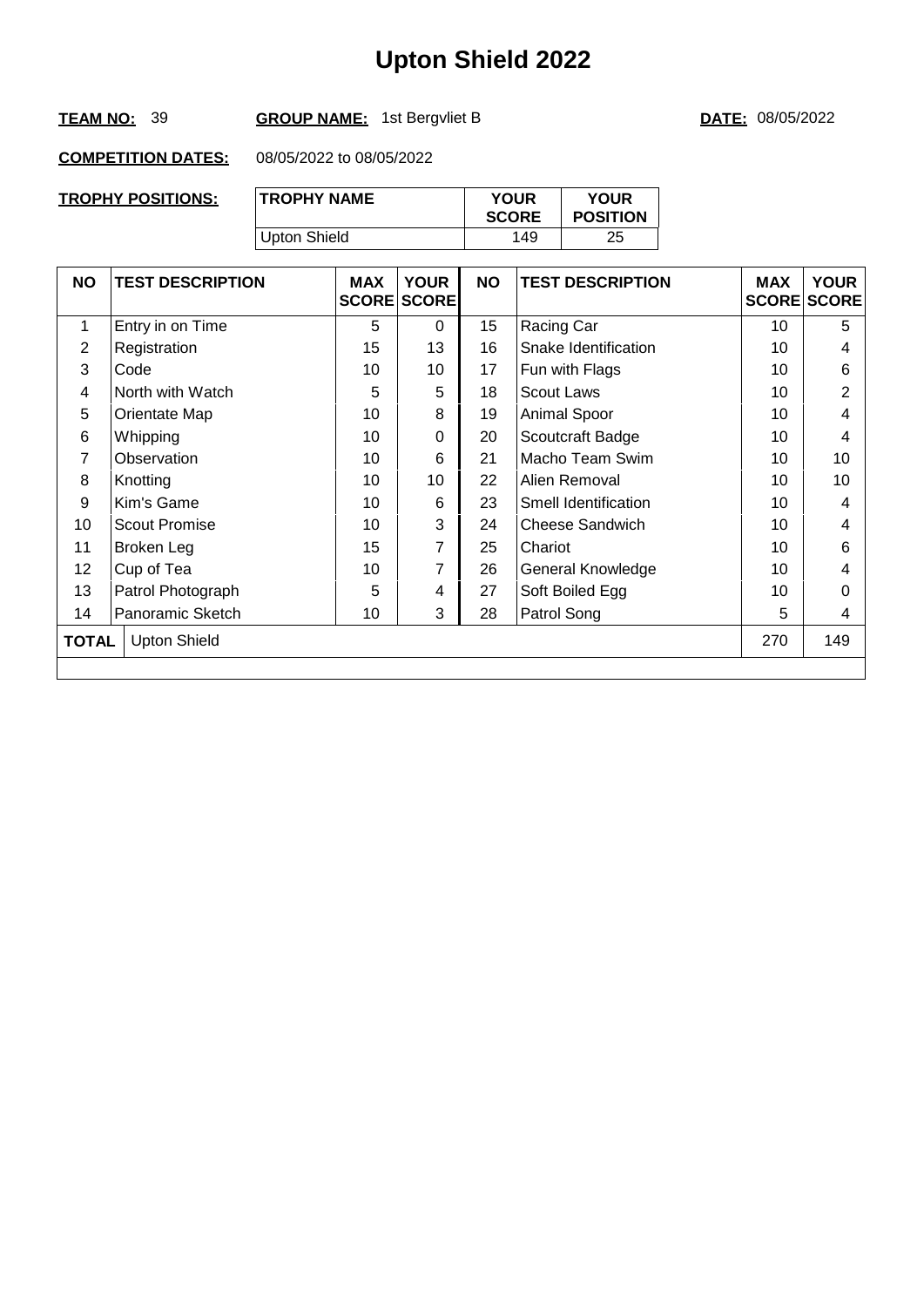#### **TEAM NO:** 40 **GROUP NAME:** 1st Meadowridge **DATE:** 08/05/2022

| <b>TROPHY POSITIONS:</b> | <b>TROPHY NAME</b> | <b>YOUR</b><br><b>SCORE</b> | <b>YOUR</b><br><b>POSITION</b> |
|--------------------------|--------------------|-----------------------------|--------------------------------|
|                          | Upton Shield       | 155                         | 20                             |

| <b>NO</b>    | <b>TEST DESCRIPTION</b> | <b>MAX</b> | <b>YOUR</b><br><b>SCORE SCORE</b> | <b>NO</b> | <b>TEST DESCRIPTION</b> | <b>MAX</b> | <b>YOUR</b><br><b>SCORE SCORE</b> |
|--------------|-------------------------|------------|-----------------------------------|-----------|-------------------------|------------|-----------------------------------|
| 1            | Entry in on Time        | 5          | 5                                 | 15        | Racing Car              | 10         | 5                                 |
| 2            | Registration            | 15         | 15                                | 16        | Snake Identification    | 10         | 6                                 |
| 3            | Code                    | 10         | 8                                 | 17        | Fun with Flags          | 10         | 9                                 |
| 4            | North with Watch        | 5          | $\overline{2}$                    | 18        | Scout Laws              | 10         | 0                                 |
| 5            | Orientate Map           | 10         | 10                                | 19        | Animal Spoor            | 10         | 6                                 |
| 6            | Whipping                | 10         | 4                                 | 20        | Scoutcraft Badge        | 10         | 4                                 |
| 7            | Observation             | 10         | 7                                 | 21        | Macho Team Swim         | 10         | 8                                 |
| 8            | Knotting                | 10         | 5                                 | 22        | Alien Removal           | 10         | 10                                |
| 9            | Kim's Game              | 10         | 8                                 | 23        | Smell Identification    | 10         | 8                                 |
| 10           | Scout Promise           | 10         | 0                                 | 24        | Cheese Sandwich         | 10         | 6                                 |
| 11           | Broken Leg              | 15         | 7                                 | 25        | Chariot                 | 10         | 7                                 |
| 12           | Cup of Tea              | 10         | 7                                 | 26        | General Knowledge       | 10         | 0                                 |
| 13           | Patrol Photograph       | 5          | 4                                 | 27        | Soft Boiled Egg         | 10         | 0                                 |
| 14           | Panoramic Sketch        | 10         | 3                                 | 28        | Patrol Song             | 5          |                                   |
| <b>TOTAL</b> | <b>Upton Shield</b>     |            |                                   |           |                         | 270        | 155                               |
|              |                         |            |                                   |           |                         |            |                                   |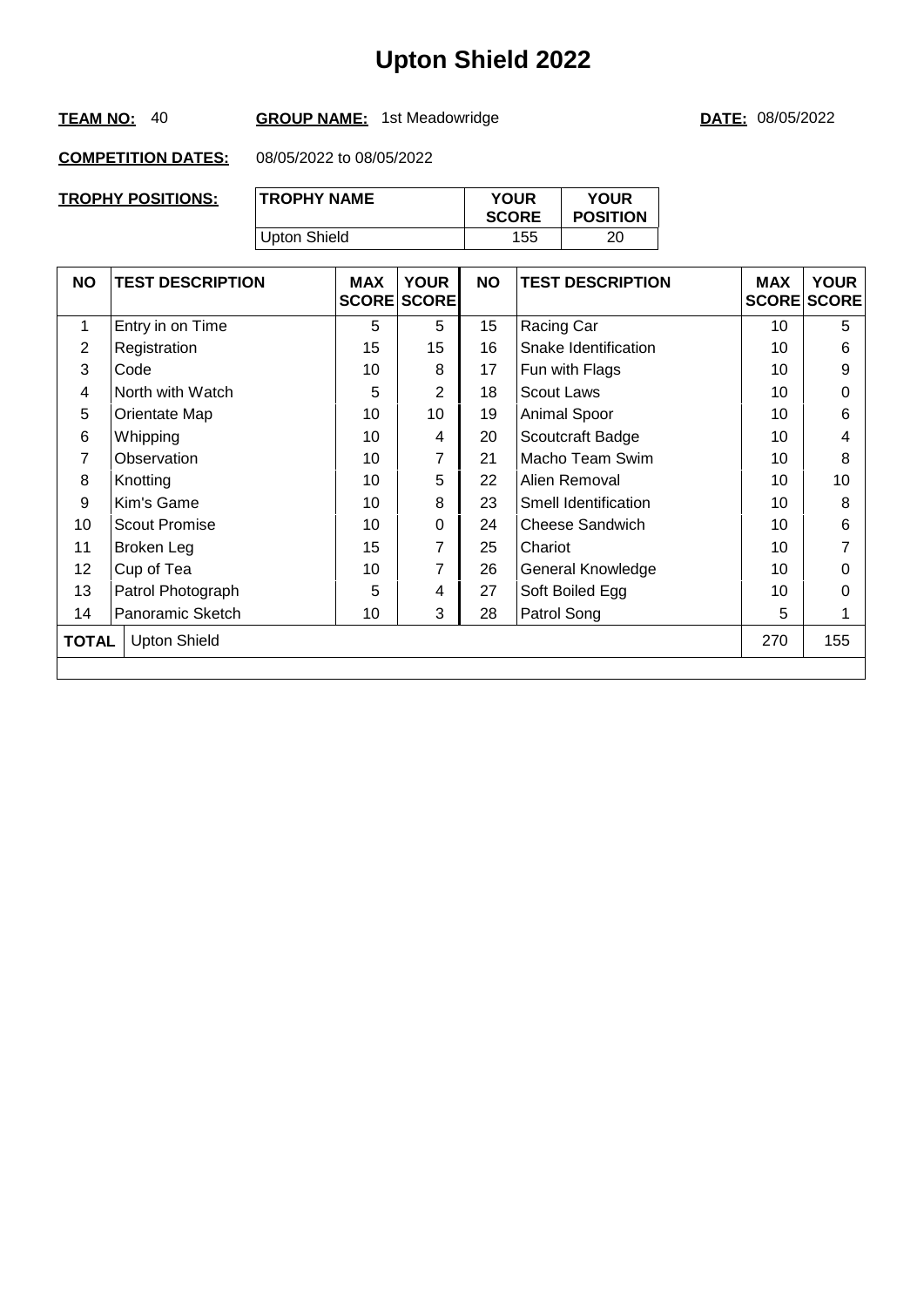#### **TEAM NO:** 41 **GROUP NAME:** 1st Pinelands B **DATE:** 08/05/2022

| TROPHY POSITIONS: | <b>TROPHY NAME</b> | <b>YOUR</b><br><b>SCORE</b> | <b>YOUR</b><br><b>POSITION</b> |
|-------------------|--------------------|-----------------------------|--------------------------------|
|                   | Upton Shield       | 165                         | 13                             |

| <b>NO</b>    | <b>TEST DESCRIPTION</b> | <b>MAX</b> | <b>YOUR</b><br><b>SCORE SCORE</b> | <b>NO</b> | <b>TEST DESCRIPTION</b> | <b>MAX</b> | <b>YOUR</b><br><b>SCORE SCORE</b> |
|--------------|-------------------------|------------|-----------------------------------|-----------|-------------------------|------------|-----------------------------------|
| 1            | Entry in on Time        | 5          | $\Omega$                          | 15        | Racing Car              | 10         | 7                                 |
| 2            | Registration            | 15         | 14                                | 16        | Snake Identification    | 10         | 6                                 |
| 3            | Code                    | 10         | 10                                | 17        | Fun with Flags          | 10         |                                   |
| 4            | North with Watch        | 5          | 5                                 | 18        | <b>Scout Laws</b>       | 10         | 10                                |
| 5            | Orientate Map           | 10         |                                   | 19        | Animal Spoor            | 10         | 4                                 |
| 6            | Whipping                | 10         | $\overline{2}$                    | 20        | Scoutcraft Badge        | 10         | 6                                 |
| 7            | Observation             | 10         | 6                                 | 21        | Macho Team Swim         | 10         | 10                                |
| 8            | Knotting                | 10         | 10                                | 22        | Alien Removal           | 10         | 10                                |
| 9            | Kim's Game              | 10         | 7                                 | 23        | Smell Identification    | 10         | 5                                 |
| 10           | <b>Scout Promise</b>    | 10         | 7                                 | 24        | <b>Cheese Sandwich</b>  | 10         | $\Omega$                          |
| 11           | Broken Leg              | 15         | 9                                 | 25        | Chariot                 | 10         | 7                                 |
| 12           | Cup of Tea              | 10         | 6                                 | 26        | General Knowledge       | 10         | 0                                 |
| 13           | Patrol Photograph       | 5          | 4                                 | 27        | Soft Boiled Egg         | 10         | 0                                 |
| 14           | Panoramic Sketch        | 10         | 3                                 | 28        | Patrol Song             | 5          | 3                                 |
| <b>TOTAL</b> | <b>Upton Shield</b>     |            |                                   |           |                         | 270        | 165                               |
|              |                         |            |                                   |           |                         |            |                                   |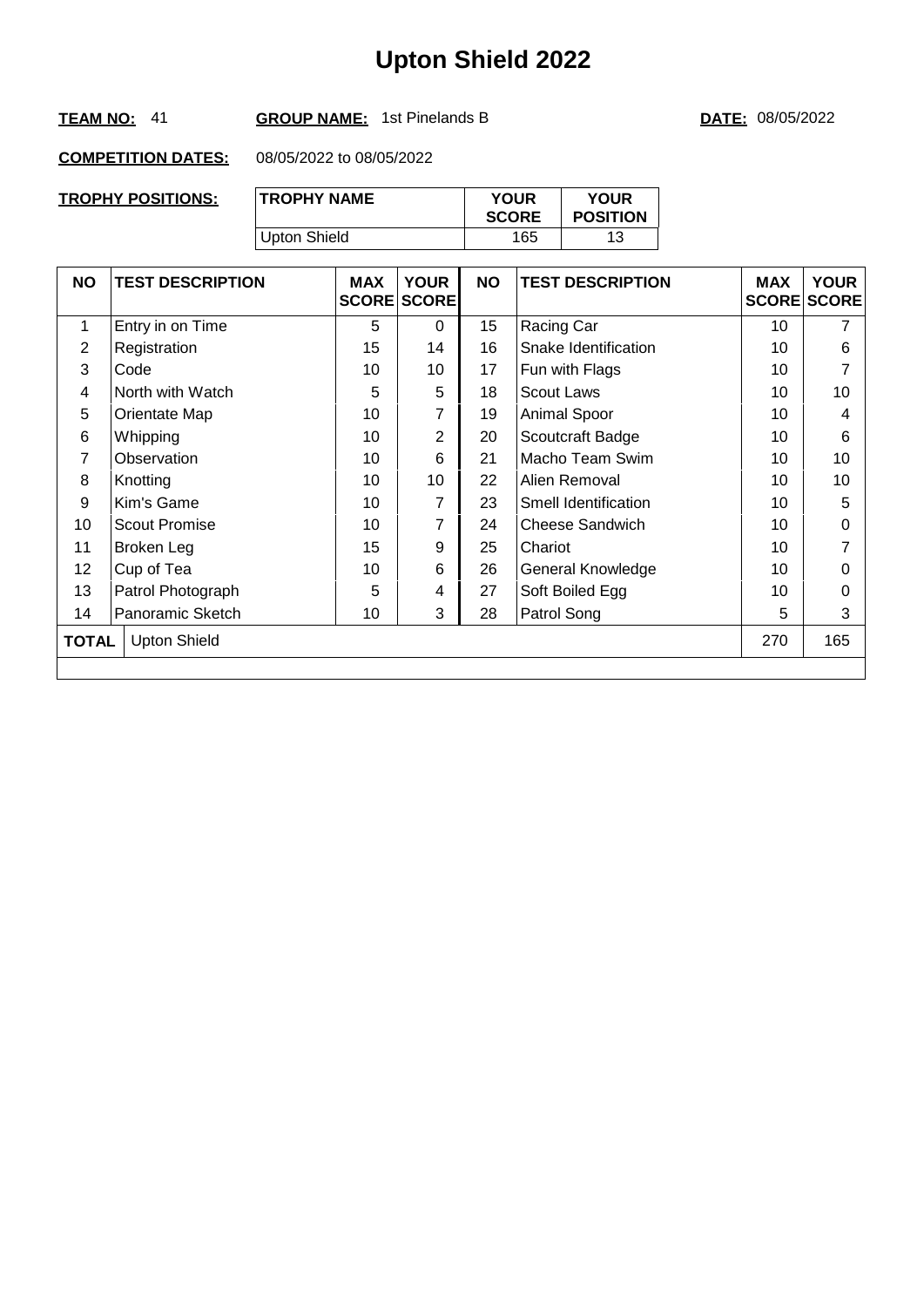#### **TEAM NO:** 42 **GROUP NAME:** 9th/16th Cape Town B **DATE:** 08/05/2022

| <b>TROPHY POSITIONS:</b> | <b>TROPHY NAME</b> | <b>YOUR</b><br><b>SCORE</b> | <b>YOUR</b><br><b>POSITION</b> |
|--------------------------|--------------------|-----------------------------|--------------------------------|
|                          | Upton Shield       | 110                         | 53                             |

| <b>NO</b> | <b>TEST DESCRIPTION</b> | <b>MAX</b> | <b>YOUR</b><br><b>SCORE SCORE</b> | <b>NO</b> | <b>TEST DESCRIPTION</b> | <b>MAX</b> | <b>YOUR</b><br><b>SCORE SCORE</b> |
|-----------|-------------------------|------------|-----------------------------------|-----------|-------------------------|------------|-----------------------------------|
| 1         | Entry in on Time        | 5          | 5                                 | 15        | Racing Car              | 10         | $\Omega$                          |
| 2         | Registration            | 15         | 14                                | 16        | Snake Identification    | 10         | 3                                 |
| 3         | Code                    | 10         | 10                                | 17        | Fun with Flags          | 10         | 4                                 |
| 4         | North with Watch        | 5          | 5                                 | 18        | <b>Scout Laws</b>       | 10         | 4                                 |
| 5         | Orientate Map           | 10         | 8                                 | 19        | Animal Spoor            | 10         | 2                                 |
| 6         | Whipping                | 10         | 0                                 | 20        | Scoutcraft Badge        | 10         | 6                                 |
| 7         | Observation             | 10         | 7                                 | 21        | Macho Team Swim         | 10         | 3                                 |
| 8         | Knotting                | 10         | 7                                 | 22        | Alien Removal           | 10         | 0                                 |
| 9         | Kim's Game              | 10         | 8                                 | 23        | Smell Identification    | 10         | 0                                 |
| 10        | <b>Scout Promise</b>    | 10         | 7                                 | 24        | Cheese Sandwich         | 10         | 0                                 |
| 11        | Broken Leg              | 15         | 6                                 | 25        | Chariot                 | 10         | $\Omega$                          |
| 12        | Cup of Tea              | 10         | 4                                 | 26        | General Knowledge       | 10         | 0                                 |
| 13        | Patrol Photograph       | 5          | 4                                 | 27        | Soft Boiled Egg         | 10         | 0                                 |
| 14        | Panoramic Sketch        | 10         | 3                                 | 28        | Patrol Song             | 5          | 0                                 |
| TOTAL     | <b>Upton Shield</b>     |            |                                   |           |                         | 270        | 110                               |
|           |                         |            |                                   |           |                         |            |                                   |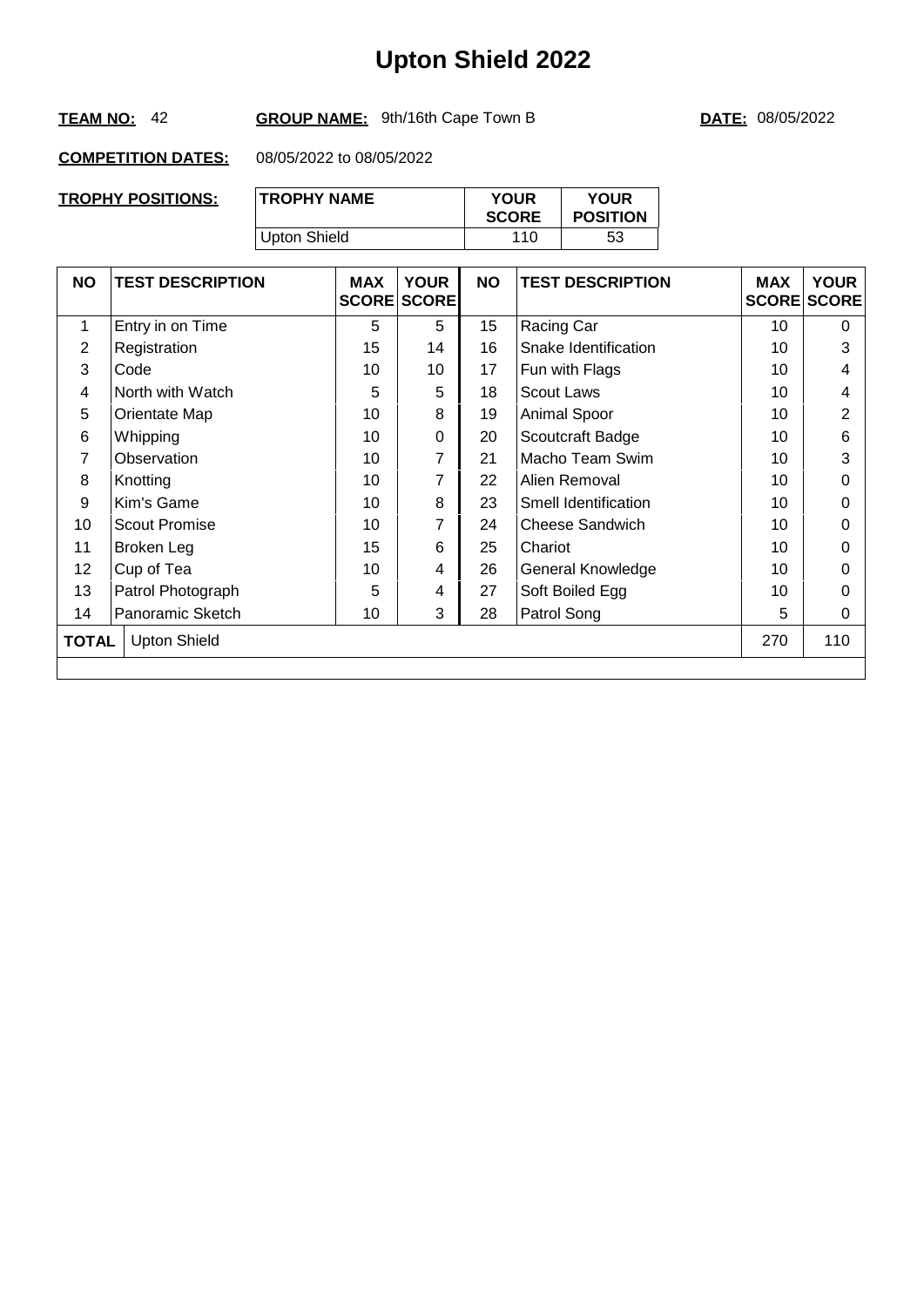#### **TEAM NO:** 43 **GROUP NAME:** 2nd Rondebosch B **DATE:** 08/05/2022

| <b>TROPHY POSITIONS:</b> | <b>TROPHY NAME</b> | <b>YOUR</b><br><b>SCORE</b> | <b>YOUR</b><br><b>POSITION</b> |
|--------------------------|--------------------|-----------------------------|--------------------------------|
|                          | Upton Shield       | 130                         | 36                             |

| <b>NO</b> | <b>TEST DESCRIPTION</b> | <b>MAX</b> | <b>YOUR</b><br><b>SCORE SCORE</b> | <b>NO</b> | <b>TEST DESCRIPTION</b> | <b>MAX</b><br><b>SCORE SCORE</b> | <b>YOUR</b> |
|-----------|-------------------------|------------|-----------------------------------|-----------|-------------------------|----------------------------------|-------------|
| 1         | Entry in on Time        | 5          | 5                                 | 15        | Racing Car              | 10                               | 6           |
| 2         | Registration            | 15         | 14                                | 16        | Snake Identification    | 10                               | 4           |
| 3         | Code                    | 10         | 8                                 | 17        | Fun with Flags          | 10                               | 3           |
| 4         | North with Watch        | 5          | $\Omega$                          | 18        | <b>Scout Laws</b>       | 10                               | 8           |
| 5         | Orientate Map           | 10         | 5                                 | 19        | Animal Spoor            | 10                               | 2           |
| 6         | Whipping                | 10         | $\Omega$                          | 20        | Scoutcraft Badge        | 10                               | 4           |
| 7         | Observation             | 10         | 6                                 | 21        | Macho Team Swim         | 10                               | 10          |
| 8         | Knotting                | 10         | 5                                 | 22        | Alien Removal           | 10                               | 10          |
| 9         | Kim's Game              | 10         | 6                                 | 23        | Smell Identification    | 10                               | 4           |
| 10        | <b>Scout Promise</b>    | 10         | 10                                | 24        | <b>Cheese Sandwich</b>  | 10                               | 0           |
| 11        | Broken Leg              | 15         | 8                                 | 25        | Chariot                 | 10                               | 0           |
| 12        | Cup of Tea              | 10         | 6                                 | 26        | General Knowledge       | 10                               | 0           |
| 13        | Patrol Photograph       | 5          | 4                                 | 27        | Soft Boiled Egg         | 10                               | 0           |
| 14        | Panoramic Sketch        | 10         | $\overline{2}$                    | 28        | Patrol Song             | 5                                | 0           |
| TOTAL     | <b>Upton Shield</b>     |            |                                   |           |                         | 270                              | 130         |
|           |                         |            |                                   |           |                         |                                  |             |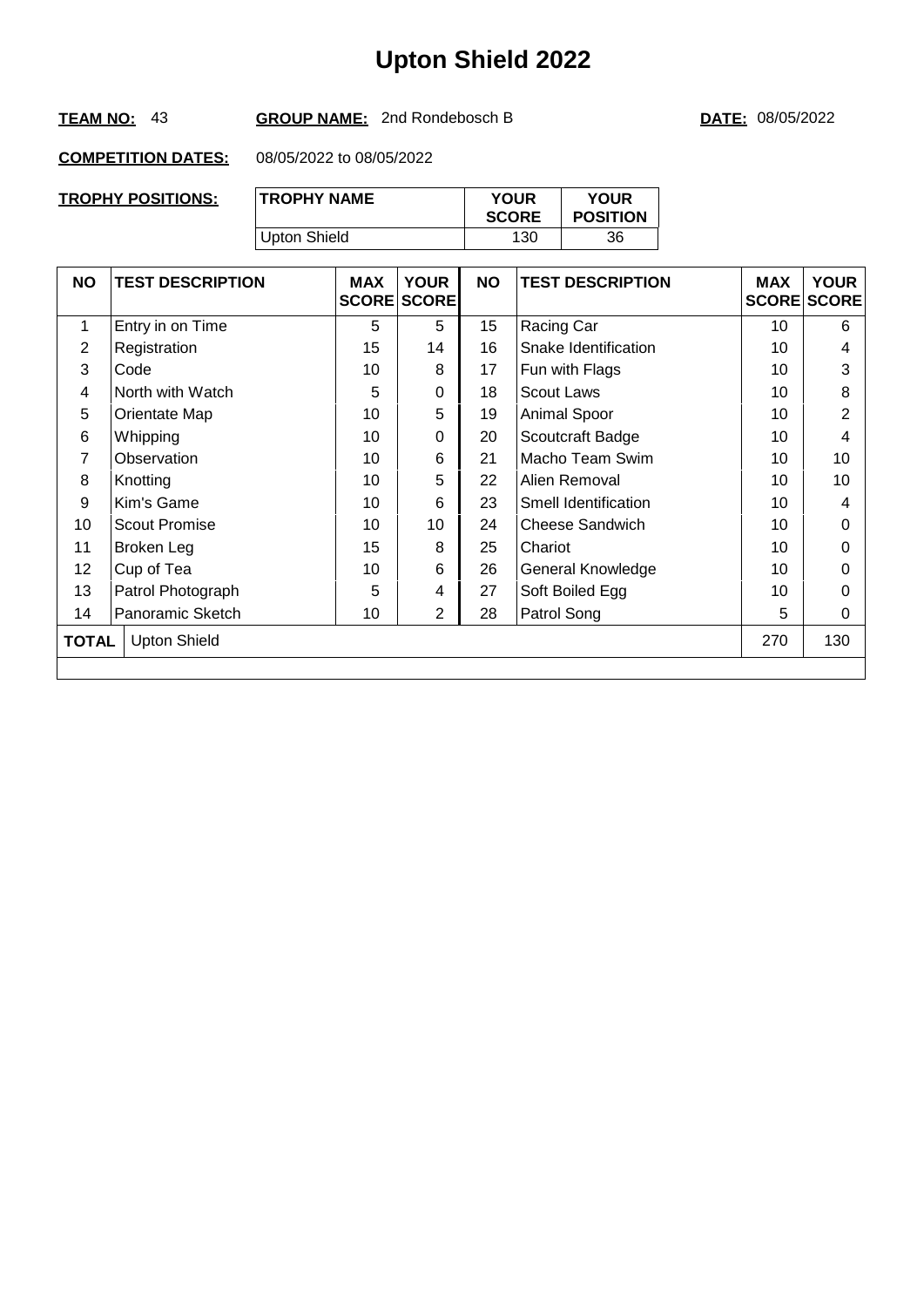#### **TEAM NO:** 44 **GROUP NAME:** 2nd Rondebosch C **DATE:** 08/05/2022

| TROPHY POSITIONS: | <b>TROPHY NAME</b> | <b>YOUR</b><br><b>SCORE</b> | <b>YOUR</b><br><b>POSITION</b> |
|-------------------|--------------------|-----------------------------|--------------------------------|
|                   | Upton Shield       | 112                         | 50                             |

| <b>NO</b> | <b>TEST DESCRIPTION</b> | <b>MAX</b> | <b>YOUR</b><br><b>SCORE SCORE</b> | <b>NO</b> | <b>TEST DESCRIPTION</b> | <b>MAX</b><br><b>SCORE SCORE</b> | <b>YOUR</b>    |
|-----------|-------------------------|------------|-----------------------------------|-----------|-------------------------|----------------------------------|----------------|
| 1         | Entry in on Time        | 5          | 5                                 | 15        | Racing Car              | 10                               | 6              |
| 2         | Registration            | 15         | 14                                | 16        | Snake Identification    | 10                               | 6              |
| 3         | Code                    | 10         | 8                                 | 17        | Fun with Flags          | 10                               | 4              |
| 4         | North with Watch        | 5          | 4                                 | 18        | <b>Scout Laws</b>       | 10                               | 3              |
| 5         | Orientate Map           | 10         | 10                                | 19        | Animal Spoor            | 10                               | $\overline{2}$ |
| 6         | Whipping                | 10         | $\Omega$                          | 20        | Scoutcraft Badge        | 10                               | 5              |
| 7         | Observation             | 10         | 6                                 | 21        | Macho Team Swim         | 10                               | 0              |
| 8         | Knotting                | 10         | $\Omega$                          | 22        | Alien Removal           | 10                               |                |
| 9         | Kim's Game              | 10         | 5                                 | 23        | Smell Identification    | 10                               | 0              |
| 10        | <b>Scout Promise</b>    | 10         | 10                                | 24        | <b>Cheese Sandwich</b>  | 10                               | 0              |
| 11        | Broken Leg              | 15         | 9                                 | 25        | Chariot                 | 10                               | 0              |
| 12        | Cup of Tea              | 10         | 8                                 | 26        | General Knowledge       | 10                               | 0              |
| 13        | Patrol Photograph       | 5          | 4                                 | 27        | Soft Boiled Egg         | 10                               | 0              |
| 14        | Panoramic Sketch        | 10         | $\overline{2}$                    | 28        | Patrol Song             | 5                                | $\Omega$       |
| TOTAL     | <b>Upton Shield</b>     |            |                                   |           |                         | 270                              | 112            |
|           |                         |            |                                   |           |                         |                                  |                |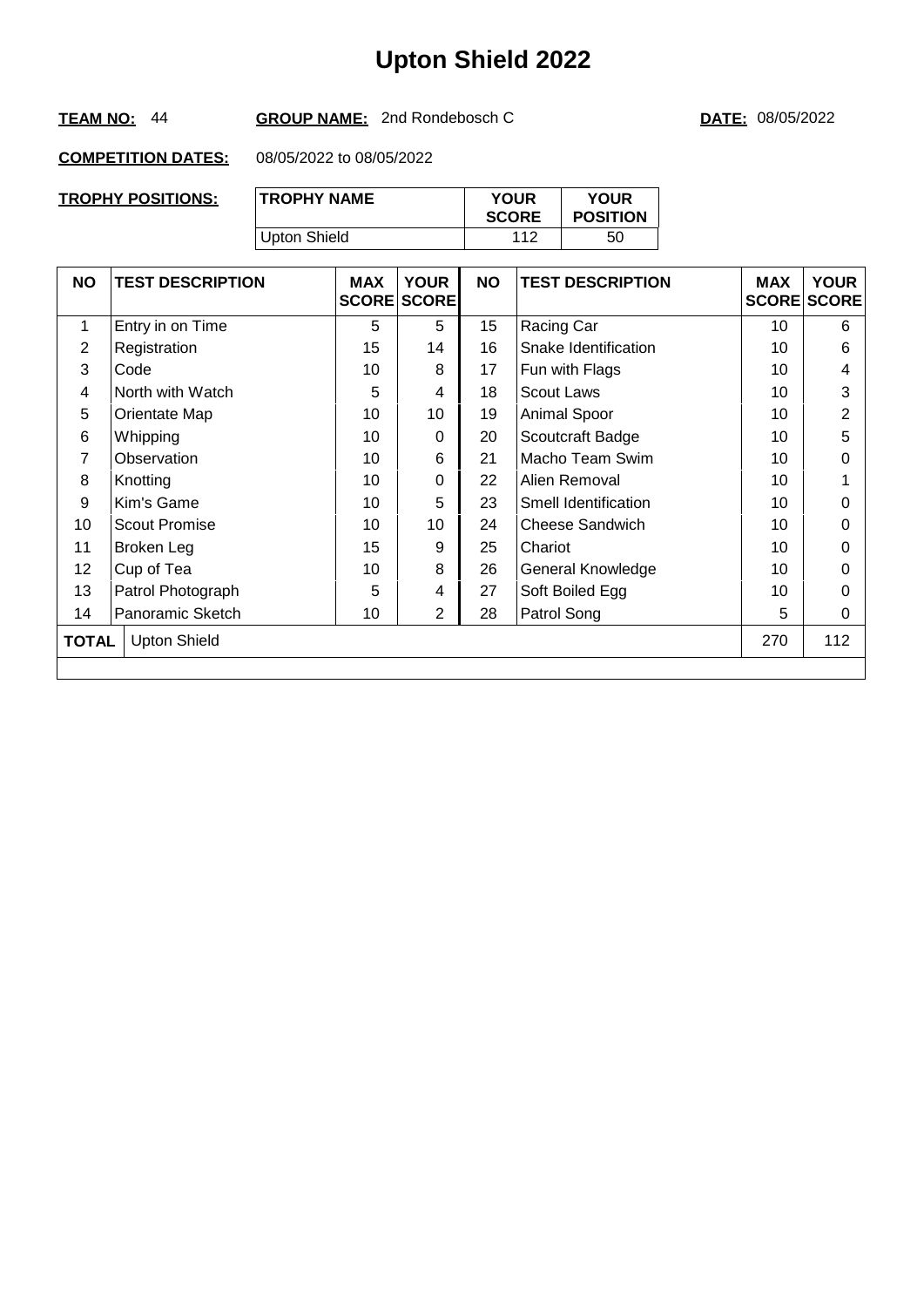#### **TEAM NO:** 45 **GROUP NAME:** 1st Belvedere A **DATE:** 08/05/2022

| TROPHY POSITIONS: | <b>TROPHY NAME</b> | <b>YOUR</b><br><b>SCORE</b> | <b>YOUR</b><br><b>POSITION</b> |
|-------------------|--------------------|-----------------------------|--------------------------------|
|                   | Upton Shield       | 109                         | 54                             |

| <b>NO</b>       | <b>TEST DESCRIPTION</b> | <b>MAX</b> | <b>YOUR</b><br><b>SCORE SCORE</b> | <b>NO</b> | <b>TEST DESCRIPTION</b> | <b>MAX</b> | <b>YOUR</b><br><b>SCORE SCORE</b> |
|-----------------|-------------------------|------------|-----------------------------------|-----------|-------------------------|------------|-----------------------------------|
| 1               | Entry in on Time        | 5          | 5                                 | 15        | Racing Car              | 10         | 2                                 |
| 2               | Registration            | 15         | 15                                | 16        | Snake Identification    | 10         | $\overline{2}$                    |
| 3               | Code                    | 10         | 9                                 | 17        | Fun with Flags          | 10         | 3                                 |
| 4               | North with Watch        | 5          |                                   | 18        | <b>Scout Laws</b>       | 10         | 8                                 |
| 5               | Orientate Map           | 10         |                                   | 19        | Animal Spoor            | 10         | $\overline{2}$                    |
| 6               | Whipping                | 10         | $\Omega$                          | 20        | Scoutcraft Badge        | 10         | 5                                 |
| 7               | Observation             | 10         | 7                                 | 21        | Macho Team Swim         | 10         | 0                                 |
| 8               | Knotting                | 10         | 4                                 | 22        | Alien Removal           | 10         | 10                                |
| 9               | Kim's Game              | 10         | 8                                 | 23        | Smell Identification    | 10         | 4                                 |
| 10              | <b>Scout Promise</b>    | 10         | 3                                 | 24        | <b>Cheese Sandwich</b>  | 10         | $\Omega$                          |
| 11              | Broken Leg              | 15         | 0                                 | 25        | Chariot                 | 10         | 0                                 |
| 12 <sub>2</sub> | Cup of Tea              | 10         | 7                                 | 26        | General Knowledge       | 10         | 0                                 |
| 13              | Patrol Photograph       | 5          | 4                                 | 27        | Soft Boiled Egg         | 10         | 0                                 |
| 14              | Panoramic Sketch        | 10         | 0                                 | 28        | Patrol Song             | 5          | 3                                 |
| <b>TOTAL</b>    | <b>Upton Shield</b>     |            |                                   |           |                         | 270        | 109                               |
|                 |                         |            |                                   |           |                         |            |                                   |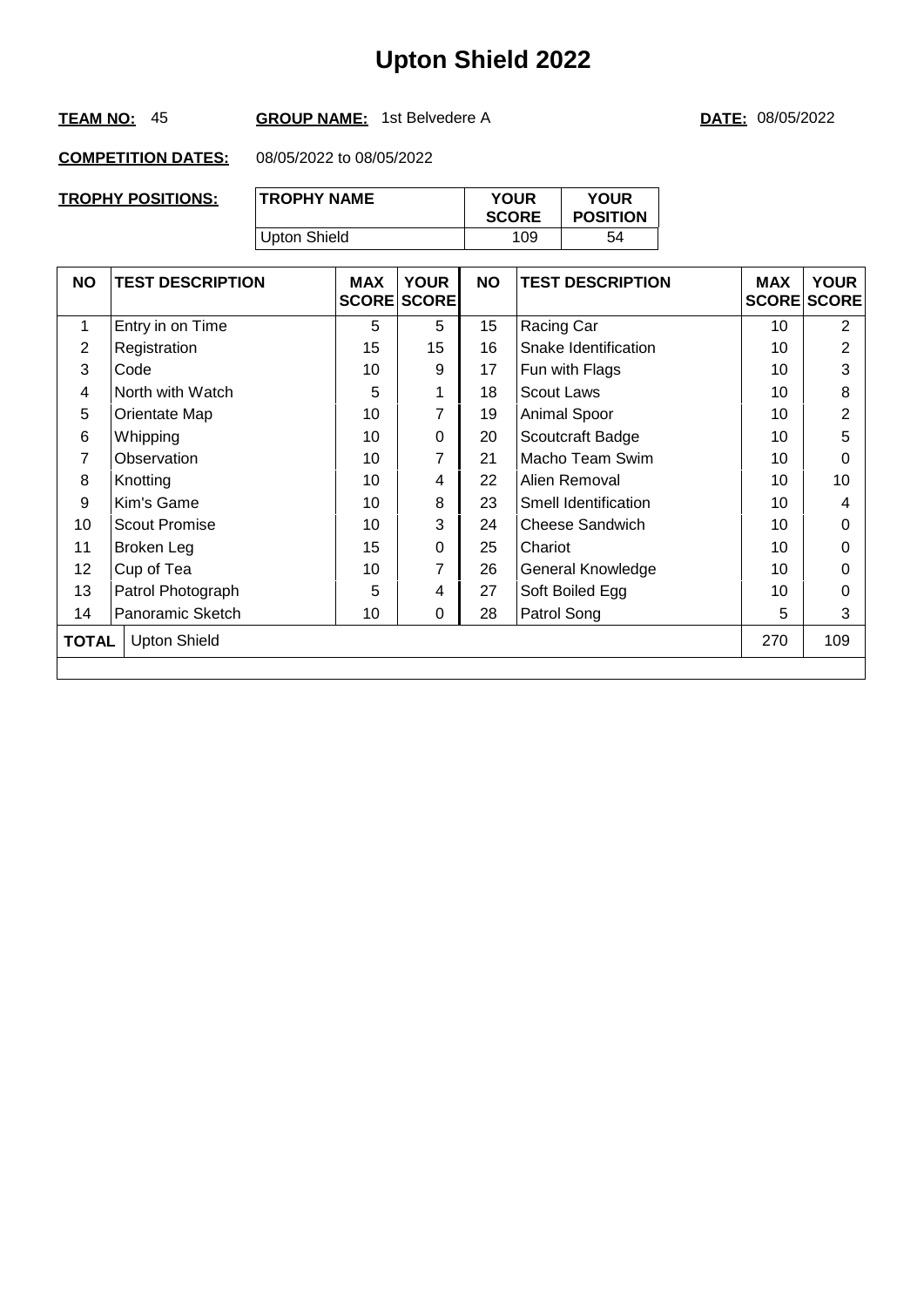#### **TEAM NO:** 46 **GROUP NAME:** 1st Belvedere B **DATE:** 08/05/2022

| <b>TROPHY POSITIONS:</b> | <b>TROPHY NAME</b> | <b>YOUR</b><br><b>SCORE</b> | <b>YOUR</b><br><b>POSITION</b> |
|--------------------------|--------------------|-----------------------------|--------------------------------|
|                          | Upton Shield       | 138                         | 30                             |

| <b>NO</b>                           | <b>TEST DESCRIPTION</b> | <b>MAX</b> | <b>YOUR</b><br><b>SCORE SCORE</b> | <b>NO</b> | <b>TEST DESCRIPTION</b> | <b>MAX</b> | <b>YOUR</b><br><b>SCORE SCORE</b> |
|-------------------------------------|-------------------------|------------|-----------------------------------|-----------|-------------------------|------------|-----------------------------------|
| 1                                   | Entry in on Time        | 5          | 5                                 | 15        | Racing Car              | 10         | 4                                 |
| $\overline{2}$                      | Registration            | 15         | 14                                | 16        | Snake Identification    | 10         | $\overline{2}$                    |
| 3                                   | Code                    | 10         | 8                                 | 17        | Fun with Flags          | 10         | 8                                 |
| 4                                   | North with Watch        | 5          | 3                                 | 18        | <b>Scout Laws</b>       | 10         | 7                                 |
| 5                                   | Orientate Map           | 10         | 5                                 | 19        | Animal Spoor            | 10         | $\overline{2}$                    |
| 6                                   | Whipping                | 10         |                                   | 20        | Scoutcraft Badge        | 10         | 6                                 |
| 7                                   | Observation             | 10         | 7                                 | 21        | Macho Team Swim         | 10         | 10                                |
| 8                                   | Knotting                | 10         | 7                                 | 22        | Alien Removal           | 10         | 10                                |
| 9                                   | Kim's Game              | 10         | 8                                 | 23        | Smell Identification    | 10         | 4                                 |
| 10                                  | <b>Scout Promise</b>    | 10         | 8                                 | 24        | <b>Cheese Sandwich</b>  | 10         | $\Omega$                          |
| 11                                  | Broken Leg              | 15         | 6                                 | 25        | Chariot                 | 10         | 0                                 |
| 12                                  | Cup of Tea              | 10         | 4                                 | 26        | General Knowledge       | 10         | 0                                 |
| 13                                  | Patrol Photograph       | 5          | 4                                 | 27        | Soft Boiled Egg         | 10         | 0                                 |
| 14                                  | Panoramic Sketch        | 10         | 2                                 | 28        | Patrol Song             | 5          | 3                                 |
| <b>Upton Shield</b><br><b>TOTAL</b> |                         |            |                                   |           |                         | 270        | 138                               |
|                                     |                         |            |                                   |           |                         |            |                                   |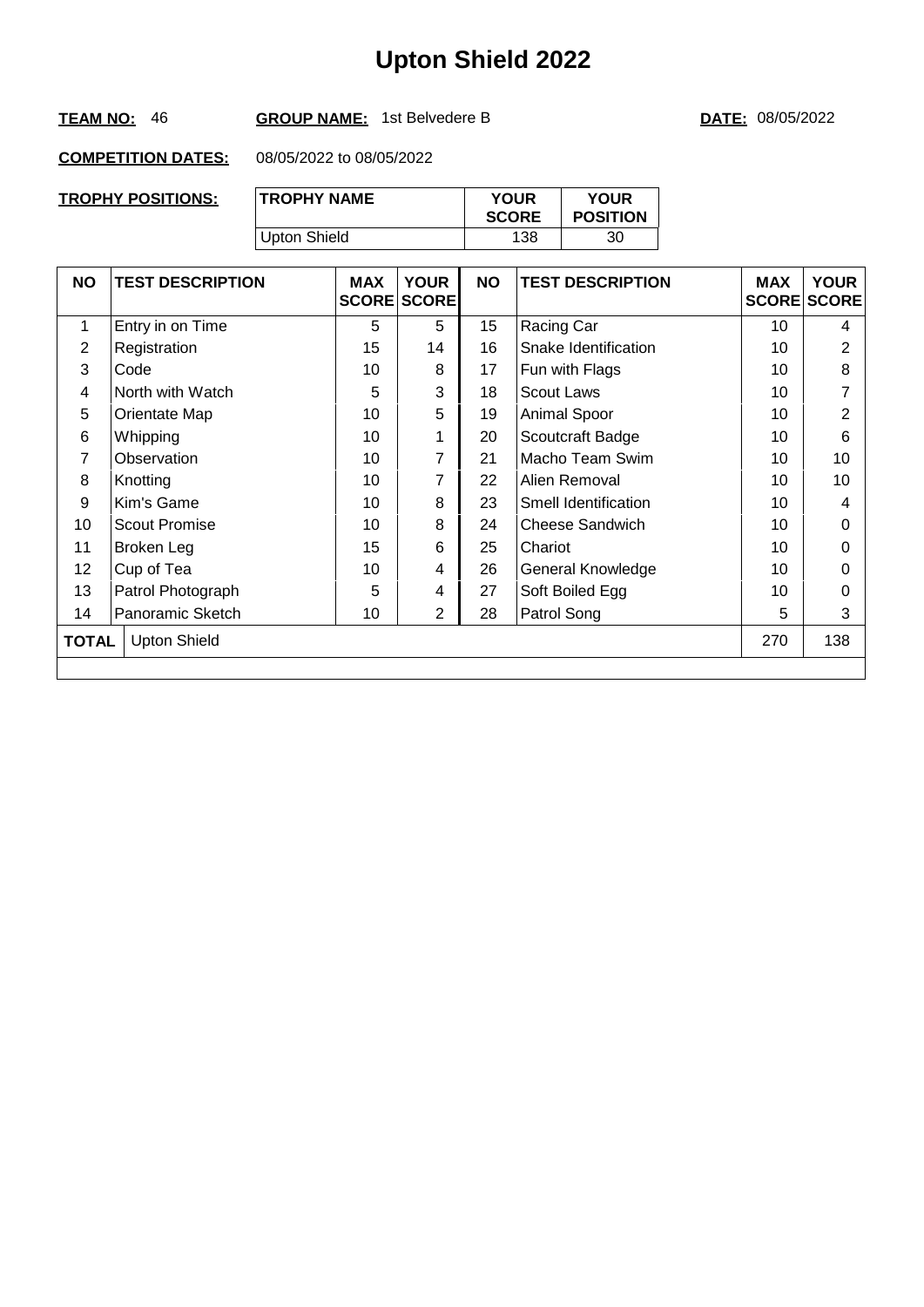#### **TEAM NO:** 47 **GROUP NAME:** 1st Belvedere C **DATE:** 08/05/2022

| TROPHY POSITIONS: | <b>TROPHY NAME</b> | <b>YOUR</b><br><b>SCORE</b> | <b>YOUR</b><br><b>POSITION</b> |
|-------------------|--------------------|-----------------------------|--------------------------------|
|                   | Upton Shield       | 157                         |                                |

| <b>NO</b>       | <b>TEST DESCRIPTION</b> | <b>MAX</b> | <b>YOUR</b><br><b>SCORE SCORE</b> | <b>NO</b> | <b>TEST DESCRIPTION</b> | <b>MAX</b> | <b>YOUR</b><br><b>SCORE SCORE</b> |
|-----------------|-------------------------|------------|-----------------------------------|-----------|-------------------------|------------|-----------------------------------|
| 1               | Entry in on Time        | 5          | 5                                 | 15        | Racing Car              | 10         | $\Omega$                          |
| 2               | Registration            | 15         | 14                                | 16        | Snake Identification    | 10         | 2                                 |
| 3               | Code                    | 10         | 9                                 | 17        | Fun with Flags          | 10         | 10                                |
| 4               | North with Watch        | 5          | $\Omega$                          | 18        | <b>Scout Laws</b>       | 10         |                                   |
| 5               | Orientate Map           | 10         | 10                                | 19        | Animal Spoor            | 10         | $\overline{2}$                    |
| 6               | Whipping                | 10         | 4                                 | 20        | Scoutcraft Badge        | 10         | 6                                 |
| 7               | Observation             | 10         | 7                                 | 21        | Macho Team Swim         | 10         | 10                                |
| 8               | Knotting                | 10         | 7                                 | 22        | Alien Removal           | 10         | 10                                |
| 9               | Kim's Game              | 10         | 9                                 | 23        | Smell Identification    | 10         | 8                                 |
| 10              | Scout Promise           | 10         | 10                                | 24        | <b>Cheese Sandwich</b>  | 10         | $\Omega$                          |
| 11              | Broken Leg              | 15         | 8                                 | 25        | Chariot                 | 10         | 0                                 |
| 12 <sub>2</sub> | Cup of Tea              | 10         | 6                                 | 26        | General Knowledge       | 10         | 0                                 |
| 13              | Patrol Photograph       | 5          | 4                                 | 27        | Soft Boiled Egg         | 10         | 0                                 |
| 14              | Panoramic Sketch        | 10         | 4                                 | 28        | Patrol Song             | 5          | 5                                 |
| <b>TOTAL</b>    | <b>Upton Shield</b>     |            |                                   |           |                         | 270        | 157                               |
|                 |                         |            |                                   |           |                         |            |                                   |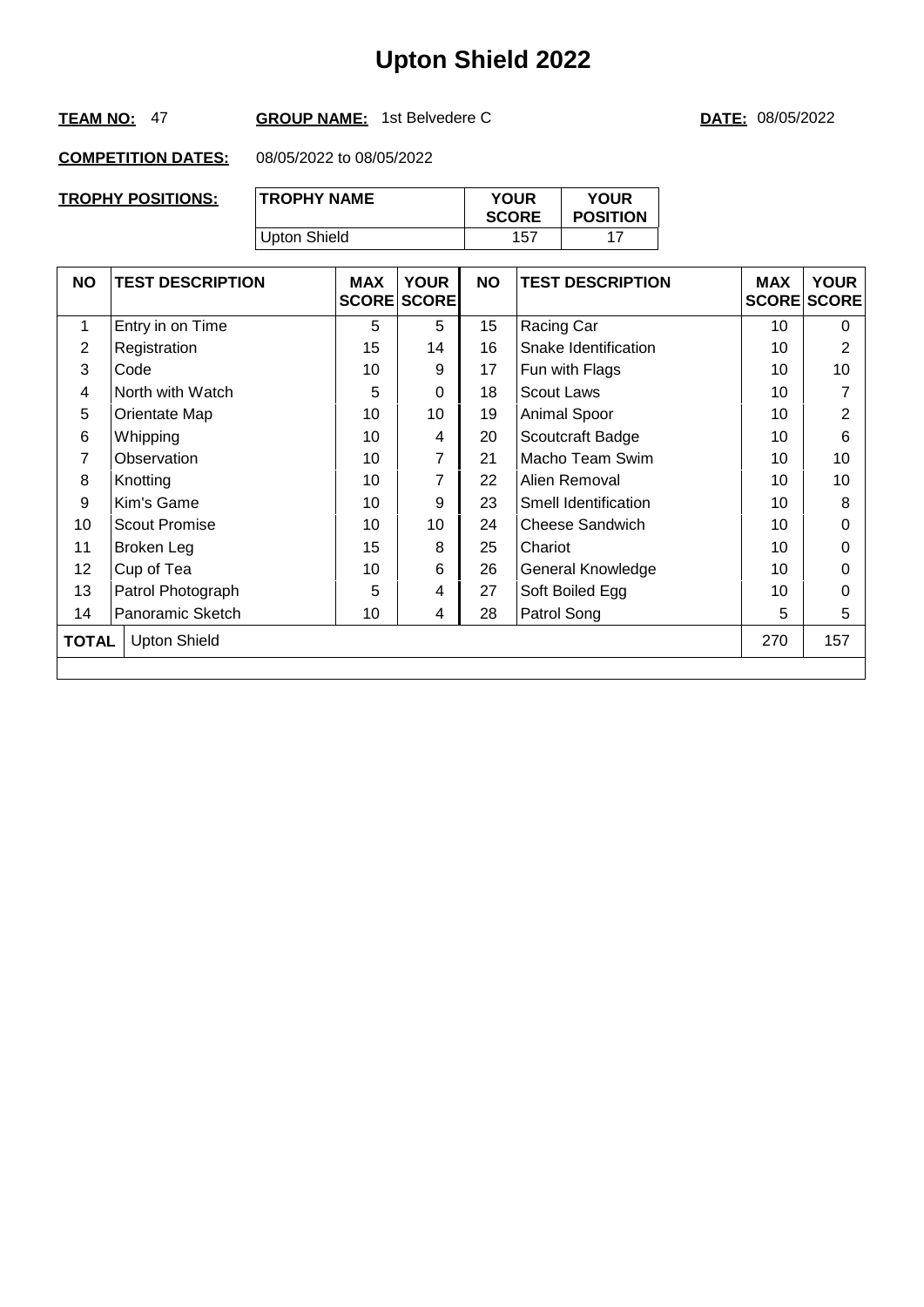#### **TEAM NO:** 48 **GROUP NAME:** 1st Belvedere D **DATE:** 08/05/2022

| TROPHY POSITIONS: | <b>TROPHY NAME</b> | <b>YOUR</b><br><b>SCORE</b> | <b>YOUR</b><br><b>POSITION</b> |
|-------------------|--------------------|-----------------------------|--------------------------------|
|                   | Upton Shield       | 133                         | 34                             |

| <b>NO</b> | <b>TEST DESCRIPTION</b> | <b>MAX</b> | <b>YOUR</b><br><b>SCORE SCORE</b> | <b>NO</b> | <b>TEST DESCRIPTION</b> | <b>MAX</b><br><b>SCORE SCORE</b> | <b>YOUR</b> |
|-----------|-------------------------|------------|-----------------------------------|-----------|-------------------------|----------------------------------|-------------|
| 1         | Entry in on Time        | 5          | 5                                 | 15        | Racing Car              | 10                               | $\Omega$    |
| 2         | Registration            | 15         | 15                                | 16        | Snake Identification    | 10                               | 2           |
| 3         | Code                    | 10         | 8                                 | 17        | Fun with Flags          | 10                               | 8           |
| 4         | North with Watch        | 5          |                                   | 18        | <b>Scout Laws</b>       | 10                               | 7           |
| 5         | Orientate Map           | 10         | 6                                 | 19        | Animal Spoor            | 10                               | 0           |
| 6         | Whipping                | 10         |                                   | 20        | Scoutcraft Badge        | 10                               | 7           |
| 7         | Observation             | 10         | 6                                 | 21        | Macho Team Swim         | 10                               | 10          |
| 8         | Knotting                | 10         | 10                                | 22        | Alien Removal           | 10                               | 10          |
| 9         | Kim's Game              | 10         | 7                                 | 23        | Smell Identification    | 10                               | 6           |
| 10        | <b>Scout Promise</b>    | 10         |                                   | 24        | <b>Cheese Sandwich</b>  | 10                               | 0           |
| 11        | Broken Leg              | 15         | 9                                 | 25        | Chariot                 | 10                               | 0           |
| 12        | Cup of Tea              | 10         | 7                                 | 26        | General Knowledge       | 10                               | 0           |
| 13        | Patrol Photograph       | 5          | 4                                 | 27        | Soft Boiled Egg         | 10                               | 0           |
| 14        | Panoramic Sketch        | 10         |                                   | 28        | Patrol Song             | 5                                | 2           |
| TOTAL     | <b>Upton Shield</b>     |            |                                   |           |                         | 270                              | 133         |
|           |                         |            |                                   |           |                         |                                  |             |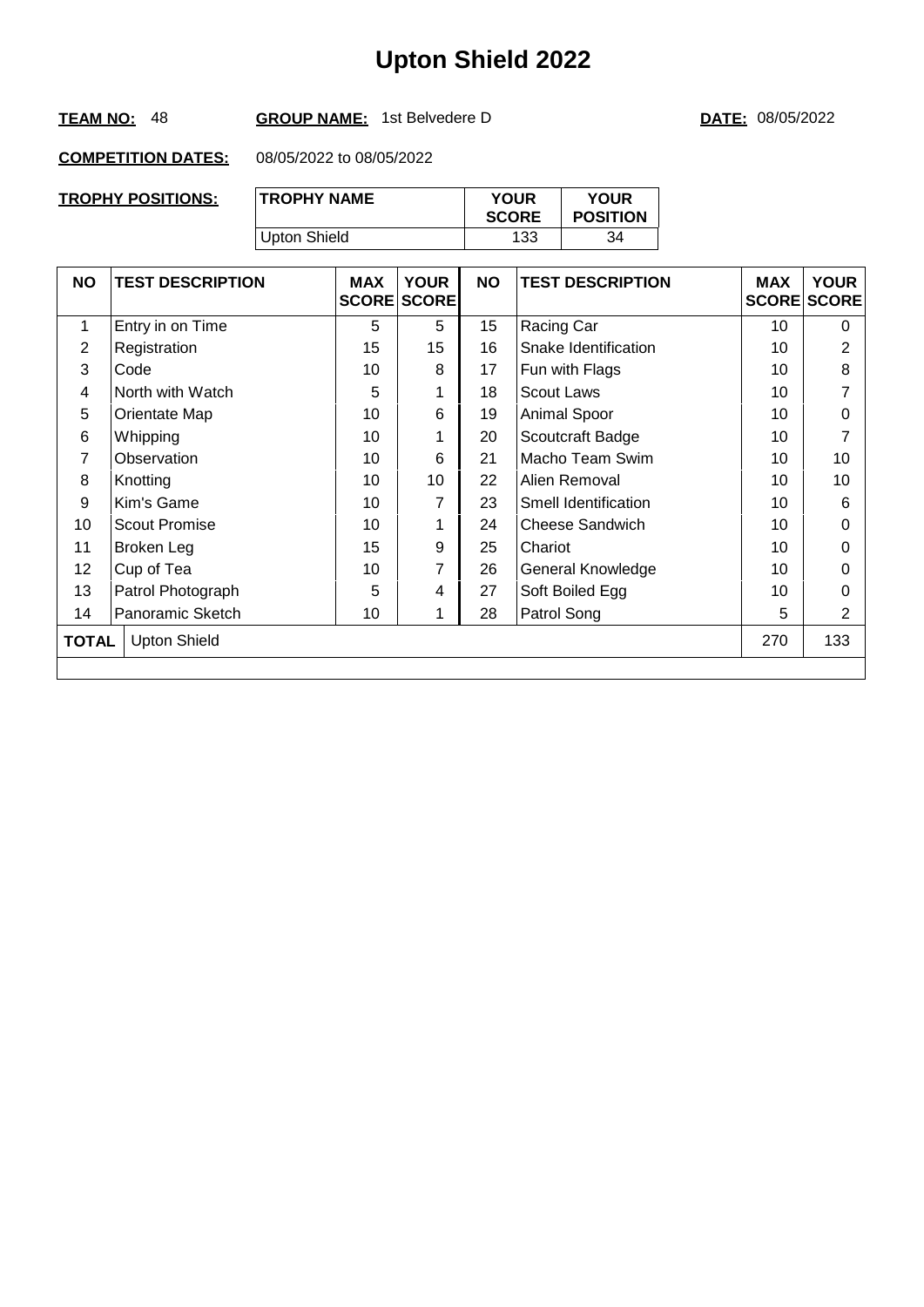#### **TEAM NO:** 49 **GROUP NAME:** 1st Belvedere E **DATE:** 08/05/2022

| <b>TROPHY POSITIONS:</b> | <b>TROPHY NAME</b> | <b>YOUR</b><br><b>SCORE</b> | <b>YOUR</b><br><b>POSITION</b> |
|--------------------------|--------------------|-----------------------------|--------------------------------|
|                          | Upton Shield       | 135                         | 33                             |

| <b>NO</b>                                  | <b>TEST DESCRIPTION</b> | <b>MAX</b> | <b>YOUR</b><br><b>SCORE SCORE</b> | <b>NO</b> | <b>TEST DESCRIPTION</b> | <b>MAX</b> | <b>YOUR</b><br><b>SCORE SCORE</b> |
|--------------------------------------------|-------------------------|------------|-----------------------------------|-----------|-------------------------|------------|-----------------------------------|
| 1                                          | Entry in on Time        | 5          | 5                                 | 15        | Racing Car              | 10         | 5                                 |
| 2                                          | Registration            | 15         | 15                                | 16        | Snake Identification    | 10         | 3                                 |
| 3                                          | Code                    | 10         | 10 <sup>°</sup>                   | 17        | Fun with Flags          | 10         | 3                                 |
| 4                                          | North with Watch        | 5          |                                   | 18        | <b>Scout Laws</b>       | 10         | 8                                 |
| 5                                          | Orientate Map           | 10         |                                   | 19        | Animal Spoor            | 10         | 0                                 |
| 6                                          | Whipping                | 10         | 0                                 | 20        | Scoutcraft Badge        | 10         |                                   |
| 7                                          | Observation             | 10         | 9                                 | 21        | Macho Team Swim         | 10         | 0                                 |
| 8                                          | Knotting                | 10         | 10                                | 22        | Alien Removal           | 10         | 10                                |
| 9                                          | Kim's Game              | 10         | 8                                 | 23        | Smell Identification    | 10         | 8                                 |
| 10                                         | Scout Promise           | 10         | 8                                 | 24        | Cheese Sandwich         | 10         | $\Omega$                          |
| 11                                         | Broken Leg              | 15         | 4                                 | 25        | Chariot                 | 10         | 0                                 |
| 12                                         | Cup of Tea              | 10         | 6                                 | 26        | General Knowledge       | 10         | 0                                 |
| 13                                         | Patrol Photograph       | 5          | 4                                 | 27        | Soft Boiled Egg         | 10         | 0                                 |
| 14                                         | Panoramic Sketch        | 10         | 4                                 | 28        | Patrol Song             | 5          | 0                                 |
| 270<br><b>Upton Shield</b><br><b>TOTAL</b> |                         |            |                                   |           |                         | 135        |                                   |
|                                            |                         |            |                                   |           |                         |            |                                   |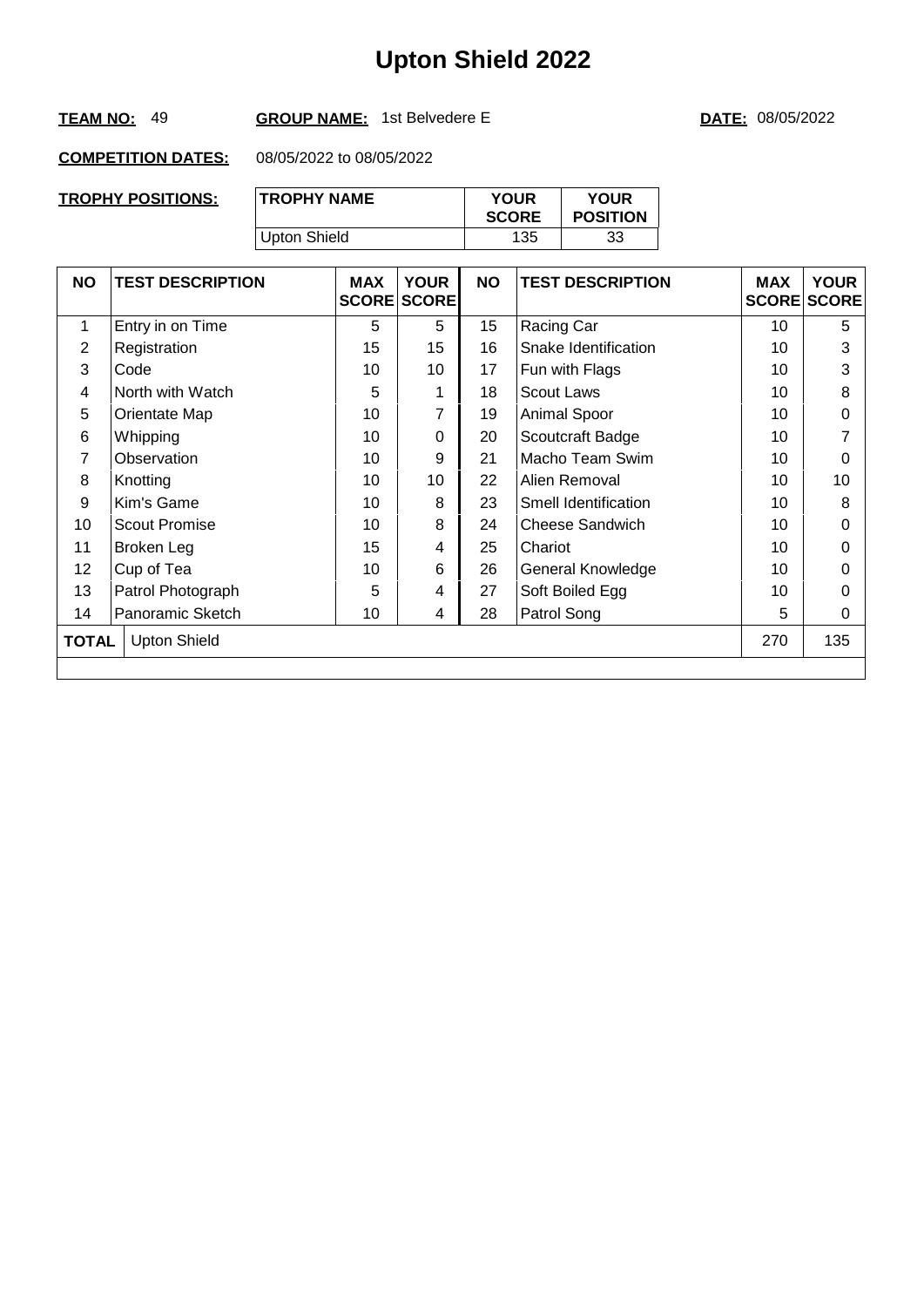#### **TEAM NO:** 50 **GROUP NAME:** 1st Ottery B **DATE:** 09/05/2022

| TROPHY POSITIONS: | <b>TROPHY NAME</b> | <b>YOUR</b><br><b>SCORE</b> | <b>YOUR</b><br><b>POSITION</b> |
|-------------------|--------------------|-----------------------------|--------------------------------|
|                   | Upton Shield       | 113                         | 48                             |

| <b>NO</b>       | <b>TEST DESCRIPTION</b> | <b>MAX</b> | <b>YOUR</b><br><b>SCORE SCORE</b> | <b>NO</b> | <b>TEST DESCRIPTION</b> | <b>MAX</b> | <b>YOUR</b><br><b>SCORE SCORE</b> |
|-----------------|-------------------------|------------|-----------------------------------|-----------|-------------------------|------------|-----------------------------------|
| 1               | Entry in on Time        | 5          | 5                                 | 15        | Racing Car              | 10         | 6                                 |
| 2               | Registration            | 15         | 15                                | 16        | Snake Identification    | 10         | 3                                 |
| 3               | Code                    | 10         | 8                                 | 17        | Fun with Flags          | 10         | 8                                 |
| 4               | North with Watch        | 5          | 0                                 | 18        | <b>Scout Laws</b>       | 10         | 7                                 |
| 5               | Orientate Map           | 10         | 5                                 | 19        | Animal Spoor            | 10         | $\overline{2}$                    |
| 6               | Whipping                | 10         | 0                                 | 20        | Scoutcraft Badge        | 10         | 4                                 |
| 7               | Observation             | 10         | 5                                 | 21        | Macho Team Swim         | 10         | 10                                |
| 8               | Knotting                | 10         | 0                                 | 22        | Alien Removal           | 10         |                                   |
| 9               | Kim's Game              | 10         | 9                                 | 23        | Smell Identification    | 10         | 6                                 |
| 10              | Scout Promise           | 10         | $\overline{2}$                    | 24        | <b>Cheese Sandwich</b>  | 10         | 0                                 |
| 11              | Broken Leg              | 15         | 5                                 | 25        | Chariot                 | 10         | 0                                 |
| 12 <sub>2</sub> | Cup of Tea              | 10         | 7                                 | 26        | General Knowledge       | 10         | 0                                 |
| 13              | Patrol Photograph       | 5          | 4                                 | 27        | Soft Boiled Egg         | 10         | 0                                 |
| 14              | Panoramic Sketch        | 10         | 0                                 | 28        | Patrol Song             | 5          |                                   |
| <b>TOTAL</b>    | <b>Upton Shield</b>     |            |                                   |           |                         | 270        | 113                               |
|                 |                         |            |                                   |           |                         |            |                                   |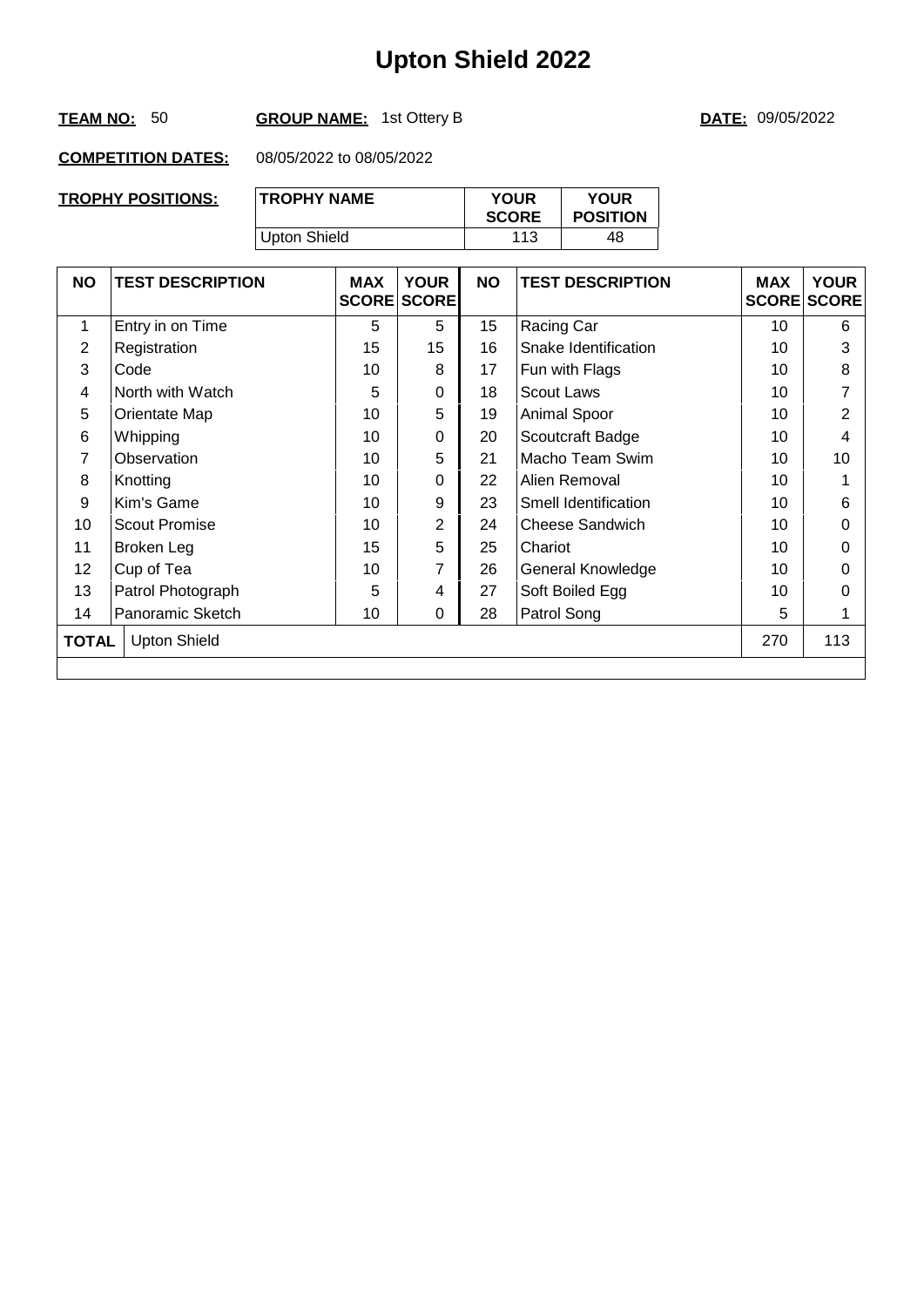#### **TEAM NO:** 51 **GROUP NAME:** 1st Retreat A **DATE:** 09/05/2022

| TROPHY POSITIONS: | <b>TROPHY NAME</b> | <b>YOUR</b><br><b>SCORE</b> | <b>YOUR</b><br><b>POSITION</b> |
|-------------------|--------------------|-----------------------------|--------------------------------|
|                   | Upton Shield       | 115                         | 46                             |

| <b>NO</b> | <b>TEST DESCRIPTION</b> | <b>MAX</b> | <b>YOUR</b><br><b>SCORE SCORE</b> | <b>NO</b> | <b>TEST DESCRIPTION</b> | <b>MAX</b> | <b>YOUR</b><br><b>SCORE SCORE</b> |
|-----------|-------------------------|------------|-----------------------------------|-----------|-------------------------|------------|-----------------------------------|
| 1         | Entry in on Time        | 5          | 5                                 | 15        | Racing Car              | 10         | 5                                 |
| 2         | Registration            | 15         | 12                                | 16        | Snake Identification    | 10         | $\overline{2}$                    |
| 3         | Code                    | 10         | 10                                | 17        | Fun with Flags          | 10         | $\overline{2}$                    |
| 4         | North with Watch        | 5          | $\Omega$                          | 18        | <b>Scout Laws</b>       | 10         | 5                                 |
| 5         | Orientate Map           | 10         | 10                                | 19        | Animal Spoor            | 10         | 2                                 |
| 6         | Whipping                | 10         | $\Omega$                          | 20        | Scoutcraft Badge        | 10         | $\overline{2}$                    |
| 7         | Observation             | 10         | 3                                 | 21        | Macho Team Swim         | 10         | 10                                |
| 8         | Knotting                | 10         | 0                                 | 22        | Alien Removal           | 10         | 10                                |
| 9         | Kim's Game              | 10         | 6                                 | 23        | Smell Identification    | 10         | 4                                 |
| 10        | <b>Scout Promise</b>    | 10         | 7                                 | 24        | Cheese Sandwich         | 10         | $\Omega$                          |
| 11        | Broken Leg              | 15         | 7                                 | 25        | Chariot                 | 10         | 0                                 |
| 12        | Cup of Tea              | 10         | 6                                 | 26        | General Knowledge       | 10         | 0                                 |
| 13        | Patrol Photograph       | 5          | 4                                 | 27        | Soft Boiled Egg         | 10         | 0                                 |
| 14        | Panoramic Sketch        | 10         | 3                                 | 28        | Patrol Song             | 5          | 0                                 |
| TOTAL     | <b>Upton Shield</b>     |            |                                   |           |                         | 270        | 115                               |
|           |                         |            |                                   |           |                         |            |                                   |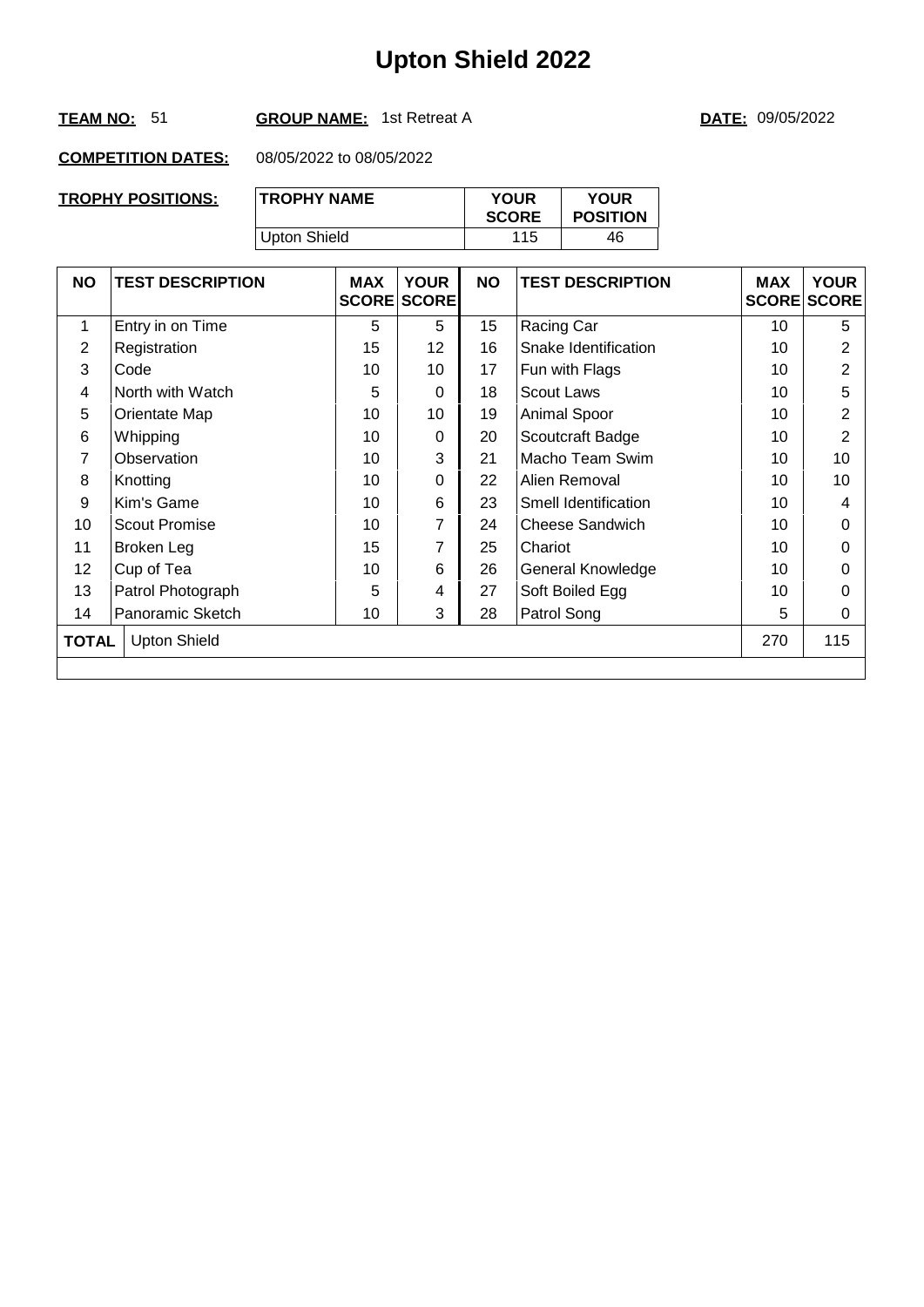#### **TEAM NO:** 52 **GROUP NAME:** 1st Retreat B **DATE:** 09/05/2022

| TROPHY POSITIONS: | <b>TROPHY NAME</b> | <b>YOUR</b><br><b>SCORE</b> | <b>YOUR</b><br><b>POSITION</b> |
|-------------------|--------------------|-----------------------------|--------------------------------|
|                   | Upton Shield       | 108                         | 55                             |

| <b>NO</b> | <b>TEST DESCRIPTION</b> | <b>MAX</b> | <b>YOUR</b><br><b>SCORE SCORE</b> | <b>NO</b> | <b>TEST DESCRIPTION</b> | <b>MAX</b><br><b>SCORE SCORE</b> | <b>YOUR</b> |
|-----------|-------------------------|------------|-----------------------------------|-----------|-------------------------|----------------------------------|-------------|
| 1         | Entry in on Time        | 5          | 5                                 | 15        | Racing Car              | 10                               | 5           |
| 2         | Registration            | 15         | 13                                | 16        | Snake Identification    | 10                               | 2           |
| 3         | Code                    | 10         | 10                                | 17        | Fun with Flags          | 10                               | 5           |
| 4         | North with Watch        | 5          | $\Omega$                          | 18        | <b>Scout Laws</b>       | 10                               | 5           |
| 5         | Orientate Map           | 10         | 5                                 | 19        | Animal Spoor            | 10                               | 0           |
| 6         | Whipping                | 10         | $\Omega$                          | 20        | Scoutcraft Badge        | 10                               | 3           |
| 7         | Observation             | 10         | 4                                 | 21        | Macho Team Swim         | 10                               | 10          |
| 8         | Knotting                | 10         | $\Omega$                          | 22        | Alien Removal           | 10                               | 10          |
| 9         | Kim's Game              | 10         | 6                                 | 23        | Smell Identification    | 10                               | 4           |
| 10        | Scout Promise           | 10         | $\overline{2}$                    | 24        | Cheese Sandwich         | 10                               | 0           |
| 11        | Broken Leg              | 15         | 3                                 | 25        | Chariot                 | 10                               | 0           |
| 12        | Cup of Tea              | 10         | 8                                 | 26        | General Knowledge       | 10                               | 0           |
| 13        | Patrol Photograph       | 5          | 4                                 | 27        | Soft Boiled Egg         | 10                               | 0           |
| 14        | Panoramic Sketch        | 10         | 4                                 | 28        | Patrol Song             | 5                                | $\Omega$    |
| TOTAL     | <b>Upton Shield</b>     |            |                                   |           |                         | 270                              | 108         |
|           |                         |            |                                   |           |                         |                                  |             |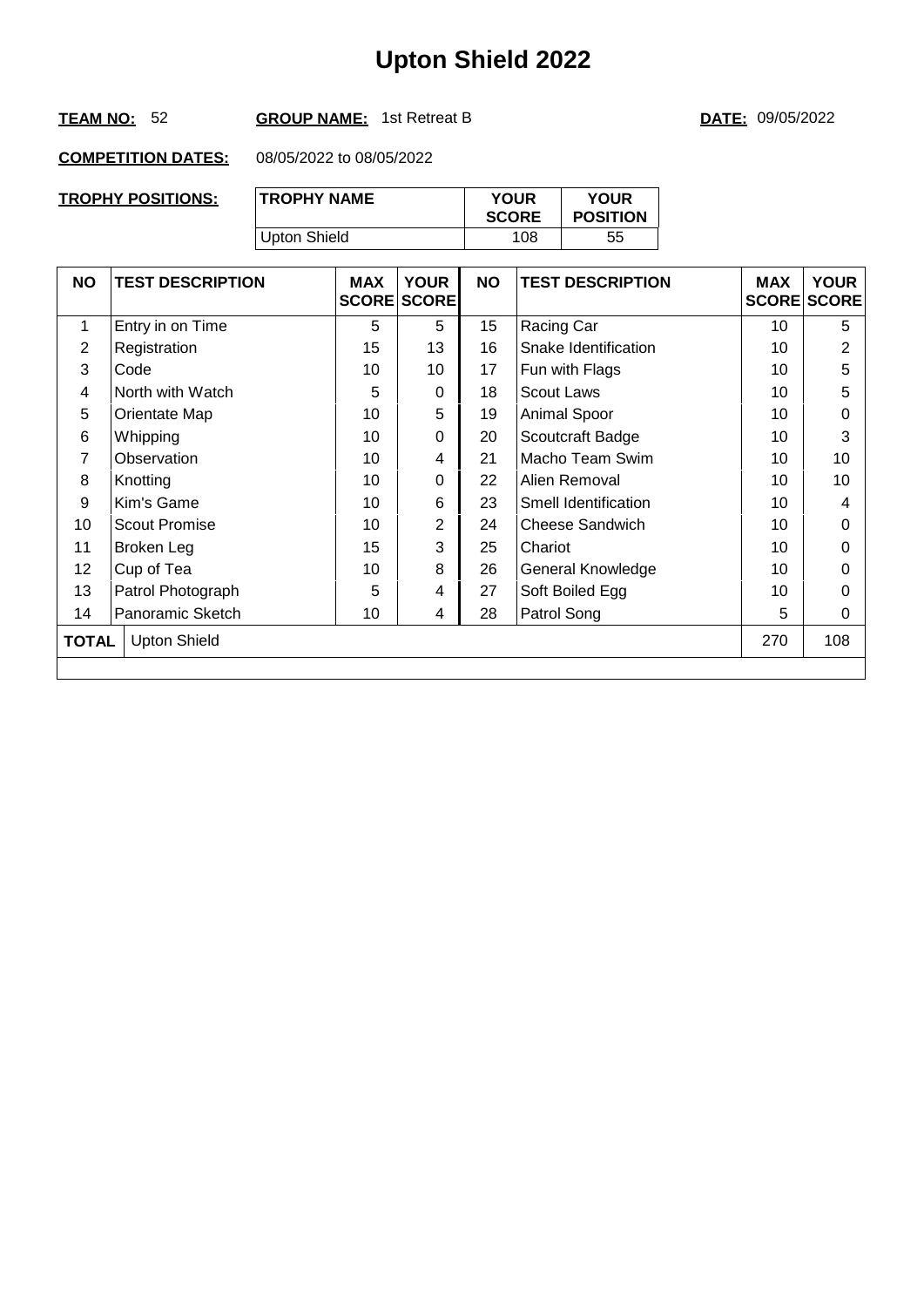#### **TEAM NO:** 53 **GROUP NAME:** 1st Retreat C **DATE:** 09/05/2022

| TROPHY POSITIONS: | <b>TROPHY NAME</b> | <b>YOUR</b><br><b>SCORE</b> | <b>YOUR</b><br><b>POSITION</b> |
|-------------------|--------------------|-----------------------------|--------------------------------|
|                   | Upton Shield       | 106                         | 56                             |

| <b>NO</b>    | <b>TEST DESCRIPTION</b> | <b>MAX</b> | <b>YOUR</b><br><b>SCORE SCORE</b> | <b>NO</b> | <b>TEST DESCRIPTION</b> | <b>MAX</b> | <b>YOUR</b><br><b>SCORE SCORE</b> |
|--------------|-------------------------|------------|-----------------------------------|-----------|-------------------------|------------|-----------------------------------|
| 1            | Entry in on Time        | 5          | 5                                 | 15        | Racing Car              | 10         | 4                                 |
| 2            | Registration            | 15         | 12                                | 16        | Snake Identification    | 10         | 4                                 |
| 3            | Code                    | 10         | 10                                | 17        | Fun with Flags          | 10         | 3                                 |
| 4            | North with Watch        | 5          | 0                                 | 18        | <b>Scout Laws</b>       | 10         | 5                                 |
| 5            | Orientate Map           | 10         | 4                                 | 19        | Animal Spoor            | 10         | 0                                 |
| 6            | Whipping                | 10         | $\Omega$                          | 20        | Scoutcraft Badge        | 10         | 3                                 |
| 7            | Observation             | 10         | 6                                 | 21        | Macho Team Swim         | 10         | 10                                |
| 8            | Knotting                | 10         | 8                                 | 22        | Alien Removal           | 10         | 5                                 |
| 9            | Kim's Game              | 10         | 6                                 | 23        | Smell Identification    | 10         | 4                                 |
| 10           | <b>Scout Promise</b>    | 10         | 0                                 | 24        | <b>Cheese Sandwich</b>  | 10         | $\Omega$                          |
| 11           | Broken Leg              | 15         | 3                                 | 25        | Chariot                 | 10         | 0                                 |
| 12           | Cup of Tea              | 10         | 7                                 | 26        | General Knowledge       | 10         | 0                                 |
| 13           | Patrol Photograph       | 5          | 4                                 | 27        | Soft Boiled Egg         | 10         | 0                                 |
| 14           | Panoramic Sketch        | 10         | 3                                 | 28        | Patrol Song             | 5          | 0                                 |
| <b>TOTAL</b> | <b>Upton Shield</b>     |            |                                   |           |                         | 270        | 106                               |
|              |                         |            |                                   |           |                         |            |                                   |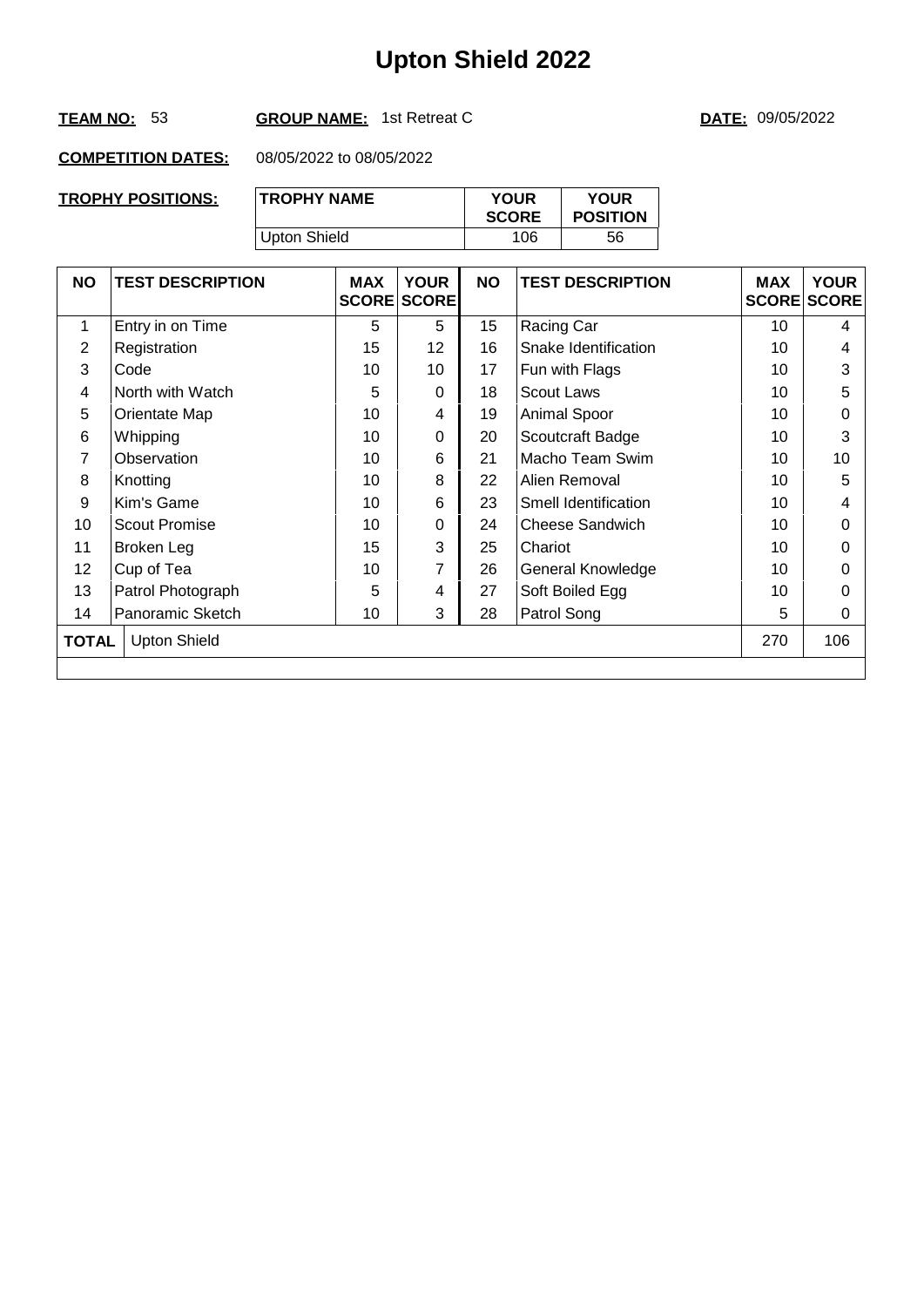#### **TEAM NO:** 54 **GROUP NAME:** Unknown **DATE:** 09/05/2022

| <b>TROPHY POSITIONS:</b> | <b>TROPHY NAME</b> | <b>YOUR</b><br><b>SCORE</b> | <b>YOUR</b><br><b>POSITION</b> |
|--------------------------|--------------------|-----------------------------|--------------------------------|
|                          | Upton Shield       | 152                         | າາ                             |

| <b>NO</b> | <b>TEST DESCRIPTION</b> | <b>MAX</b> | <b>YOUR</b><br><b>SCORE SCORE</b> | <b>NO</b> | <b>TEST DESCRIPTION</b> | <b>MAX</b><br><b>SCORE SCORE</b> | <b>YOUR</b> |
|-----------|-------------------------|------------|-----------------------------------|-----------|-------------------------|----------------------------------|-------------|
| 1         | Entry in on Time        | 5          | $\Omega$                          | 15        | Racing Car              | 10                               | 4           |
| 2         | Registration            | 15         | 13                                | 16        | Snake Identification    | 10                               | 6           |
| 3         | Code                    | 10         | $\overline{2}$                    | 17        | Fun with Flags          | 10                               | 6           |
| 4         | North with Watch        | 5          |                                   | 18        | <b>Scout Laws</b>       | 10                               | 7           |
| 5         | Orientate Map           | 10         | 8                                 | 19        | Animal Spoor            | 10                               | 2           |
| 6         | Whipping                | 10         |                                   | 20        | Scoutcraft Badge        | 10                               | 7           |
| 7         | Observation             | 10         | 6                                 | 21        | Macho Team Swim         | 10                               | 10          |
| 8         | Knotting                | 10         | 10                                | 22        | Alien Removal           | 10                               | 10          |
| 9         | Kim's Game              | 10         | 5                                 | 23        | Smell Identification    | 10                               | 4           |
| 10        | Scout Promise           | 10         | 10                                | 24        | Cheese Sandwich         | 10                               | 6           |
| 11        | Broken Leg              | 15         | 9                                 | 25        | Chariot                 | 10                               | 9           |
| 12        | Cup of Tea              | 10         | 5                                 | 26        | General Knowledge       | 10                               | 0           |
| 13        | Patrol Photograph       | 5          | 4                                 | 27        | Soft Boiled Egg         | 10                               | 0           |
| 14        | Panoramic Sketch        | 10         | 4                                 | 28        | Patrol Song             | 5                                | 3           |
| TOTAL     | <b>Upton Shield</b>     |            |                                   |           |                         | 270                              | 152         |
|           |                         |            |                                   |           |                         |                                  |             |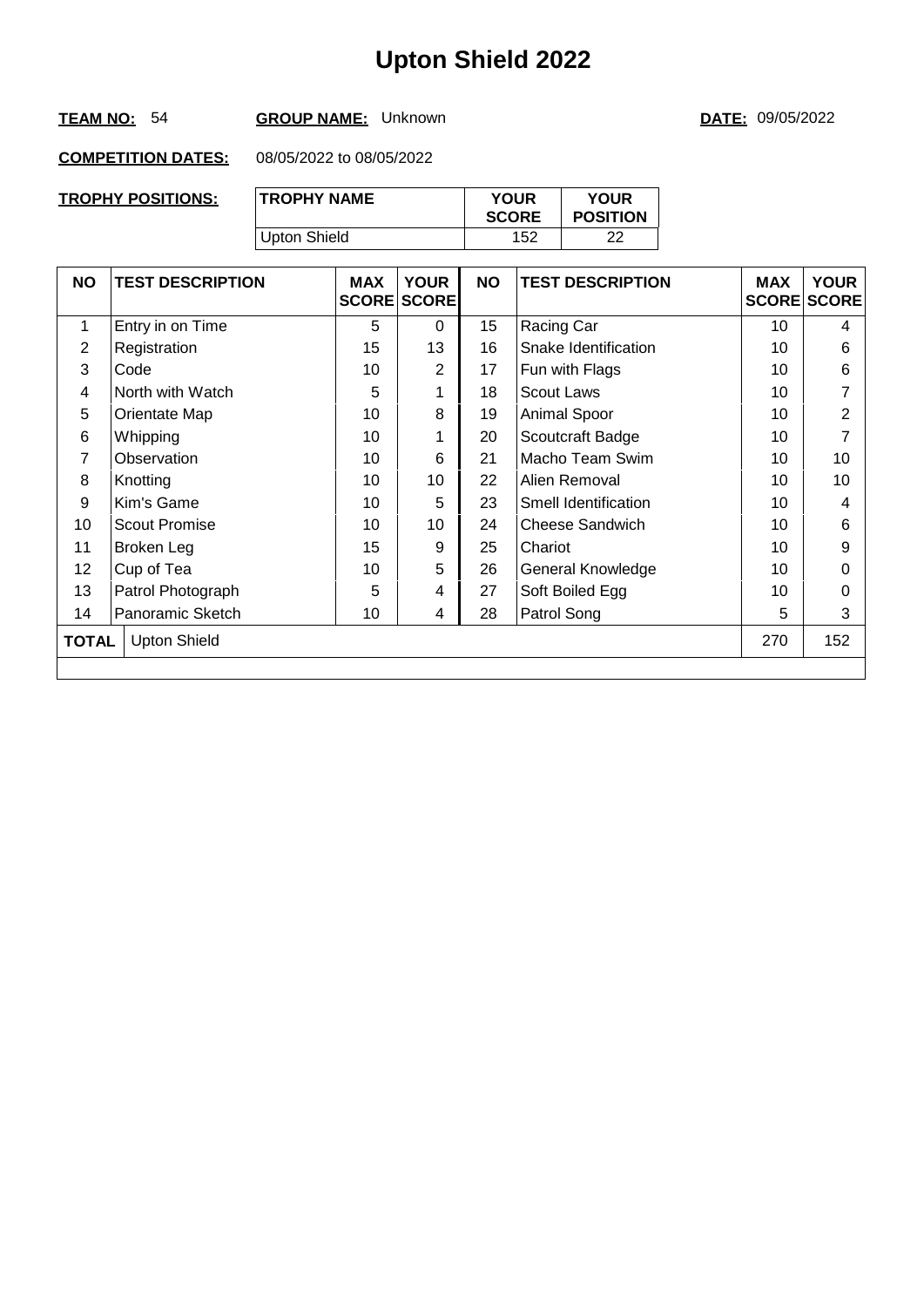#### **TEAM NO:** 55 **GROUP NAME:** 1st Somerset West A **DATE:** 09/05/2022

| TROPHY POSITIONS: | <b>TROPHY NAME</b> | <b>YOUR</b><br><b>SCORE</b> | <b>YOUR</b><br><b>POSITION</b> |
|-------------------|--------------------|-----------------------------|--------------------------------|
|                   | Upton Shield       | 122                         | 42                             |

| <b>NO</b>    | <b>TEST DESCRIPTION</b> | <b>MAX</b> | <b>YOUR</b><br><b>SCORE SCORE</b> | <b>NO</b> | <b>TEST DESCRIPTION</b> | <b>MAX</b> | <b>YOUR</b><br><b>SCORE SCORE</b> |
|--------------|-------------------------|------------|-----------------------------------|-----------|-------------------------|------------|-----------------------------------|
| $\mathbf{1}$ | Entry in on Time        | 5          | 5                                 | 15        | Racing Car              | 10         | $\Omega$                          |
| 2            | Registration            | 15         | 8                                 | 16        | Snake Identification    | 10         | 6                                 |
| 3            | Code                    | 10         | 7                                 | 17        | Fun with Flags          | 10         | 6                                 |
| 4            | North with Watch        | 5          | 0                                 | 18        | <b>Scout Laws</b>       | 10         | 6                                 |
| 5            | Orientate Map           | 10         | 10                                | 19        | Animal Spoor            | 10         | $\overline{2}$                    |
| 6            | Whipping                | 10         |                                   | 20        | Scoutcraft Badge        | 10         | 5                                 |
| 7            | Observation             | 10         | 0                                 | 21        | Macho Team Swim         | 10         | 10                                |
| 8            | Knotting                | 10         | 10                                | 22        | Alien Removal           | 10         | 10                                |
| 9            | Kim's Game              | 10         | 8                                 | 23        | Smell Identification    | 10         | 0                                 |
| 10           | <b>Scout Promise</b>    | 10         | 0                                 | 24        | <b>Cheese Sandwich</b>  | 10         | 0                                 |
| 11           | Broken Leg              | 15         | 7                                 | 25        | Chariot                 | 10         | 5                                 |
| 12           | Cup of Tea              | 10         | 8                                 | 26        | General Knowledge       | 10         | 0                                 |
| 13           | Patrol Photograph       | 5          | 4                                 | 27        | Soft Boiled Egg         | 10         | 0                                 |
| 14           | Panoramic Sketch        | 10         | 4                                 | 28        | Patrol Song             | 5          | 0                                 |
| <b>TOTAL</b> | <b>Upton Shield</b>     |            |                                   |           |                         | 270        | 122                               |
|              |                         |            |                                   |           |                         |            |                                   |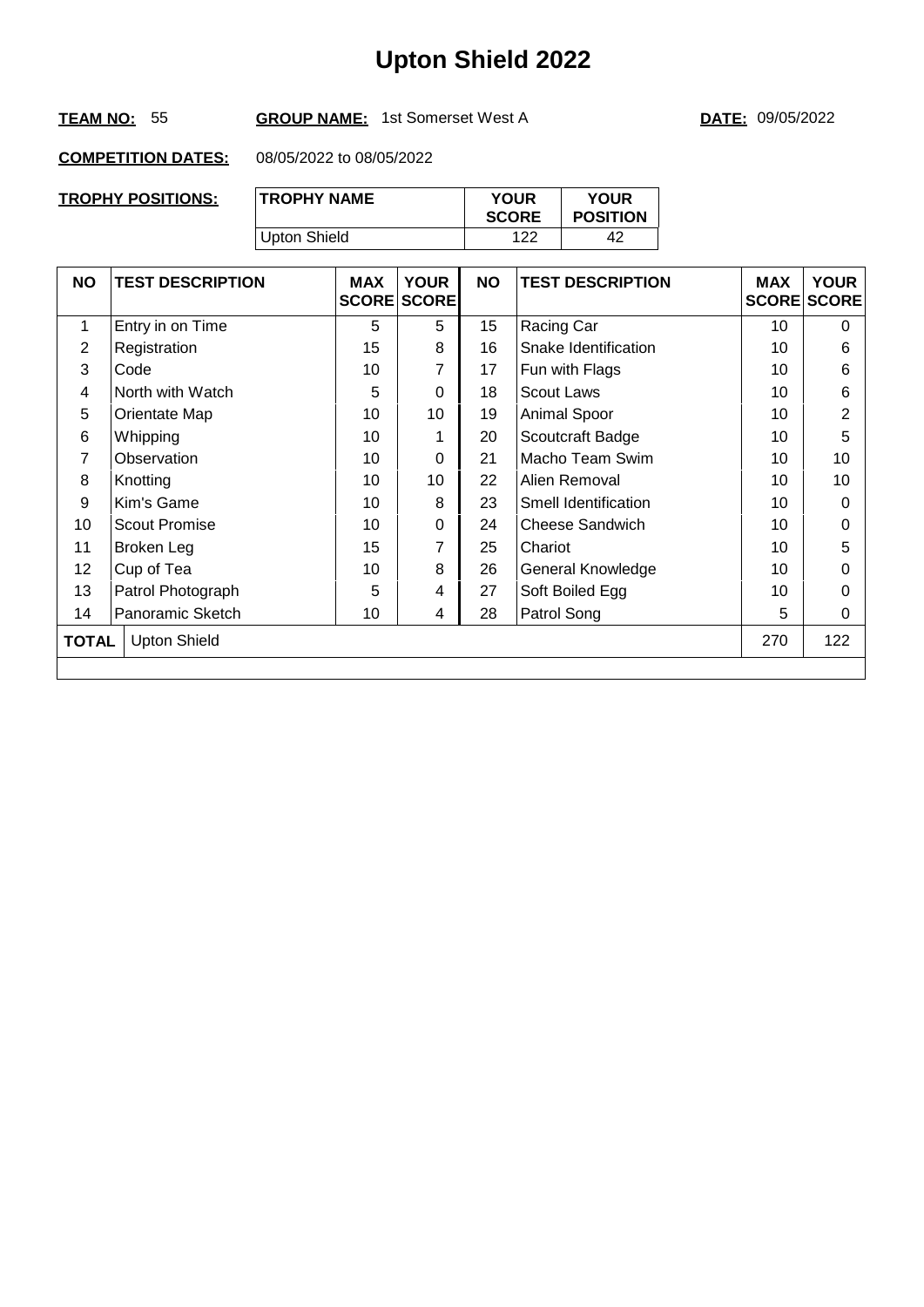#### **TEAM NO:** 56 **GROUP NAME:** 2nd Plumstead B **DATE:** 09/05/2022

| <b>TROPHY POSITIONS:</b> | <b>TROPHY NAME</b> | <b>YOUR</b><br><b>SCORE</b> | <b>YOUR</b><br><b>POSITION</b> |
|--------------------------|--------------------|-----------------------------|--------------------------------|
|                          | Upton Shield       | 127                         | 39                             |

| <b>NO</b>    | <b>TEST DESCRIPTION</b> | <b>MAX</b> | <b>YOUR</b><br><b>SCORE SCORE</b> | <b>NO</b> | <b>TEST DESCRIPTION</b> | <b>MAX</b> | <b>YOUR</b><br><b>SCORE SCORE</b> |
|--------------|-------------------------|------------|-----------------------------------|-----------|-------------------------|------------|-----------------------------------|
| $\mathbf{1}$ | Entry in on Time        | 5          | 5                                 | 15        | Racing Car              | 10         | 5                                 |
| 2            | Registration            | 15         | 12                                | 16        | Snake Identification    | 10         | 8                                 |
| 3            | Code                    | 10         | 10                                | 17        | Fun with Flags          | 10         | 4                                 |
| 4            | North with Watch        | 5          | 0                                 | 18        | <b>Scout Laws</b>       | 10         | 5                                 |
| 5            | Orientate Map           | 10         | 5                                 | 19        | Animal Spoor            | 10         | $\Omega$                          |
| 6            | Whipping                | 10         | 0                                 | 20        | Scoutcraft Badge        | 10         | 8                                 |
| 7            | Observation             | 10         | 7                                 | 21        | Macho Team Swim         | 10         | 10                                |
| 8            | Knotting                | 10         | 8                                 | 22        | Alien Removal           | 10         | 10                                |
| 9            | Kim's Game              | 10         | 6                                 | 23        | Smell Identification    | 10         | 0                                 |
| 10           | <b>Scout Promise</b>    | 10         |                                   | 24        | <b>Cheese Sandwich</b>  | 10         | $\Omega$                          |
| 11           | Broken Leg              | 15         | 8                                 | 25        | Chariot                 | 10         | 0                                 |
| 12           | Cup of Tea              | 10         | 6                                 | 26        | General Knowledge       | 10         | 0                                 |
| 13           | Patrol Photograph       | 5          | 4                                 | 27        | Soft Boiled Egg         | 10         | 0                                 |
| 14           | Panoramic Sketch        | 10         | 5                                 | 28        | Patrol Song             | 5          | 0                                 |
| <b>TOTAL</b> | <b>Upton Shield</b>     |            |                                   |           |                         | 270        | 127                               |
|              |                         |            |                                   |           |                         |            |                                   |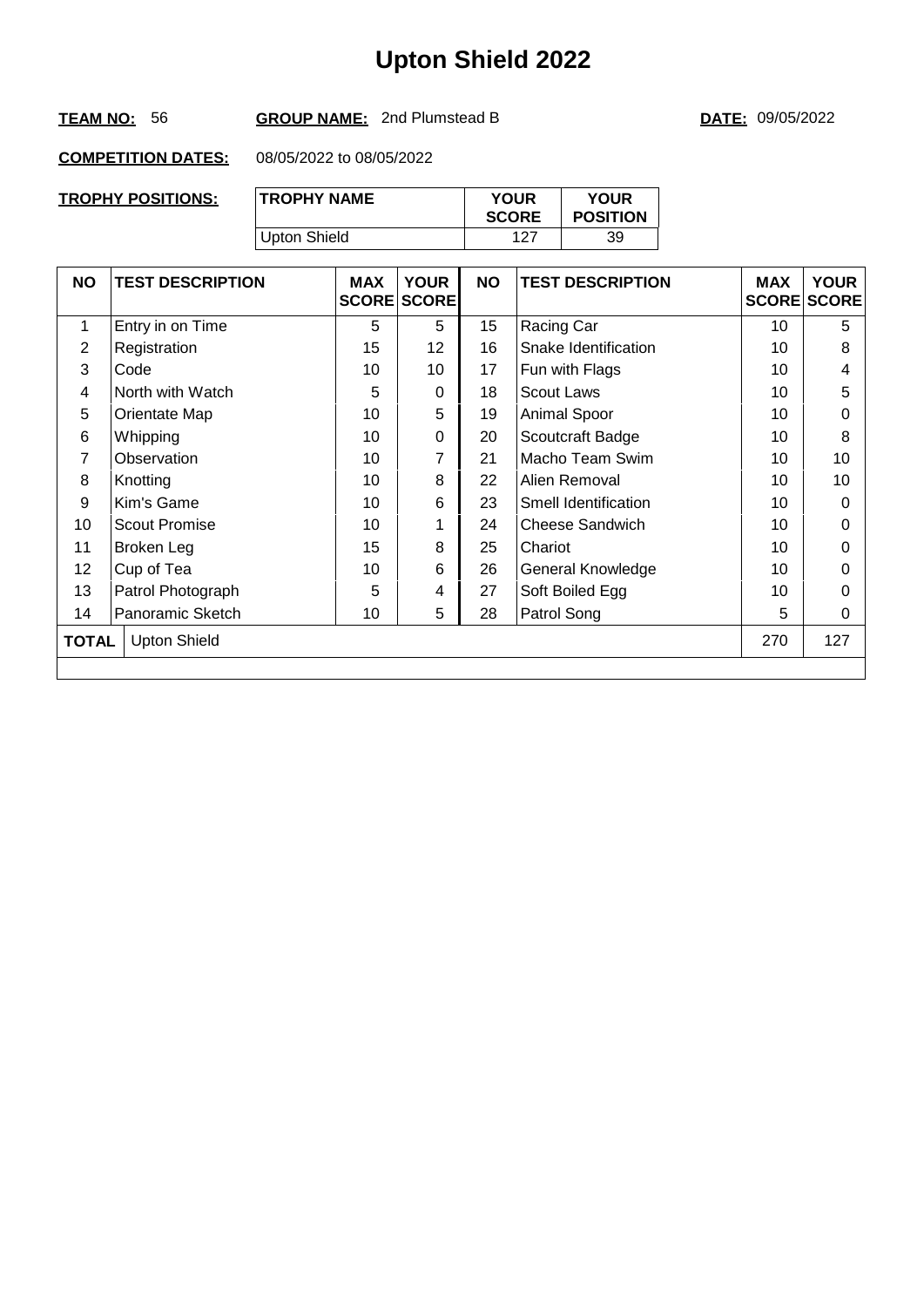#### TEAM NO: 57 **GROUP NAME:** 1st Fish Hoek **DATE:** 09/05/2022

| <b>TROPHY POSITIONS:</b> | <b>TROPHY NAME</b> | <b>YOUR</b><br><b>SCORE</b> | <b>YOUR</b><br><b>POSITION</b> |
|--------------------------|--------------------|-----------------------------|--------------------------------|
|                          | Upton Shield       | 87                          | 64                             |

| <b>NO</b>    | <b>TEST DESCRIPTION</b> | <b>MAX</b> | <b>YOUR</b><br><b>SCORE SCORE</b> | <b>NO</b> | <b>TEST DESCRIPTION</b> | <b>MAX</b> | <b>YOUR</b><br><b>SCORE SCORE</b> |
|--------------|-------------------------|------------|-----------------------------------|-----------|-------------------------|------------|-----------------------------------|
| 1            | Entry in on Time        | 5          | $\Omega$                          | 15        | Racing Car              | 10         | 4                                 |
| 2            | Registration            | 15         | 13                                | 16        | Snake Identification    | 10         | 4                                 |
| 3            | Code                    | 10         |                                   | 17        | Fun with Flags          | 10         | 4                                 |
| 4            | North with Watch        | 5          | 0                                 | 18        | <b>Scout Laws</b>       | 10         | $\overline{2}$                    |
| 5            | Orientate Map           | 10         | $\Omega$                          | 19        | Animal Spoor            | 10         | 0                                 |
| 6            | Whipping                | 10         |                                   | 20        | Scoutcraft Badge        | 10         | 5                                 |
| 7            | Observation             | 10         | 7                                 | 21        | Macho Team Swim         | 10         | 10                                |
| 8            | Knotting                | 10         | $\Omega$                          | 22        | Alien Removal           | 10         |                                   |
| 9            | Kim's Game              | 10         | 0                                 | 23        | Smell Identification    | 10         | 8                                 |
| 10           | Scout Promise           | 10         | 0                                 | 24        | <b>Cheese Sandwich</b>  | 10         | $\overline{2}$                    |
| 11           | Broken Leg              | 15         | 6                                 | 25        | Chariot                 | 10         | 6                                 |
| 12           | Cup of Tea              | 10         | 7                                 | 26        | General Knowledge       | 10         | 0                                 |
| 13           | Patrol Photograph       | 5          | 4                                 | 27        | Soft Boiled Egg         | 10         | 0                                 |
| 14           | Panoramic Sketch        | 10         | 2                                 | 28        | Patrol Song             | 5          | 0                                 |
| <b>TOTAL</b> | <b>Upton Shield</b>     |            |                                   |           |                         | 270        | 87                                |
|              |                         |            |                                   |           |                         |            |                                   |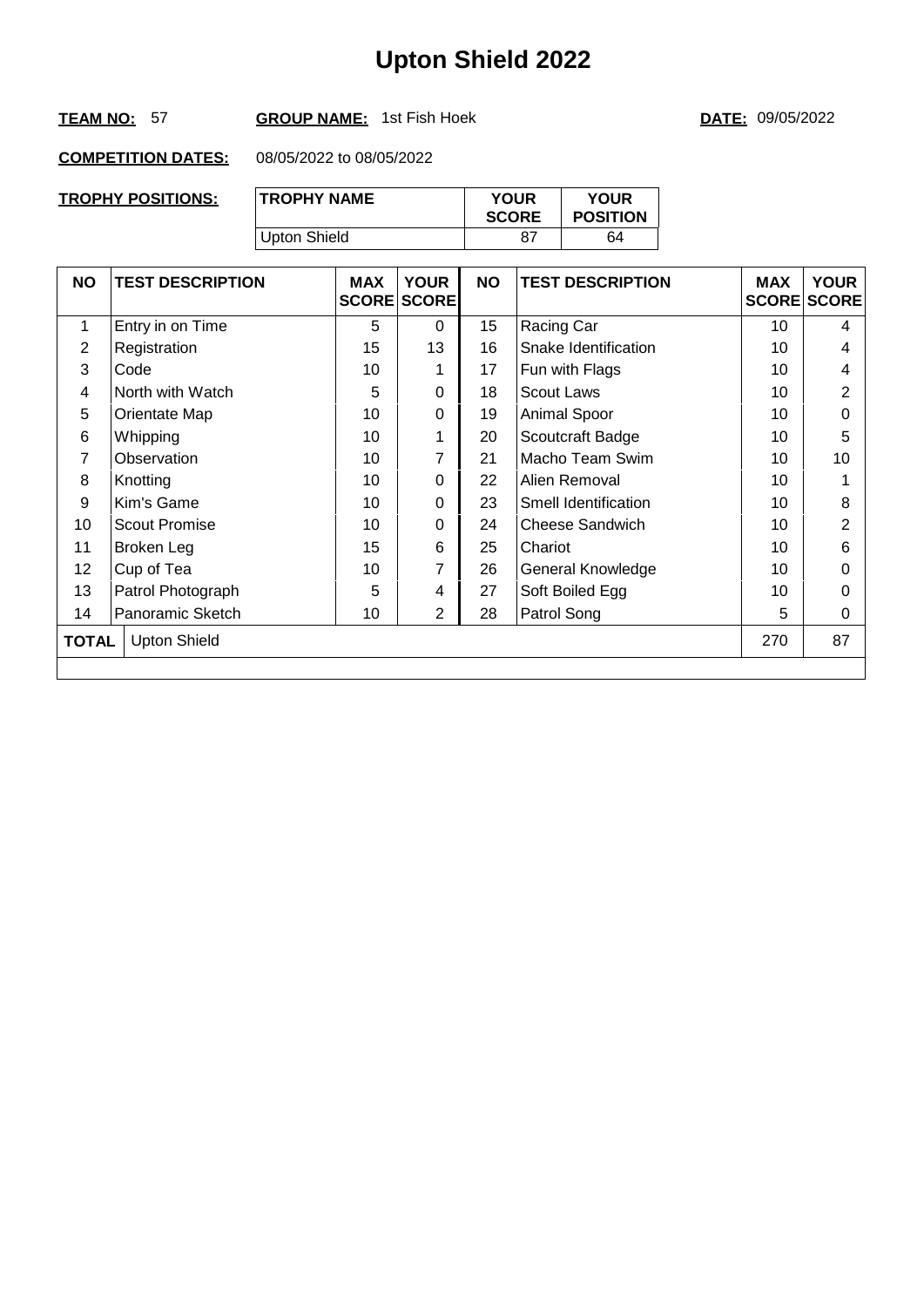#### **TEAM NO:** 58 **GROUP NAME:** 1st Strand **DATE:** 09/05/2022

| <b>TROPHY POSITIONS:</b> | <b>TROPHY NAME</b> | <b>YOUR</b><br><b>SCORE</b> | <b>YOUR</b><br><b>POSITION</b> |
|--------------------------|--------------------|-----------------------------|--------------------------------|
|                          | Upton Shield       | 129                         |                                |

| <b>NO</b>                           | <b>TEST DESCRIPTION</b> | <b>MAX</b> | <b>YOUR</b><br><b>SCORE SCORE</b> | <b>NO</b> | <b>TEST DESCRIPTION</b> | <b>MAX</b><br><b>SCORE SCORE</b> | <b>YOUR</b> |
|-------------------------------------|-------------------------|------------|-----------------------------------|-----------|-------------------------|----------------------------------|-------------|
| 1                                   | Entry in on Time        | 5          | 5                                 | 15        | Racing Car              | 10                               | 5           |
| 2                                   | Registration            | 15         | 14                                | 16        | Snake Identification    | 10                               | 3           |
| 3                                   | Code                    | 10         | 8                                 | 17        | Fun with Flags          | 10                               | 6           |
| 4                                   | North with Watch        | 5          | $\Omega$                          | 18        | <b>Scout Laws</b>       | 10                               |             |
| 5                                   | Orientate Map           | 10         | $\overline{2}$                    | 19        | Animal Spoor            | 10                               | 2           |
| 6                                   | Whipping                | 10         | $\Omega$                          | 20        | Scoutcraft Badge        | 10                               | 5           |
| 7                                   | Observation             | 10         | 6                                 | 21        | Macho Team Swim         | 10                               | 10          |
| 8                                   | Knotting                | 10         | 8                                 | 22        | Alien Removal           | 10                               | 10          |
| 9                                   | Kim's Game              | 10         | 8                                 | 23        | Smell Identification    | 10                               | 4           |
| 10                                  | Scout Promise           | 10         | 8                                 | 24        | Cheese Sandwich         | 10                               | 0           |
| 11                                  | Broken Leg              | 15         | 11                                | 25        | Chariot                 | 10                               | 0           |
| 12                                  | Cup of Tea              | 10         | 6                                 | 26        | General Knowledge       | 10                               | 0           |
| 13                                  | Patrol Photograph       | 5          | 4                                 | 27        | Soft Boiled Egg         | 10                               | 0           |
| 14                                  | Panoramic Sketch        | 10         | 3                                 | 28        | Patrol Song             | 5                                | 0           |
| 270<br><b>Upton Shield</b><br>TOTAL |                         |            |                                   |           |                         | 129                              |             |
|                                     |                         |            |                                   |           |                         |                                  |             |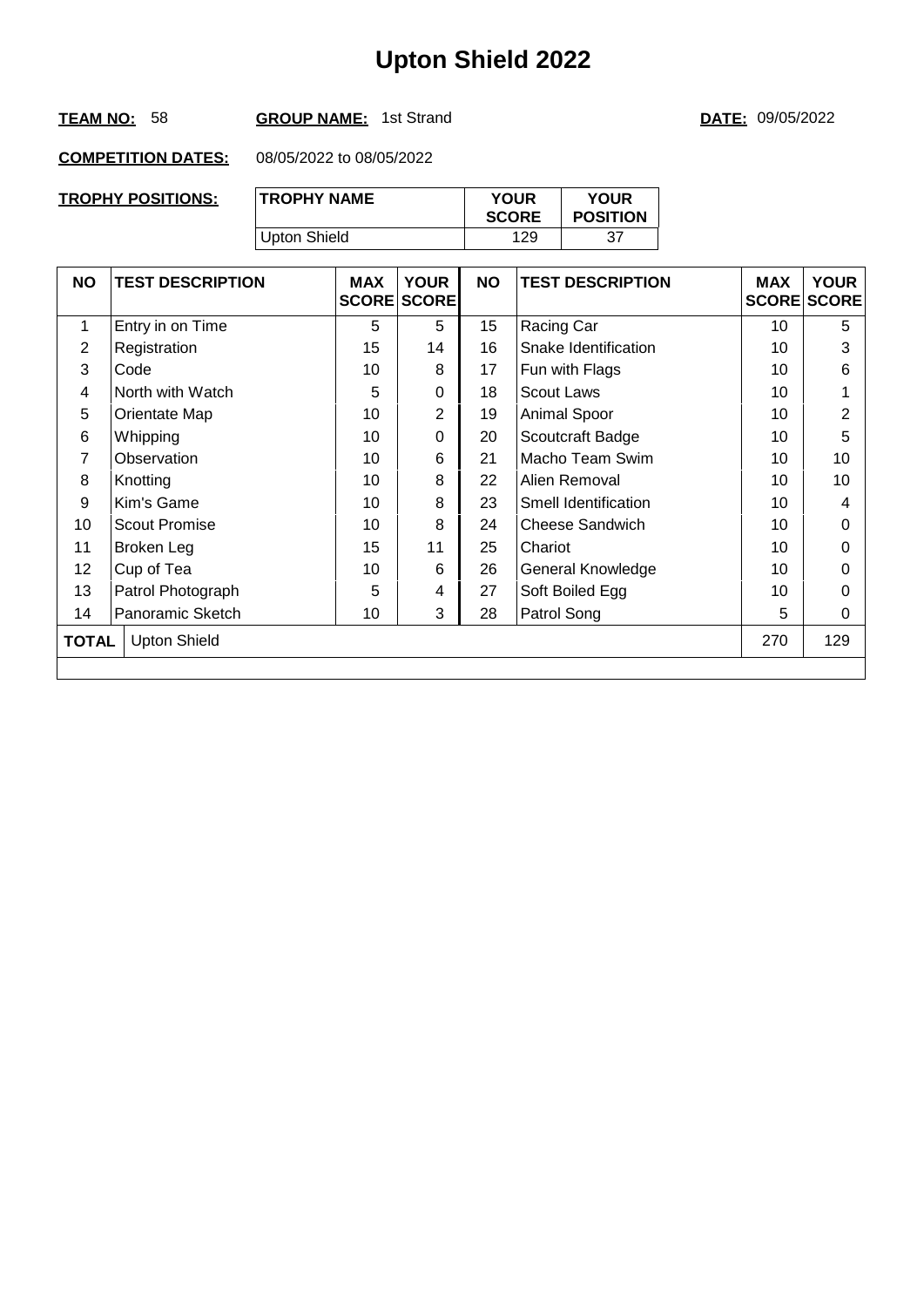#### **TEAM NO:** 59 **GROUP NAME:** 2nd Hout Bay A **DATE:** 09/05/2022

| TROPHY POSITIONS: | <b>TROPHY NAME</b> | <b>YOUR</b><br><b>SCORE</b> | <b>YOUR</b><br><b>POSITION</b> |
|-------------------|--------------------|-----------------------------|--------------------------------|
|                   | Upton Shield       | 159                         | 15                             |

| Entry in on Time             |    |          |    |                        |     | <b>SCORE SCORE</b> |
|------------------------------|----|----------|----|------------------------|-----|--------------------|
|                              | 5  | $\Omega$ | 15 | Racing Car             | 10  | 8                  |
| Registration                 | 15 | 13       | 16 | Snake Identification   | 10  | 8                  |
| Code                         | 10 | 10       | 17 | Fun with Flags         | 10  | 6                  |
| North with Watch             | 5  | $\Omega$ | 18 | <b>Scout Laws</b>      | 10  | 8                  |
| Orientate Map                | 10 | 8        | 19 | Animal Spoor           | 10  | $\overline{2}$     |
| Whipping                     | 10 | 5        | 20 | Scoutcraft Badge       | 10  | 7                  |
| Observation                  | 10 | 6        | 21 | Macho Team Swim        | 10  | 10                 |
| Knotting                     | 10 | 10       | 22 | Alien Removal          | 10  | 10                 |
| Kim's Game                   | 10 | 8        | 23 | Smell Identification   | 10  | 4                  |
| <b>Scout Promise</b>         | 10 | $\Omega$ | 24 | <b>Cheese Sandwich</b> | 10  | 0                  |
| Broken Leg                   | 15 | 11       | 25 | Chariot                | 10  | 0                  |
| Cup of Tea                   | 10 | 4        | 26 | General Knowledge      | 10  | 5                  |
| Patrol Photograph            | 5  | 4        | 27 | Soft Boiled Egg        | 10  | 0                  |
| Panoramic Sketch             | 10 | 7        | 28 | Patrol Song            | 5   | 5                  |
| <b>Upton Shield</b><br>TOTAL |    |          |    |                        | 270 | 159                |
|                              |    |          |    |                        |     |                    |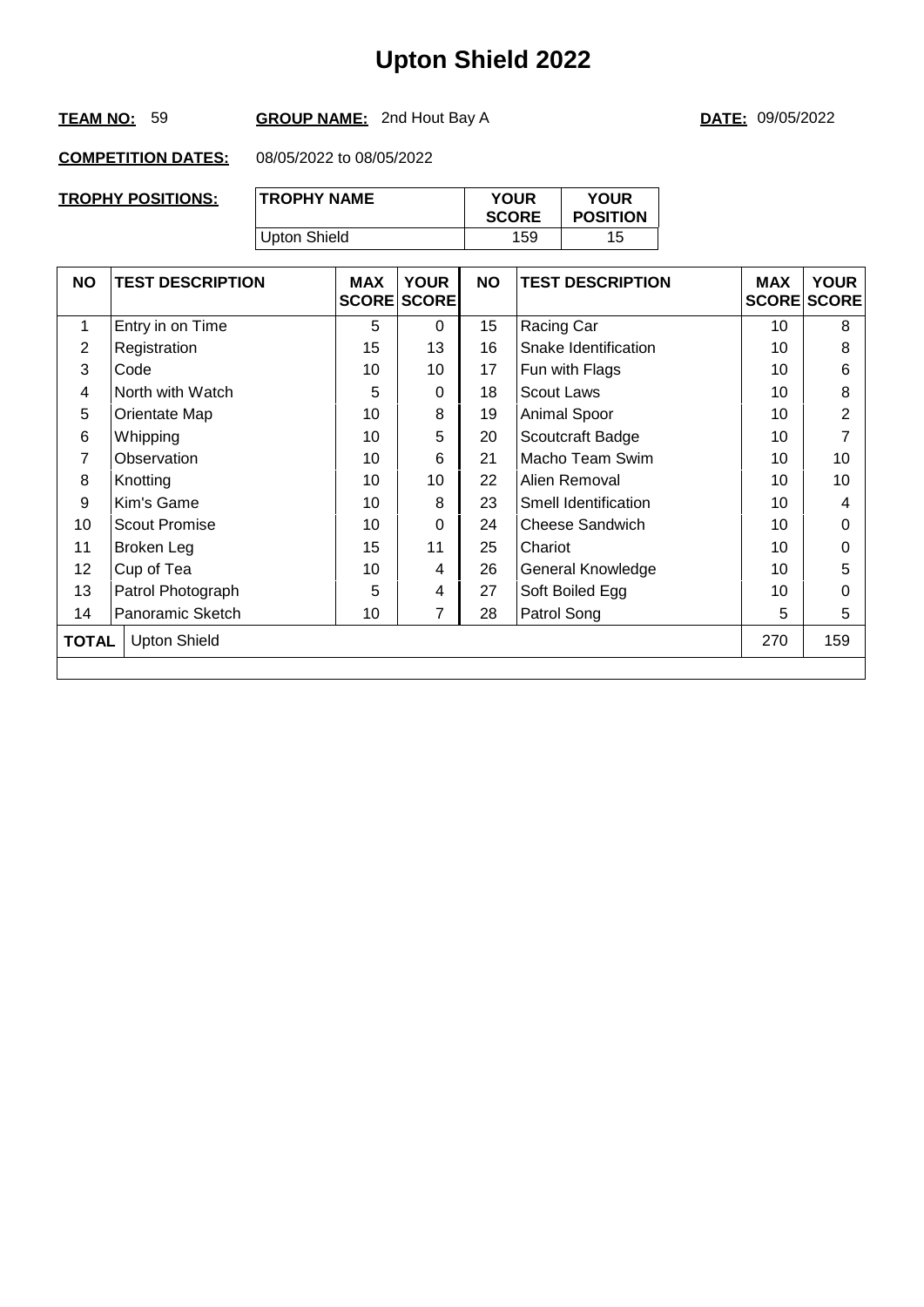#### **TEAM NO:** 60 **GROUP NAME:** 2nd Plumstead C **DATE:** 09/05/2022

| TROPHY POSITIONS: | <b>TROPHY NAME</b> | <b>YOUR</b><br><b>SCORE</b> | <b>YOUR</b><br><b>POSITION</b> |
|-------------------|--------------------|-----------------------------|--------------------------------|
|                   | Upton Shield       | 100                         | 61                             |

| <b>NO</b>    | <b>TEST DESCRIPTION</b> | <b>MAX</b> | <b>YOUR</b><br><b>SCORE SCORE</b> | <b>NO</b> | <b>TEST DESCRIPTION</b> | <b>MAX</b> | <b>YOUR</b><br><b>SCORE SCORE</b> |
|--------------|-------------------------|------------|-----------------------------------|-----------|-------------------------|------------|-----------------------------------|
| 1            | Entry in on Time        | 5          | 5                                 | 15        | Racing Car              | 10         | 2                                 |
| 2            | Registration            | 15         | 13                                | 16        | Snake Identification    | 10         | 6                                 |
| 3            | Code                    | 10         | 10                                | 17        | Fun with Flags          | 10         | 3                                 |
| 4            | North with Watch        | 5          | 0                                 | 18        | <b>Scout Laws</b>       | 10         | $\overline{2}$                    |
| 5            | Orientate Map           | 10         |                                   | 19        | Animal Spoor            | 10         | $\overline{2}$                    |
| 6            | Whipping                | 10         | $\Omega$                          | 20        | Scoutcraft Badge        | 10         | 3                                 |
| 7            | Observation             | 10         | 7                                 | 21        | Macho Team Swim         | 10         | 8                                 |
| 8            | Knotting                | 10         | 0                                 | 22        | Alien Removal           | 10         | 8                                 |
| 9            | Kim's Game              | 10         | 6                                 | 23        | Smell Identification    | 10         | 0                                 |
| 10           | <b>Scout Promise</b>    | 10         | 6                                 | 24        | <b>Cheese Sandwich</b>  | 10         | $\Omega$                          |
| 11           | Broken Leg              | 15         | 6                                 | 25        | Chariot                 | 10         | 0                                 |
| 12           | Cup of Tea              | 10         | $\Omega$                          | 26        | General Knowledge       | 10         | 0                                 |
| 13           | Patrol Photograph       | 5          | 4                                 | 27        | Soft Boiled Egg         | 10         | 0                                 |
| 14           | Panoramic Sketch        | 10         | 2                                 | 28        | Patrol Song             | 5          | 0                                 |
| <b>TOTAL</b> | <b>Upton Shield</b>     |            |                                   |           |                         | 270        | 100                               |
|              |                         |            |                                   |           |                         |            |                                   |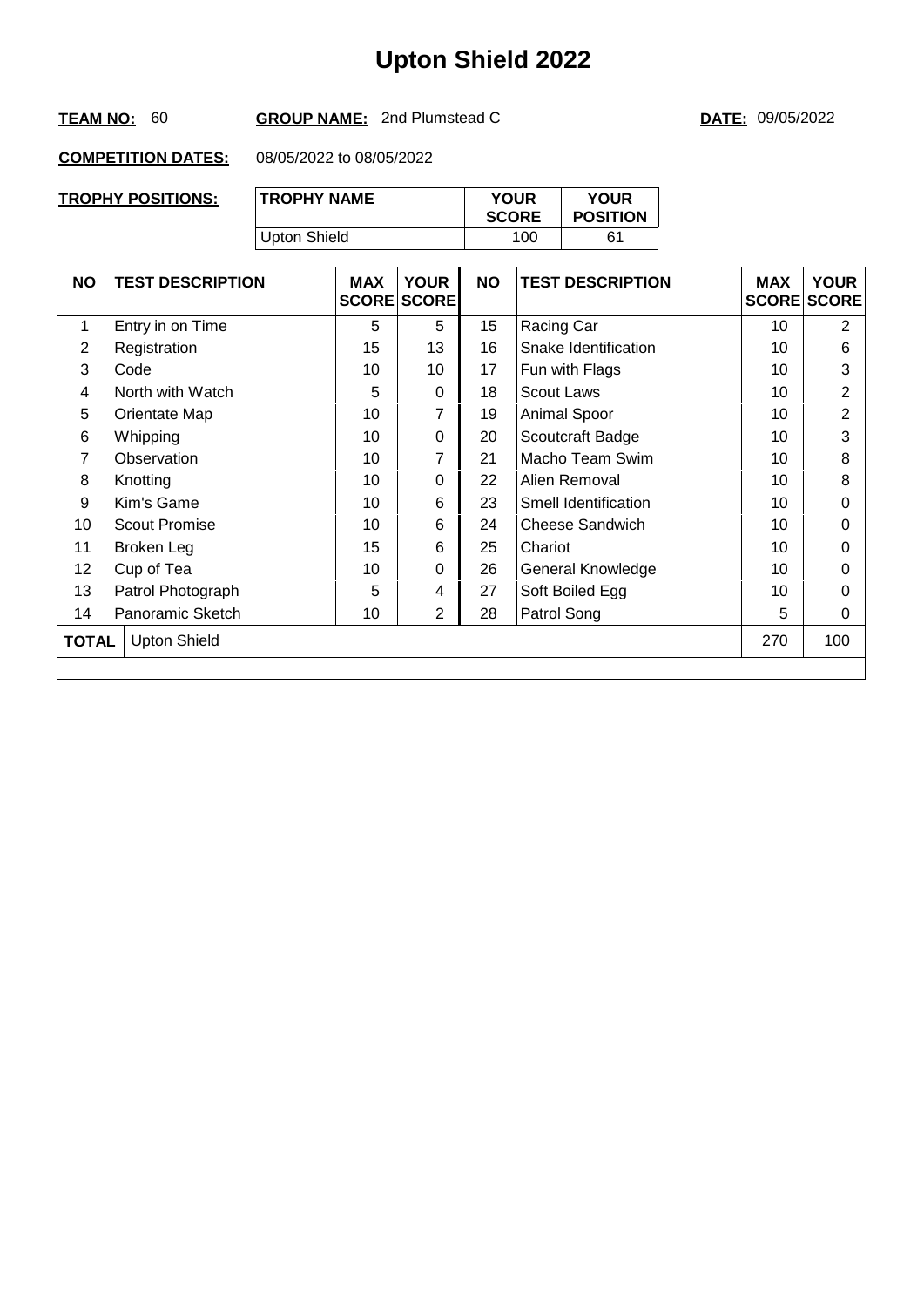#### TEAM NO: 61 **GROUP NAME:** 2nd Somerset West A **DATE:** 09/05/2022

| TROPHY POSITIONS: | <b>TROPHY NAME</b> | <b>YOUR</b><br><b>SCORE</b> | <b>YOUR</b><br><b>POSITION</b> |
|-------------------|--------------------|-----------------------------|--------------------------------|
|                   | Upton Shield       | 97                          | 62                             |

| <b>NO</b>    | <b>TEST DESCRIPTION</b> | <b>MAX</b> | <b>YOUR</b><br><b>SCORE SCORE</b> | <b>NO</b> | <b>TEST DESCRIPTION</b> | <b>MAX</b> | <b>YOUR</b><br><b>SCORE SCORE</b> |
|--------------|-------------------------|------------|-----------------------------------|-----------|-------------------------|------------|-----------------------------------|
| 1            | Entry in on Time        | 5          | 5                                 | 15        | Racing Car              | 10         | 2                                 |
| 2            | Registration            | 15         | 13                                | 16        | Snake Identification    | 10         | 6                                 |
| 3            | Code                    | 10         | 5                                 | 17        | Fun with Flags          | 10         | 2                                 |
| 4            | North with Watch        | 5          | 0                                 | 18        | <b>Scout Laws</b>       | 10         | 5                                 |
| 5            | Orientate Map           | 10         | 10                                | 19        | Animal Spoor            | 10         | $\overline{2}$                    |
| 6            | Whipping                | 10         | 0                                 | 20        | Scoutcraft Badge        | 10         | 4                                 |
| 7            | Observation             | 10         | 6                                 | 21        | Macho Team Swim         | 10         | 10                                |
| 8            | Knotting                | 10         | 7                                 | 22        | Alien Removal           | 10         |                                   |
| 9            | Kim's Game              | 10         | 5                                 | 23        | Smell Identification    | 10         | $\Omega$                          |
| 10           | <b>Scout Promise</b>    | 10         | $\overline{7}$                    | 24        | <b>Cheese Sandwich</b>  | 10         | 0                                 |
| 11           | Broken Leg              | 15         | 4                                 | 25        | Chariot                 | 10         | 0                                 |
| 12           | Cup of Tea              | 10         | 0                                 | 26        | General Knowledge       | 10         | 0                                 |
| 13           | Patrol Photograph       | 5          | 0                                 | 27        | Soft Boiled Egg         | 10         | 0                                 |
| 14           | Panoramic Sketch        | 10         | 3                                 | 28        | Patrol Song             | 5          | 0                                 |
| <b>TOTAL</b> | <b>Upton Shield</b>     |            |                                   |           |                         | 270        | 97                                |
|              |                         |            |                                   |           |                         |            |                                   |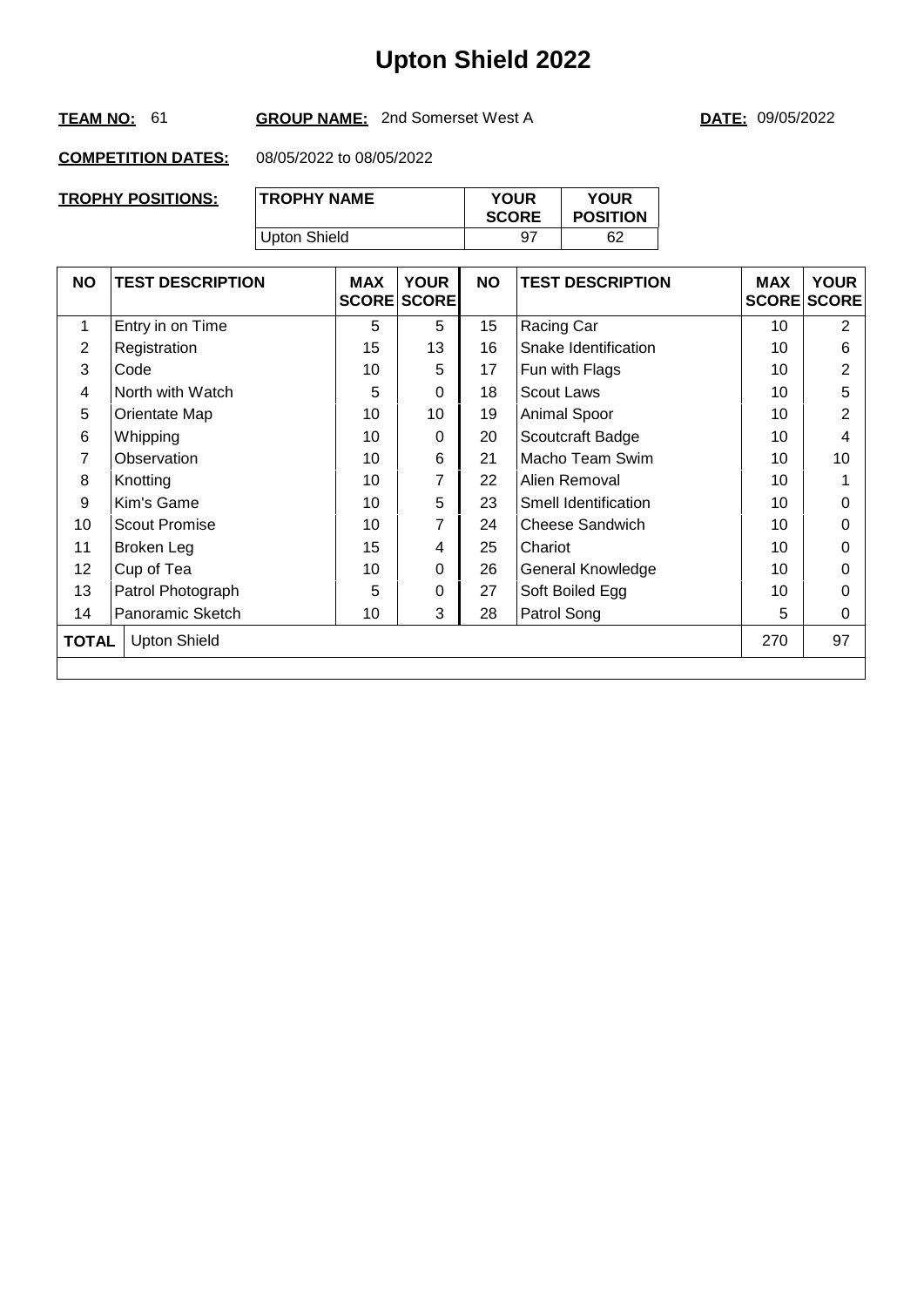#### **TEAM NO:** 62 **GROUP NAME:** 2nd Plumbstead D **DATE:** 09/05/2022

| <b>TROPHY POSITIONS:</b> | <b>TROPHY NAME</b> | <b>YOUR</b><br><b>SCORE</b> | <b>YOUR</b><br><b>POSITION</b> |
|--------------------------|--------------------|-----------------------------|--------------------------------|
|                          | Upton Shield       | 92                          | 63                             |

| <b>NO</b> | <b>TEST DESCRIPTION</b> | <b>MAX</b> | <b>YOUR</b><br><b>SCORE SCORE</b> | <b>NO</b> | <b>TEST DESCRIPTION</b> | <b>MAX</b><br><b>SCORE SCORE</b> | <b>YOUR</b>    |
|-----------|-------------------------|------------|-----------------------------------|-----------|-------------------------|----------------------------------|----------------|
| 1         | Entry in on Time        | 5          | $\Omega$                          | 15        | Racing Car              | 10                               | 6              |
| 2         | Registration            | 15         | 13                                | 16        | Snake Identification    | 10                               | 2              |
| 3         | Code                    | 10         | 8                                 | 17        | Fun with Flags          | 10                               | $\overline{2}$ |
| 4         | North with Watch        | 5          | $\Omega$                          | 18        | <b>Scout Laws</b>       | 10                               | 3              |
| 5         | Orientate Map           | 10         | 5                                 | 19        | Animal Spoor            | 10                               | 0              |
| 6         | Whipping                | 10         | $\overline{2}$                    | 20        | Scoutcraft Badge        | 10                               | 5              |
| 7         | Observation             | 10         | 8                                 | 21        | Macho Team Swim         | 10                               | 10             |
| 8         | Knotting                | 10         | 5                                 | 22        | Alien Removal           | 10                               |                |
| 9         | Kim's Game              | 10         | 7                                 | 23        | Smell Identification    | 10                               | 0              |
| 10        | <b>Scout Promise</b>    | 10         | $\overline{2}$                    | 24        | <b>Cheese Sandwich</b>  | 10                               | 0              |
| 11        | Broken Leg              | 15         | $\Omega$                          | 25        | Chariot                 | 10                               | 0              |
| 12        | Cup of Tea              | 10         | 7                                 | 26        | General Knowledge       | 10                               | 0              |
| 13        | Patrol Photograph       | 5          | 4                                 | 27        | Soft Boiled Egg         | 10                               | 0              |
| 14        | Panoramic Sketch        | 10         | $\overline{2}$                    | 28        | Patrol Song             | 5                                | $\Omega$       |
| TOTAL     | <b>Upton Shield</b>     |            |                                   |           |                         | 270                              | 92             |
|           |                         |            |                                   |           |                         |                                  |                |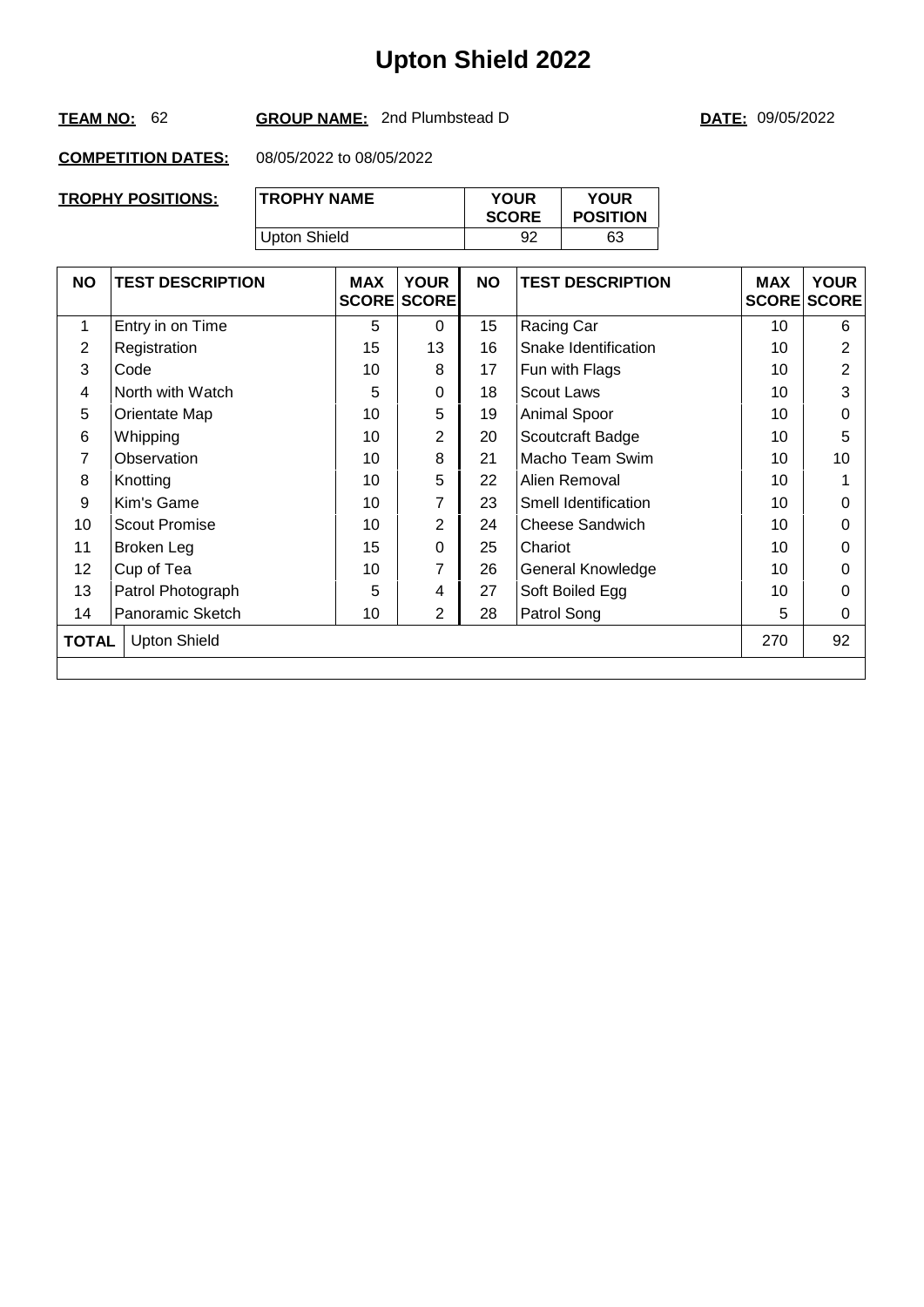#### **TEAM NO:** 63 **GROUP NAME:** 2nd Hout Bay B **DATE:** 09/05/2022

| TROPHY POSITIONS: | <b>TROPHY NAME</b> | <b>YOUR</b><br><b>SCORE</b> | <b>YOUR</b><br><b>POSITION</b> |
|-------------------|--------------------|-----------------------------|--------------------------------|
|                   | Upton Shield       | 103                         | 58                             |

| <b>NO</b>      | <b>TEST DESCRIPTION</b> | <b>MAX</b> | <b>YOUR</b><br><b>SCORE SCORE</b> | <b>NO</b> | <b>TEST DESCRIPTION</b> | <b>MAX</b> | <b>YOUR</b><br><b>SCORE SCORE</b> |
|----------------|-------------------------|------------|-----------------------------------|-----------|-------------------------|------------|-----------------------------------|
| 1              | Entry in on Time        | 5          | 0                                 | 15        | Racing Car              | 10         | 3                                 |
| $\overline{2}$ | Registration            | 15         | 6                                 | 16        | Snake Identification    | 10         | 8                                 |
| 3              | Code                    | 10         | 6                                 | 17        | Fun with Flags          | 10         | 3                                 |
| 4              | North with Watch        | 5          | 0                                 | 18        | <b>Scout Laws</b>       | 10         | 0                                 |
| 5              | Orientate Map           | 10         | 9                                 | 19        | Animal Spoor            | 10         | 4                                 |
| 6              | Whipping                | 10         | 3                                 | 20        | Scoutcraft Badge        | 10         | 6                                 |
| 7              | Observation             | 10         | 6                                 | 21        | Macho Team Swim         | 10         | 6                                 |
| 8              | Knotting                | 10         | 10                                | 22        | Alien Removal           | 10         | 0                                 |
| 9              | Kim's Game              | 10         | 7                                 | 23        | Smell Identification    | 10         | 0                                 |
| 10             | <b>Scout Promise</b>    | 10         | 6                                 | 24        | <b>Cheese Sandwich</b>  | 10         | 0                                 |
| 11             | Broken Leg              | 15         | 10                                | 25        | Chariot                 | 10         | 0                                 |
| 12             | Cup of Tea              | 10         | 3                                 | 26        | General Knowledge       | 10         | 0                                 |
| 13             | Patrol Photograph       | 5          | 4                                 | 27        | Soft Boiled Egg         | 10         | 0                                 |
| 14             | Panoramic Sketch        | 10         | 3                                 | 28        | Patrol Song             | 5          | 0                                 |
| <b>TOTAL</b>   | <b>Upton Shield</b>     |            |                                   |           |                         | 270        | 103                               |
|                |                         |            |                                   |           |                         |            |                                   |